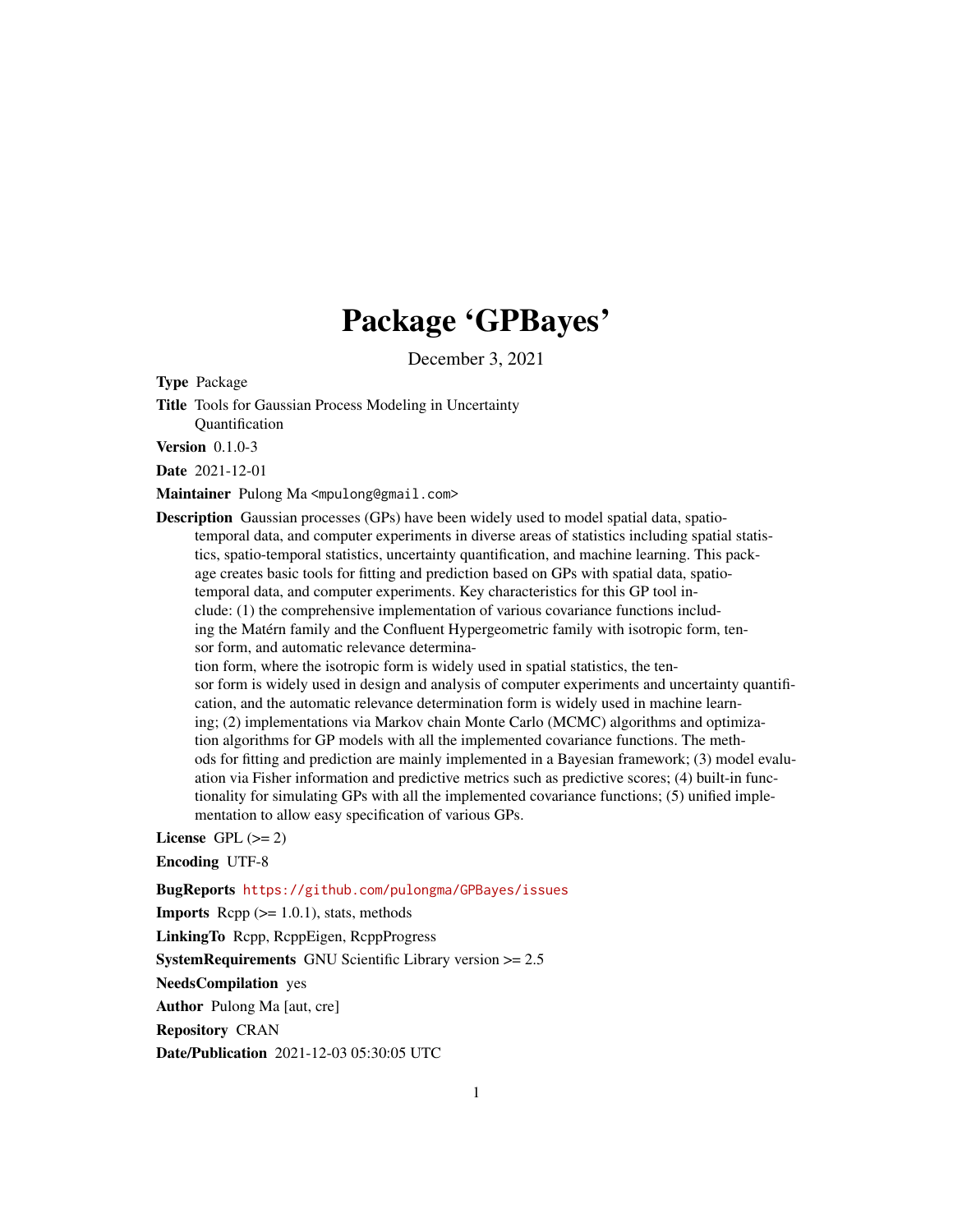# <span id="page-1-0"></span>R topics documented:

|       |        | $\overline{2}$ |
|-------|--------|----------------|
|       |        | 5              |
|       |        | -6             |
|       |        | $\overline{7}$ |
|       |        | $\sqrt{8}$     |
|       |        |                |
|       |        |                |
|       |        |                |
|       |        |                |
|       |        |                |
|       |        |                |
|       |        |                |
|       |        |                |
|       |        |                |
|       |        |                |
|       |        |                |
|       |        |                |
|       |        |                |
|       |        | -38            |
|       |        | 40             |
|       | loglik | 42             |
|       |        | 45             |
|       |        |                |
|       |        |                |
| Index |        | 48             |

<span id="page-1-1"></span>GPBayes-package *Tools for Gaussian Stochastic Process Modeling in Uncertainty Quantification*

#### Description

Gaussian processes (GPs) have been widely used to model spatial data, spatio-temporal data, and computer experiments in diverse areas of statistics including spatial statistics, spatio-temporal statistics, uncertainty quantification, and machine learning. This package creates basic tools for fitting and prediction based on GPs with spatial data, spatio-temporal data, and computer experiments. Key characteristics for this GP tool include: (1) the comprehensive implementation of various covariance functions including the Matérn family and the Confluent Hypergeometric family with isotropic form, tensor form, and automatic relevance determination form, where the isotropic form is widely used in spatial statistics, the tensor form is widely used in design and analysis of computer experiments and uncertainty quantification, and the automatic relevance determination form is widely used in machine learning; (2) implementations via Markov chain Monte Carlo (MCMC) algorithms and optimization algorithms for GP models with all the implemented covariance functions. The methods for fitting and prediction are mainly implemented in a Bayesian framework; (3) model evaluation via Fisher information and predictive metrics such as predictive scores; (4)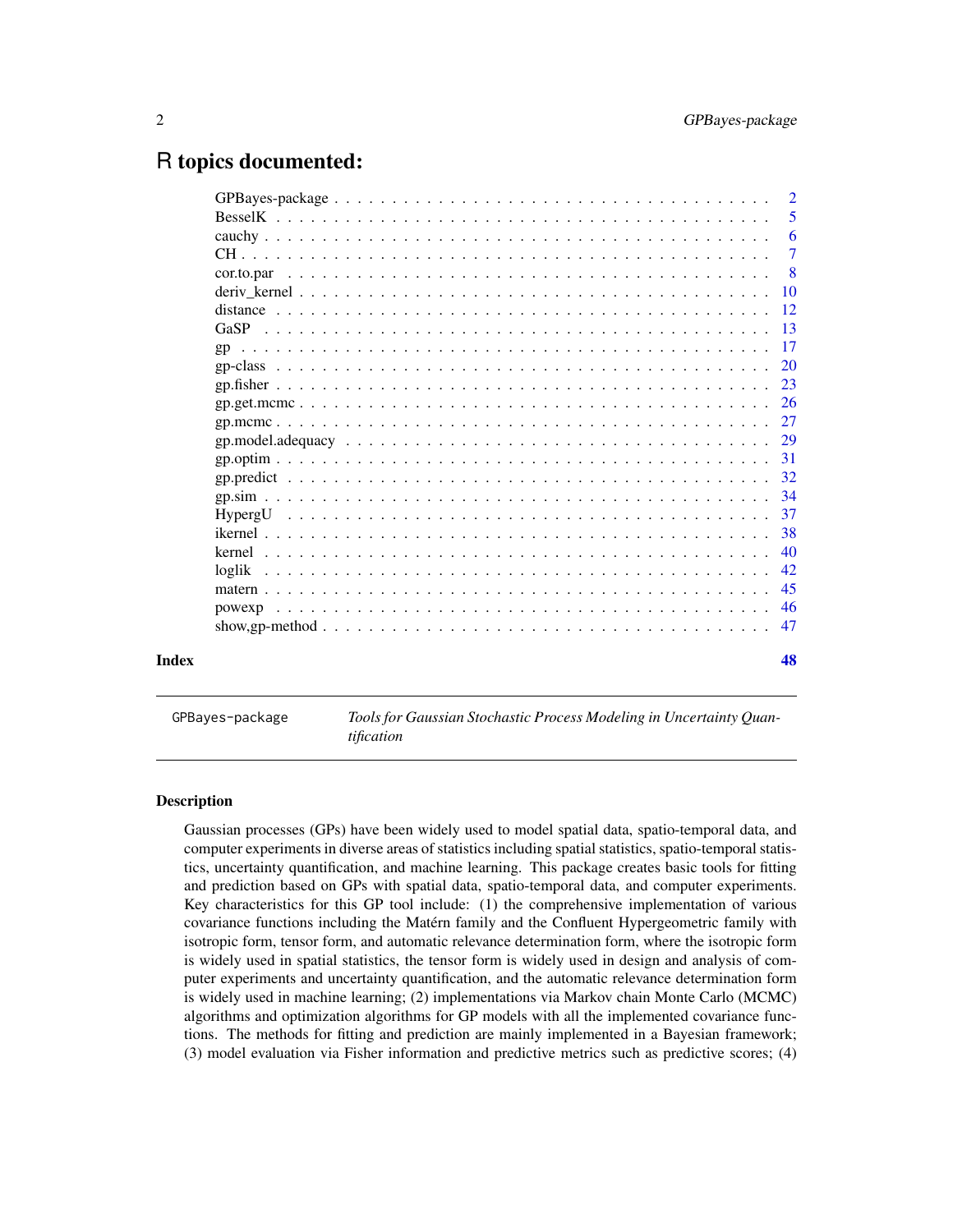# <span id="page-2-0"></span>GPBayes-package 3

built-in functionality for simulating GPs with all the implemented covariance functions; (5) unified implementation to allow easy specification of various GPs.

#### Details

- Data types: For many scientific applications, spatial data, spatio-temporal data, and computer experiments arise naturally. This package provides a comprehensive set of basic tools to fit GaSP models for univariate and multivariate spatial data, spatio-temporal data, computer experiments. Various covariance functions have been implemented including the Confluent Hypergeometric covariance functions, the Matérn covariance functions, the Gaussian covariance function, the generalized Cauchy covariance function. These covariance families can be in isotropic form, in tensor form, or in automatic relevance determination form. The routines [kernel](#page-39-1) and [ikernel](#page-37-1) contain the details of implementation.
- Model simulation: This package can simulate realizations from GaSP for different types of data including spatial data, spatio-temporal data, and computer experiments. This feature is quite useful in part because benchmarks are used to evaluate the performance of GaSP models. This functionality is implemented in the routine gp. sim.
- Model fitting: Both maximum likelihood methods (or its variants) and Bayes estimation methods such as maximum a posterior (MAP) and Markov chain Monte Carlo (MCMC) methods are implemented. In this package, the nugget parameter is included in the model by default for the sake of better prediction performance and stable computation in practice. In addition, the smoothness parameter in covariance functions such as the Matérn class and the Confluent Hypergeometric class can be estimated. The routine [gp.optim](#page-30-1) provides optimization based estimation approaches and the routine [gp.mcmc](#page-26-1) provides MCMC algorithms based estimation approaches.
- Model prediction: Prediction is made based on the parameter estimation procedure. If maximum likelihood estimation (MLE) methods are used for parameter estimation, the plug-in approach is used for prediction in the sense that MLEs of parameters are plugged into posterior predictive distributions. If partial Bayes methods (e.g., maximum a posterior) are used, the plug-in approach is used for prediction as well. If fully Bayes methods via MCMC algorithms are used, posterior samples are drawn from posterior predictive distributions. The routine gp. mcmc allows prediction to be made within the MCMC algorithms, while the routine [gp.predict](#page-31-1) generates prediction with estimated parameters.
- Model assessment: Tools for assessing model adequacy are included in a Bayesian context. Deviance information criteria (DIC), log pointwise predictive density, and log joint predictive density can be computed via the routine [gp.model.adequacy](#page-28-1).

#### Author(s)

Pulong Ma <mpulong@gmail.com>

#### References

- Cressie, N. (1993). "Statistics for Spatial Data." John Wiley & Sons, New York, revised edition.
- Ma and Bhadra (2019). "Beyond Matérn: On a Class of Interpretable Confluent Hypergeometric Covariance Functions." arXiv: 1911.05865. <https://arxiv.org/abs/1911.05865>.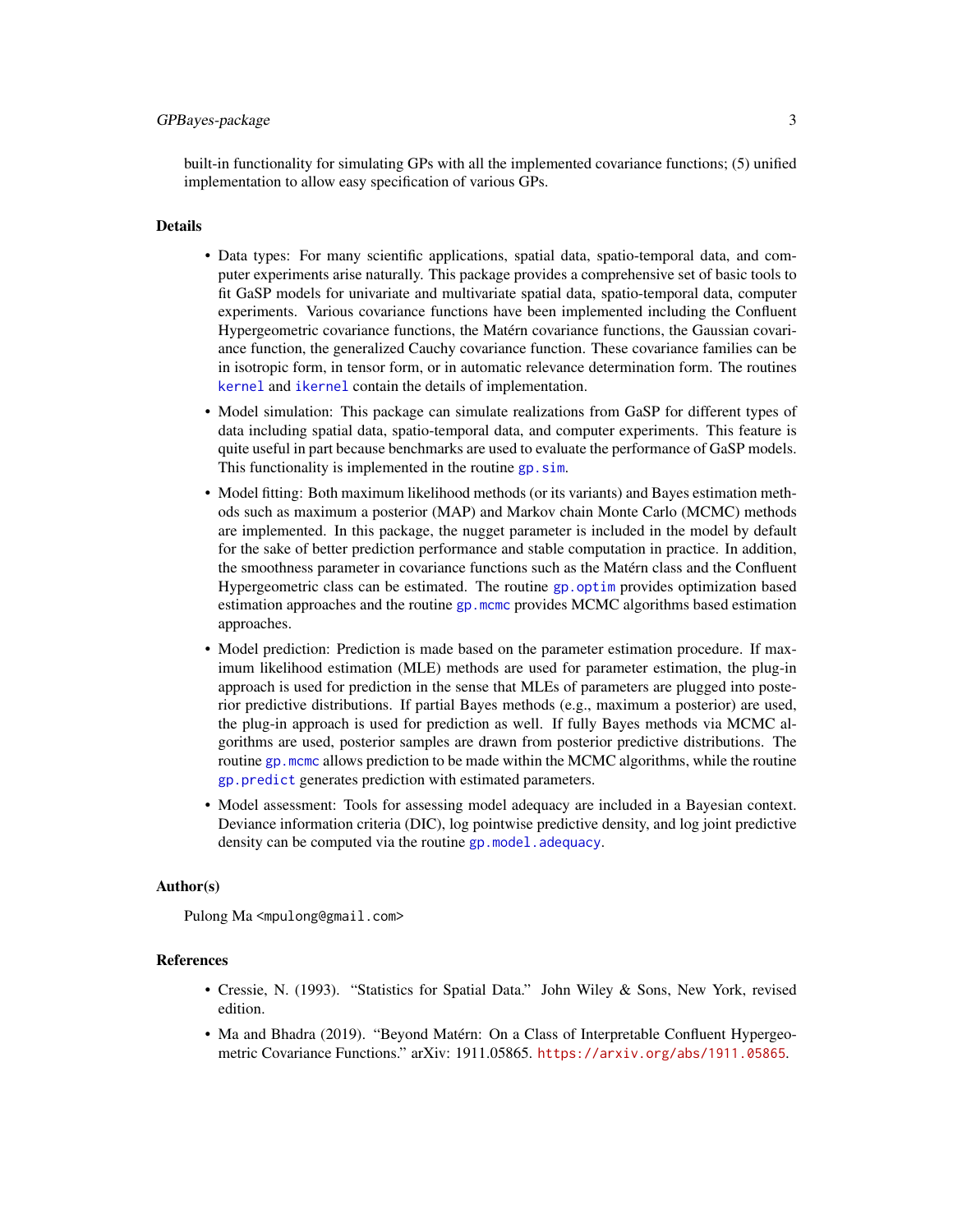- Sacks, Jerome, William J Welch, Toby J Mitchell, and Henry P Wynn. (1989). "Design and Analysis of Computer Experiments." *Statistical Science* 4(4). Institute of Mathematical Statistics: 409–435.
- Santner, Thomas J., Brian J. Williams, and William I. Notz. (2018). "The Design and Analysis of Computer Experiments"; 2nd Ed. New York: Springer.
- Stein, Michael L. (1999). "Interpolation of Spatial Data." Springer Science & Business Media, New York.

#### See Also

[GaSP](#page-12-1)

# Examples

```
#####################################################################
#####################################################################
############## Examples for fitting univariate GP models ############
## Set up the Sine example from the tgp package
code = function(x)y = (sin(pixx/5) + 0.2xcos(4*pi*x/5))*(x<=9.6) + (x/10-1)*(x>9.6)}
n=100
input = seq(0, 20, length=n)XX = seq(0, 20, length=99)Ztrue = code(input)
set.seed(1234)
output = Ztrue + rnorm(length(Ztrue), sd=0.1)
df.data = data.frame(x=c(input), y=output, y.true=Ztrue)
## fitting a GaSP model with the Cauchy prior
fit = GaSP(formula=~1, output, input,
          param=list(range=3, nugget=0.1, nu=2.5),
          smooth.est=FALSE, input.new=XX,
          cov.model=list(family="matern", form="isotropic"),
          proposal=list(range=.35, nugget=.8, nu=0.8),
          dtype="Euclidean", model.fit="Cauchy_prior", nsample=3000,
          burnin=500, verbose=TRUE)
## fitting a GaSP model with the beta prior
fit = GaSP(formula=~1, output, input,
          param=list(range=3, nugget=0.1, nu=2.5),
          smooth.est=FALSE, input.new=XX,
          cov.model=list(family="matern", form="isotropic"),
          prior=list(range=list(a=1,b=1,lb=0,ub=20),
                    nugget=list(a=1,b=1,lb=0,ub=var(output)),
          proposal=list(range=.35, nugget=.8, nu=0.8),
          dtype="Euclidean", model.fit="Beta_prior", nsample=3000,
          burnin=500, verbose=TRUE))
```
<span id="page-3-0"></span>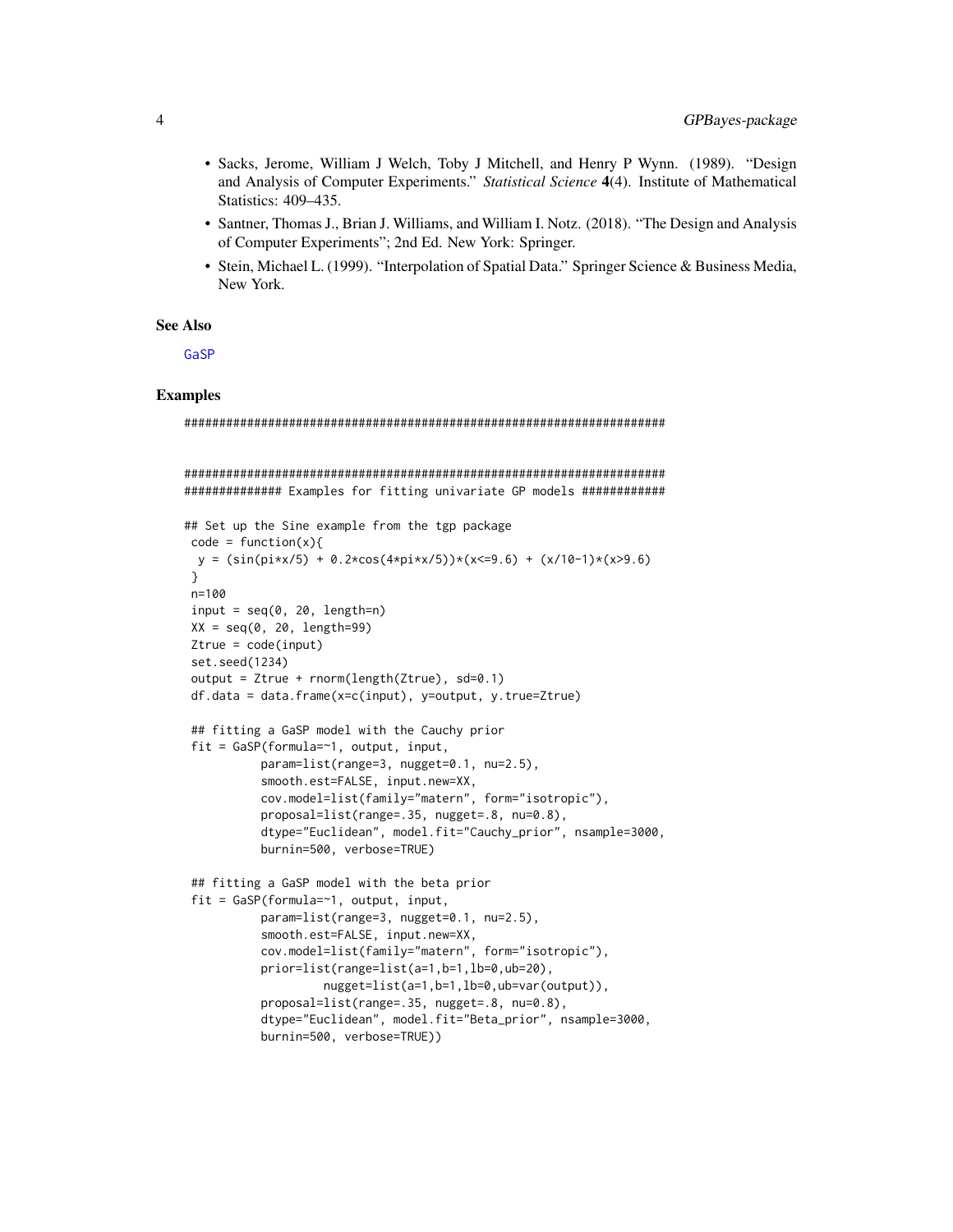#### <span id="page-4-0"></span> $BesselK$  5

```
## fitting a GaSP model with the marginal maximum likelihood approach
fit = GaSP(formula=~1, output, input,
           param=list(range=3, nugget=0.1, nu=2.5),
           smooth.est=FALSE, input.new=XX,
           cov.model=list(family="matern", form="isotropic"),
           dtype="Euclidean", model.fit="MMLE", verbose=TRUE)
## fitting a GaSP model with the profile maximum likelihood approach
fit = GaSP(formula=~1, output, input,
           param=list(range=3, nugget=0.1, nu=2.5),
           smooth.est=FALSE, input.new=XX,
           cov.model=list(family="matern", form="isotropic"),
           dtype="Euclidean", model.fit="MPLE", verbose=TRUE)
```
BesselK *Modified Bessel function of the second kind*

# Description

This function calls the GSL scientific library to evaluate the modified Bessel function of the second kind.

#### Usage

BesselK(nu, z)

#### Arguments

| nu | a real positive value |
|----|-----------------------|
| z  | a real positive value |

#### Value

a numerical value

#### Author(s)

Pulong Ma <mpulong@gmail.com>

#### See Also

[matern](#page-44-1)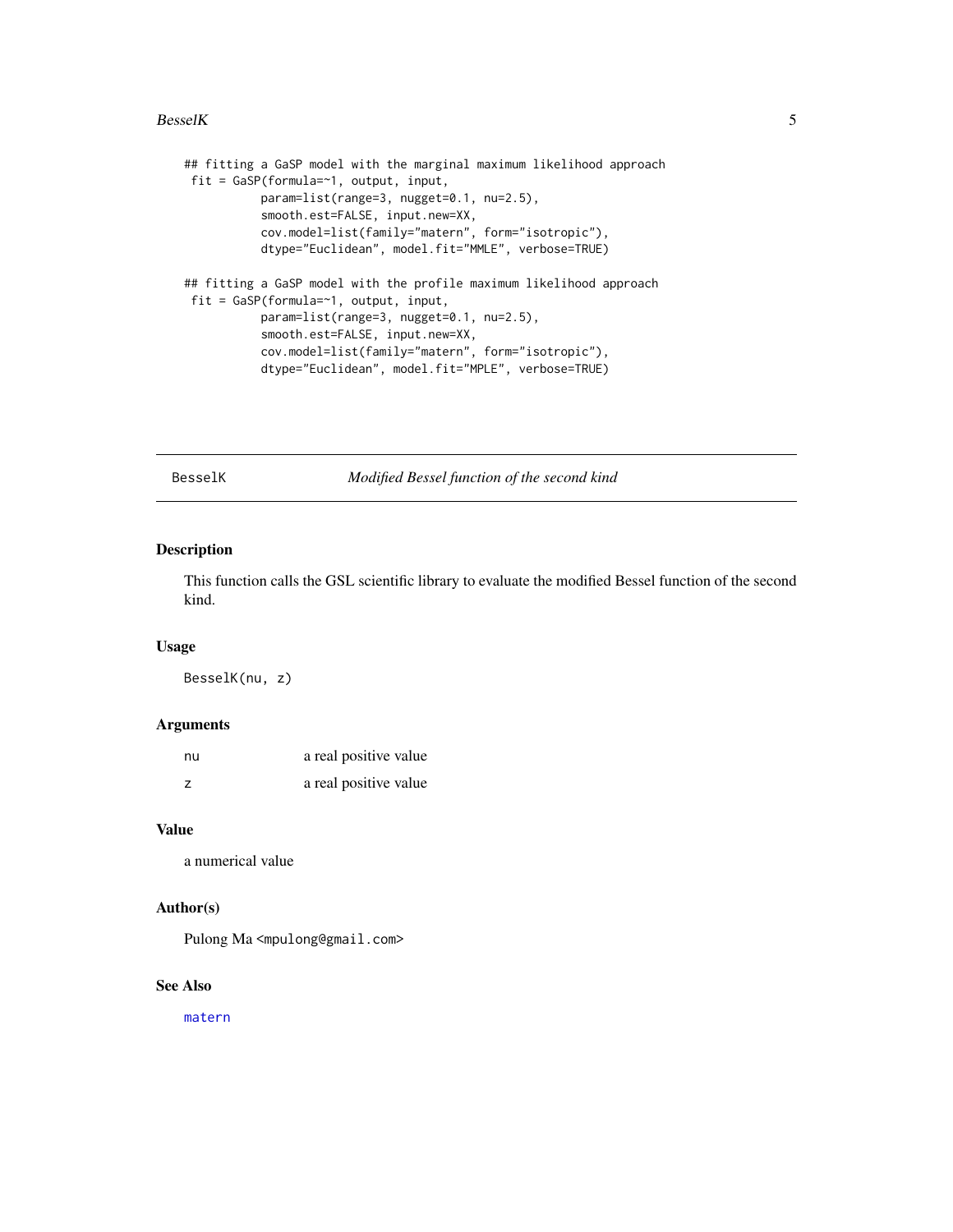<span id="page-5-0"></span>

This function computes the generalized Cauchy correlation function given a distance matrix. The generalized Cauchy covariance is given by

$$
C(h)=\left\{1+\left(\frac{h}{\phi}\right)^{\nu}\right\}^{-\alpha/\nu},
$$

where  $\phi$  is the range parameter.  $\alpha$  is the tail decay parameter.  $\nu$  is the smoothness parameter. The case where  $\nu = 2$  corresponds to the Cauchy covariance model, which is infinitely differentiable.

# Usage

cauchy(d, range, tail, nu)

# Arguments

| d     | a matrix of distances                                 |
|-------|-------------------------------------------------------|
| range | a numerical value containing the range parameter      |
| tail  | a numerical value containing the tail decay parameter |
| nu    | a numerical value containing the smoothness parameter |

# Value

a numerical matrix

# Author(s)

Pulong Ma <mpulong@gmail.com>

# See Also

[kernel](#page-39-1)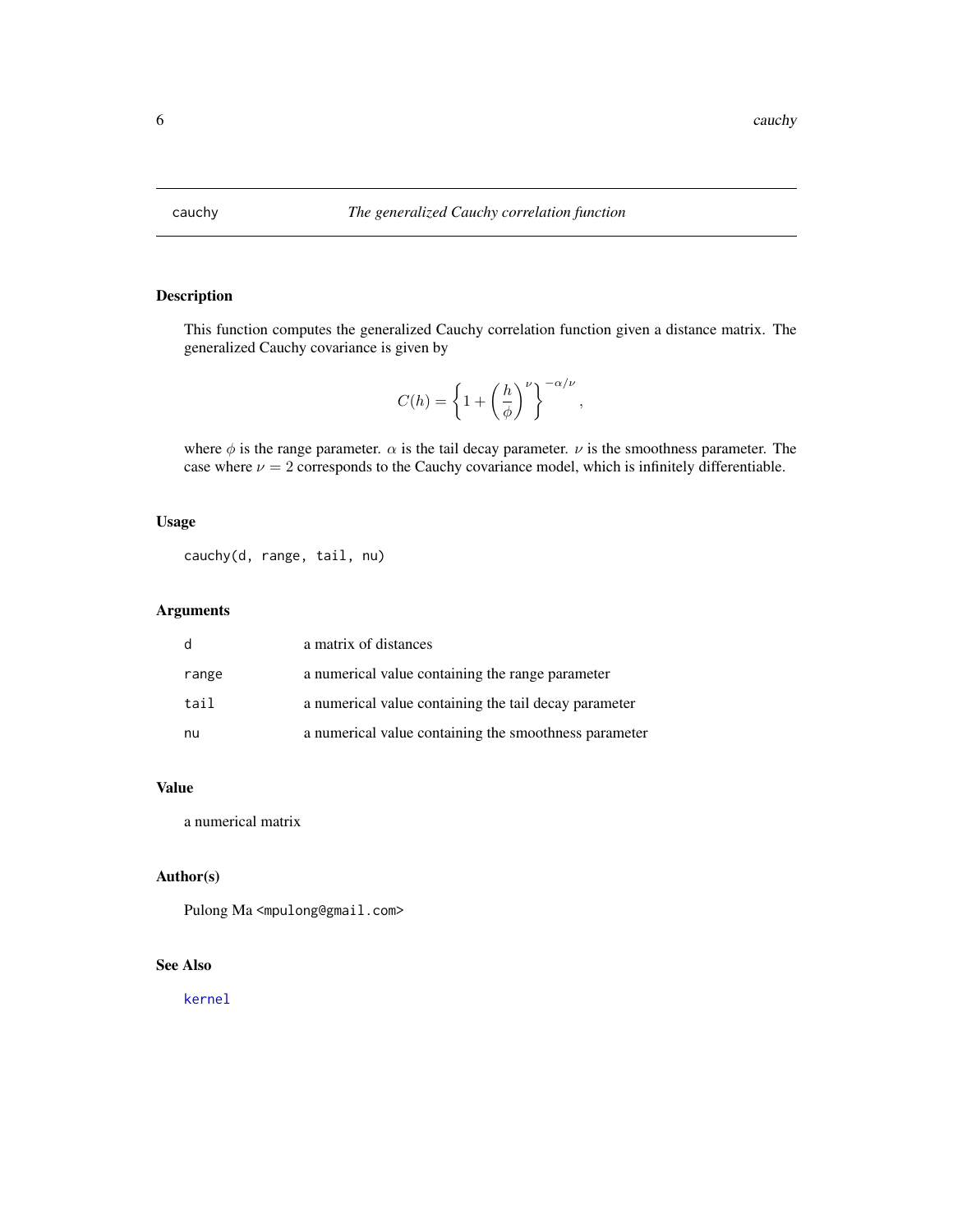This function computes the Confluent Hypergeometric correlation function given a distance matrix. The Confluent Hypergeometric correlation function is given by

$$
C(h) = \frac{\Gamma(\nu + \alpha)}{\Gamma(\nu)} \mathcal{U}\left(\alpha, 1 - \nu, \left(\frac{h}{\beta}\right)^2\right),\,
$$

where  $\alpha$  is the tail decay parameter.  $\beta$  is the range parameter.  $\nu$  is the smoothness parameter.  $\mathcal{U}(\cdot)$ is the confluent hypergeometric function of the second kind. For details about this covariance, see Ma and Bhadra (2019) at <https://arxiv.org/abs/1911.05865>.

# Usage

CH(d, range, tail, nu)

# Arguments

| d     | a matrix of distances                                 |
|-------|-------------------------------------------------------|
| range | a numerical value containing the range parameter      |
| tail  | a numerical value containing the tail decay parameter |
| nu    | a numerical value containing the smoothness parameter |

#### Value

a numerical matrix

#### Author(s)

Pulong Ma <mpulong@gmail.com>

## See Also

[GPBayes-package,](#page-1-1) [GaSP](#page-12-1), [gp,](#page-19-1) [matern](#page-44-1), [kernel](#page-39-1), [ikernel](#page-37-1)

<span id="page-6-1"></span><span id="page-6-0"></span>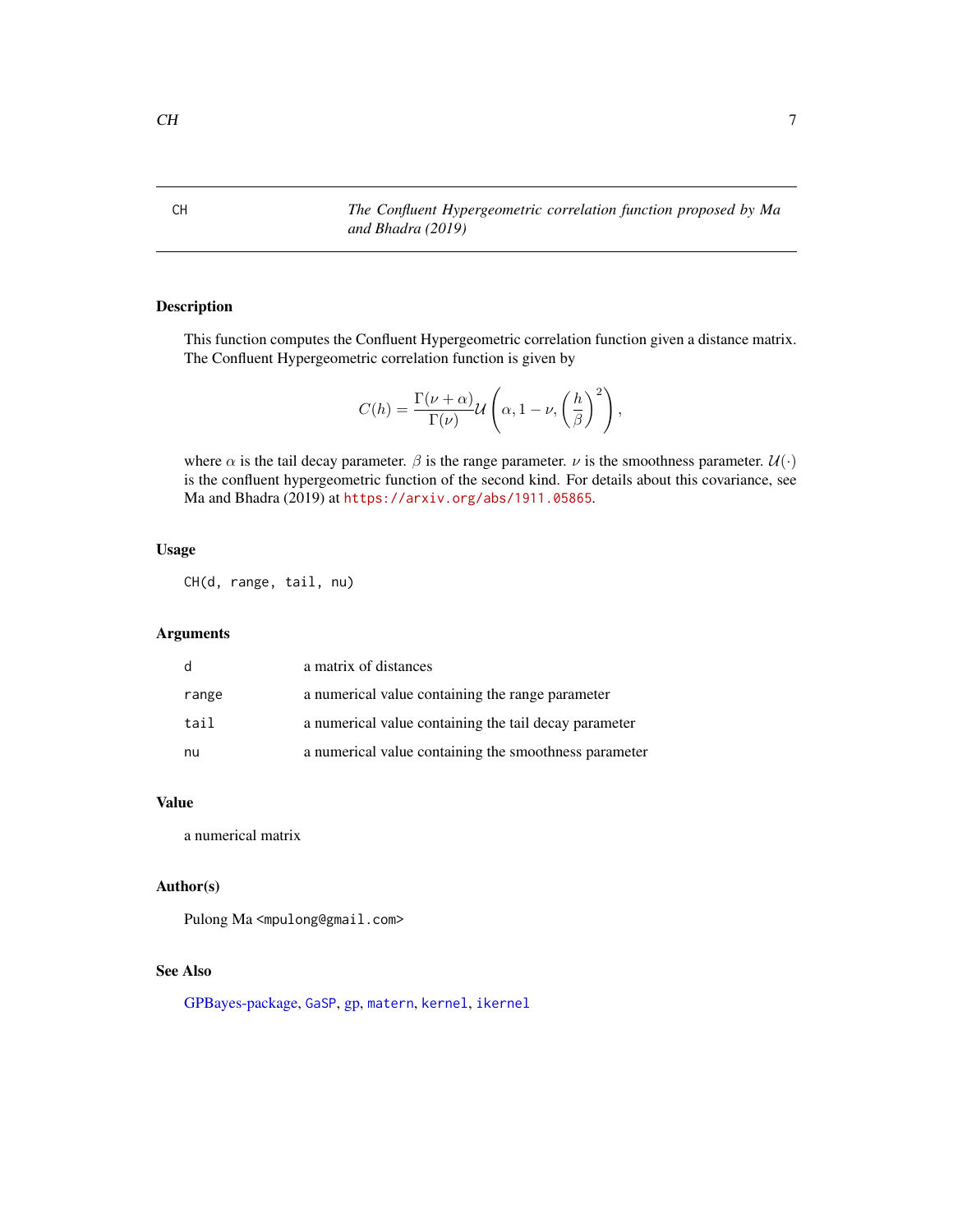<span id="page-7-0"></span>

This function finds the correlation parameter given effective range

# Usage

```
cor.to.par(
 d,
 param,
 family = "CH",
  cor.target = 0.05,lower = NULL,upper = NULL,
  tol = .Machine$double.eps
)
```
# Arguments

| d      | a numerical value containing the effective range                                                                                                                                                                                                          |
|--------|-----------------------------------------------------------------------------------------------------------------------------------------------------------------------------------------------------------------------------------------------------------|
| param  | a list containing correlation parameters. The specification of <b>param</b> should de-<br>pend on the covariance model. If the parameter value is NULL, this function will<br>find its value given the effective range via root-finding function uniroot. |
|        | • For the Confluent Hypergeometric class, range is used to denote the range<br>parameter $\beta$ . tail is used to denote the tail decay parameter $\alpha$ . nu is used<br>to denote the smoothness parameter $\nu$ .                                    |
|        | • For the generalized Cauchy class, range is used to denote the range pa-<br>rameter $\phi$ . <b>tail</b> is used to denote the tail decay parameter $\alpha$ . <b>nu</b> is used to<br>denote the smoothness parameter $\nu$ .                           |
|        | • For the Matérn class, range is used to denote the range parameter $\phi$ . nu<br>is used to denote the smoothness parameter $\nu$ . When $\nu = 0.5$ , the Matérn<br>class corresponds to the exponential covariance.                                   |
|        | • For the powered-exponential class, range is used to denote the range pa-<br>rameter $\phi$ . <b>nu</b> is used to denote the smoothness parameter. When $\nu = 2$ ,<br>the powered-exponential class corresponds to the Gaussian covariance.            |
| family | a string indicating the type of covariance structure. The following correlation<br>functions are implemented:                                                                                                                                             |
|        | <b>CH</b> The Confluent Hypergeometric correlation function is given by                                                                                                                                                                                   |
|        | $C(h) = \frac{\Gamma(\nu+\alpha)}{\Gamma(\nu)} \mathcal{U}\left(\alpha, 1-\nu, \left(\frac{h}{\beta}\right)^2\right),$                                                                                                                                    |

where  $\alpha$  is the tail decay parameter.  $\beta$  is the range parameter.  $\nu$  is the smoothness parameter.  $U(\cdot)$  is the confluent hypergeometric function of the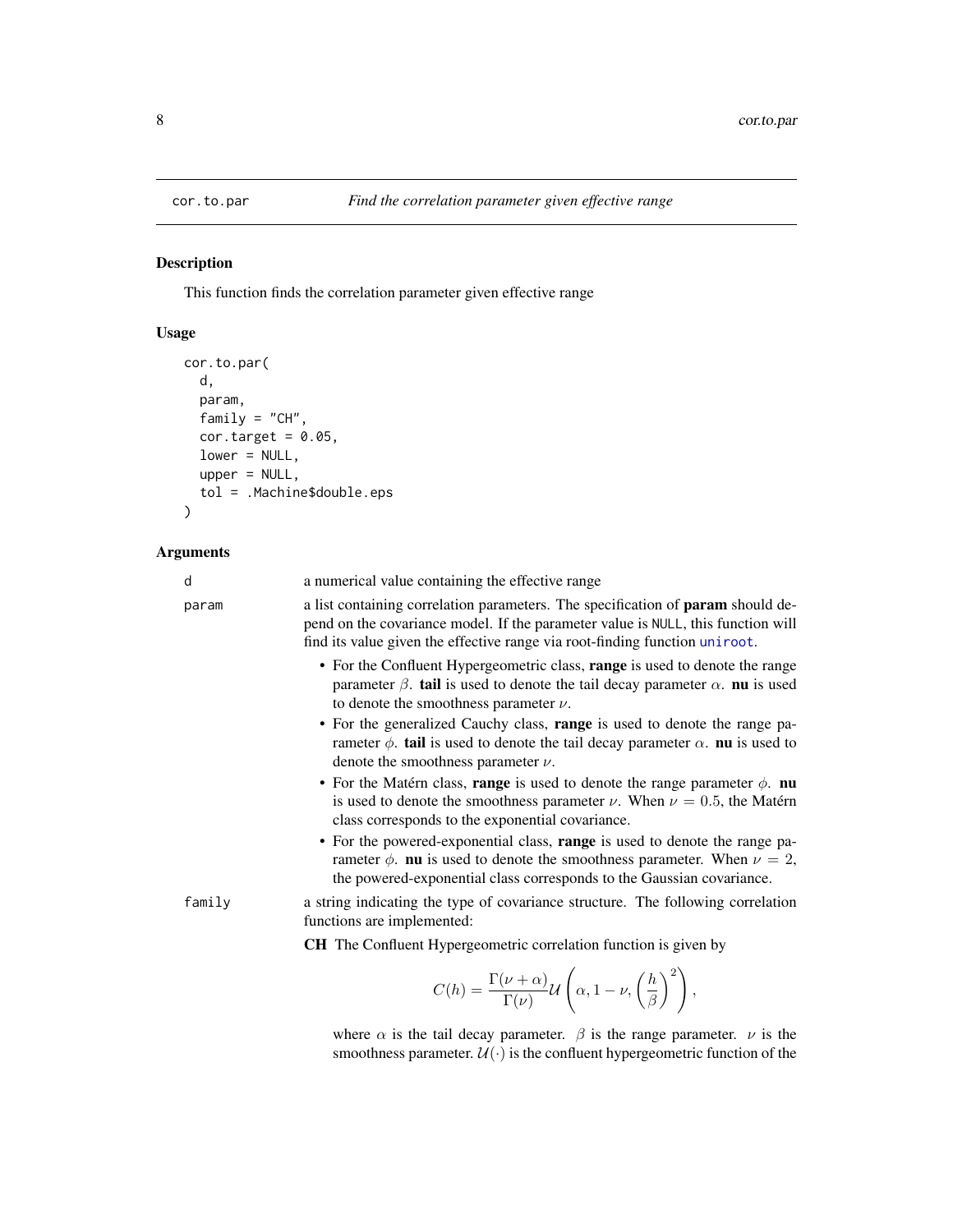second kind. For details about this covariance, see Ma and Bhadra (2019) at <https://arxiv.org/abs/1911.05865>.

<span id="page-8-0"></span>cauchy The generalized Cauchy covariance is given by

$$
C(h) = \left\{1 + \left(\frac{h}{\phi}\right)^{\nu}\right\}^{-\alpha/\nu}
$$

,

where  $\phi$  is the range parameter.  $\alpha$  is the tail decay parameter.  $\nu$  is the smoothness parameter.

matern The Matérn correlation function is given by

$$
C(h) = \frac{2^{1-\nu}}{\Gamma(\nu)} \left(\frac{h}{\phi}\right)^{\nu} {\cal K}_{\nu}\left(\frac{h}{\phi}\right),
$$

where  $\phi$  is the range parameter.  $\nu$  is the smoothness parameter.  $\mathcal{K}_{\nu}(\cdot)$  is the modified Bessel function of the second kind of order  $\nu$ .

exp The exponential correlation function is given by

$$
C(h) = \exp(-h/\phi),
$$

where  $\phi$  is the range parameter. This is the Matérn correlation with  $\nu = 0.5$ . **matern\_3\_2** The Matérn correlation with  $\nu = 1.5$ .

**matern\_5\_2** The Matérn correlation with  $\nu = 2.5$ .

| cor.target | a numerical value. The default value is 0.05, which means that correlation pa-<br>rameters are searched such that the correlation is approximately 0.05. |
|------------|----------------------------------------------------------------------------------------------------------------------------------------------------------|
| lower      | a numerical value. This sets the lower bound to find the correlation parameter<br>via the R function uniroot.                                            |
| upper      | a numerical value. This sets the upper bound to find the correlation parameter<br>via the R function unit root.                                          |
| tol        | a numerical value. This sets the precision of the solution with default value<br>specified as the machine precision . Machine\$double.eps in R.          |

#### Value

a numerical value of correlation parameters

#### Author(s)

Pulong Ma <mpulong@gmail.com>

#### See Also

[GPBayes-package,](#page-1-1) [GaSP](#page-12-1), [kernel](#page-39-1), [ikernel](#page-37-1)

### Examples

```
range = cor.to.par(1,param=list(tail=0.5,nu=2.5), family="CH")
tail = cor.to.par(1,param=list(range=0.5,nu=2.5), family="CH")
range = cor.to.par(1,param=list(nu=2.5),family="matern")
```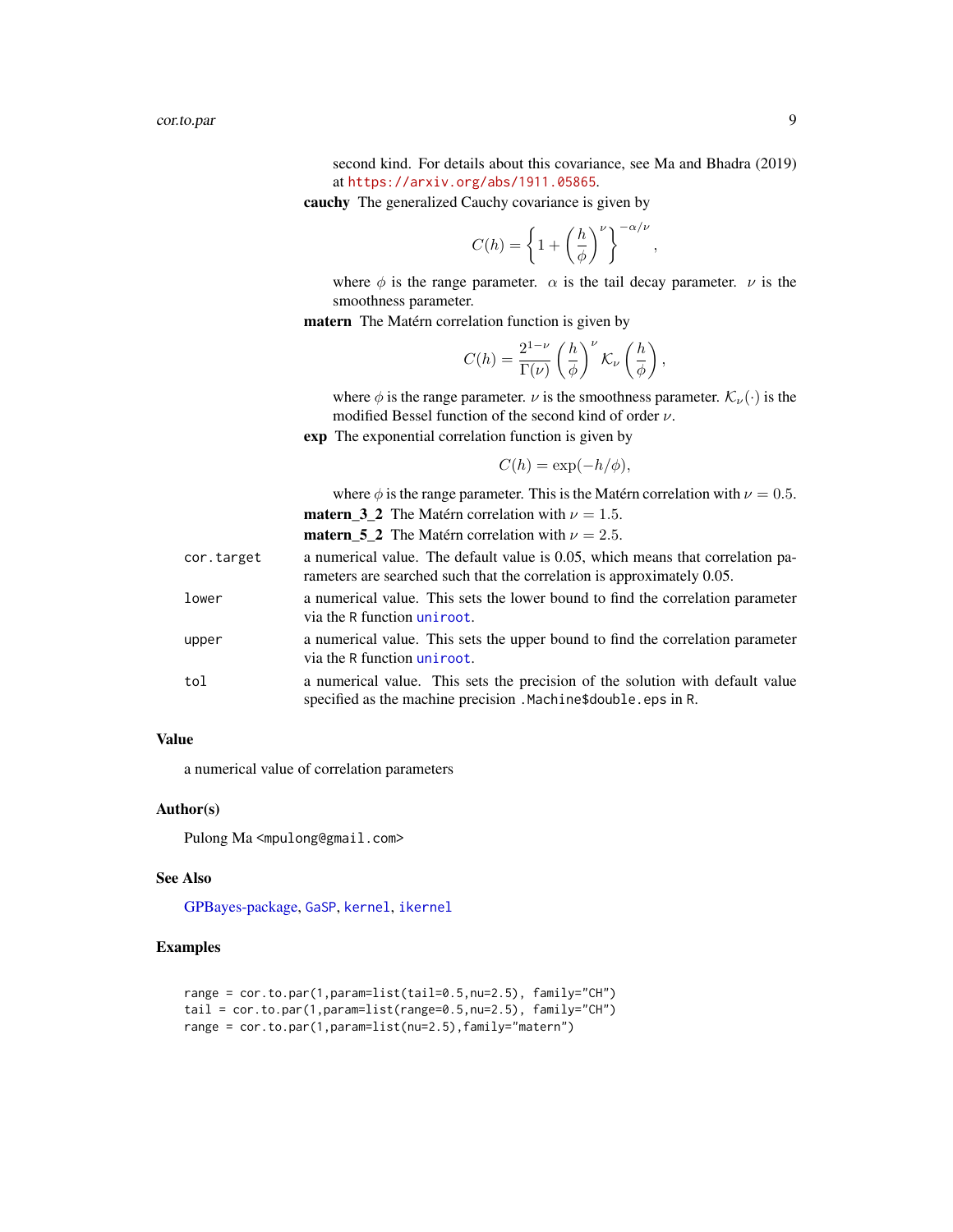<span id="page-9-0"></span>

This function wraps existing built-in routines to construct the derivative of correlation matrix with respect to correlation parameters.

#### Usage

deriv\_kernel(d, range, tail, nu, covmodel)

#### Arguments

| d.       | a matrix or a list of distances returned from distance.                                |
|----------|----------------------------------------------------------------------------------------|
| range    | a vector of range parameters                                                           |
| tail     | a vector of tail decay parameters                                                      |
| nu       | a vector of smoothness parameters                                                      |
| covmodel | a list of two strings: <b>family</b> , <b>form</b> , where <b>family</b> indicates the |
|          | ance functions including the Confluent Hypergeometric class,                           |

family of covarithe Matérn class, the Cauchy class, the powered-exponential class. form indicates the specific form of covariance structures including the isotropic form, tensor form, automatic relevance determination form.

family CH The Confluent Hypergeometric correlation function is given by

$$
C(h) = \frac{\Gamma(\nu + \alpha)}{\Gamma(\nu)} \mathcal{U}\left(\alpha, 1 - \nu, \left(\frac{h}{\beta}\right)^2\right),\,
$$

where  $\alpha$  is the tail decay parameter.  $\beta$  is the range parameter.  $\nu$  is the smoothness parameter.  $\mathcal{U}(\cdot)$  is the confluent hypergeometric function of the second kind. For details about this covariance, see Ma and Bhadra (2019) at <https://arxiv.org/abs/1911.05865>.

cauchy The generalized Cauchy covariance is given by

$$
C(h)=\left\{1+\left(\frac{h}{\phi}\right)^{\nu}\right\}^{-\alpha/\nu},
$$

where  $\phi$  is the range parameter.  $\alpha$  is the tail decay parameter.  $\nu$  is the smoothness parameter with default value at 2.

matern The Matérn correlation function is given by

$$
C(h) = \frac{2^{1-\nu}}{\Gamma(\nu)} \left(\frac{h}{\phi}\right)^{\nu} K_{\nu}\left(\frac{h}{\phi}\right),\,
$$

where  $\phi$  is the range parameter.  $\nu$  is the smoothness parameter.  $\mathcal{K}_{\nu}(\cdot)$ is the modified Bessel function of the second kind of order  $\nu$ .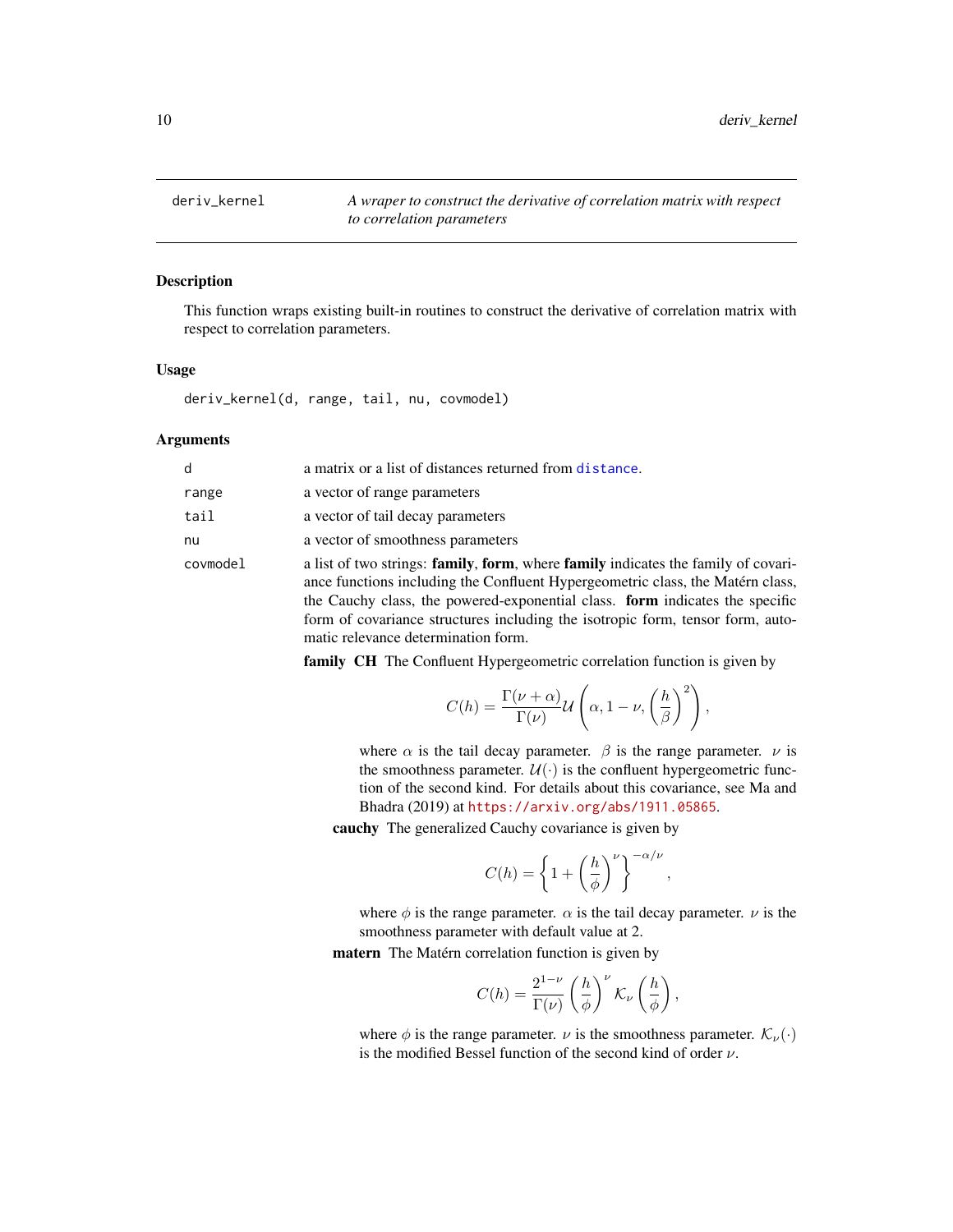- exp This is the Matérn correlation with  $\nu = 0.5$ . This covariance should be specified as **matern** with smoothness parameter  $\nu = 0.5$ .
- **matern\_3\_2** This is the Matérn correlation with  $\nu = 1.5$ . This covariance should be specified as matern with smoothness parameter  $\nu = 1.5$ .
- **matern 5.2** This is the Matérn correlation with  $\nu = 2.5$ . This covariance should be specified as matern with smoothness parameter  $\nu = 2.5$ .

powexp The powered-exponential correlation function is given by

$$
C(h) = \exp\left\{-\left(\frac{h}{\phi}\right)^{\nu}\right\},\,
$$

where  $\phi$  is the range parameter.  $\nu$  is the smoothness parameter. gauss The Gaussian correlation function is given by

$$
C(h) = \exp\left(-\frac{h^2}{\phi^2}\right),\,
$$

where  $\phi$  is the range parameter.

form isotropic This indicates the isotropic form of covariance functions. That is,

$$
C(\mathbf{h}) = C^0(||\mathbf{h}||; \boldsymbol{\theta}),
$$

where  $\Vert \mathbf{h} \Vert$  denotes the Euclidean distance or the great circle distance for data on sphere.  $C^0(\cdot)$  denotes any isotropic covariance family specified in family.

tensor This indicates the tensor product of correlation functions. That is,

$$
C(\mathbf{h}) = \prod_{i=1}^d C^0(|h_i|; \theta_i),
$$

where  $d$  is the dimension of input space.  $h_i$  is the distance along the *i*th input dimension. This type of covariance structure has been often used in Gaussian process emulation for computer experiments.

ARD This indicates the automatic relevance determination form. That is,

$$
C(\mathbf{h}) = C^0 \left( \sqrt{\sum_{i=1}^d \frac{h_i^2}{\phi_i^2}}; \boldsymbol{\theta} \right),
$$

where  $\phi_i$  denotes the range parameter along the *i*th input dimension.

# Value

a list of matrices

#### Author(s)

Pulong Ma <mpulong@gmail.com>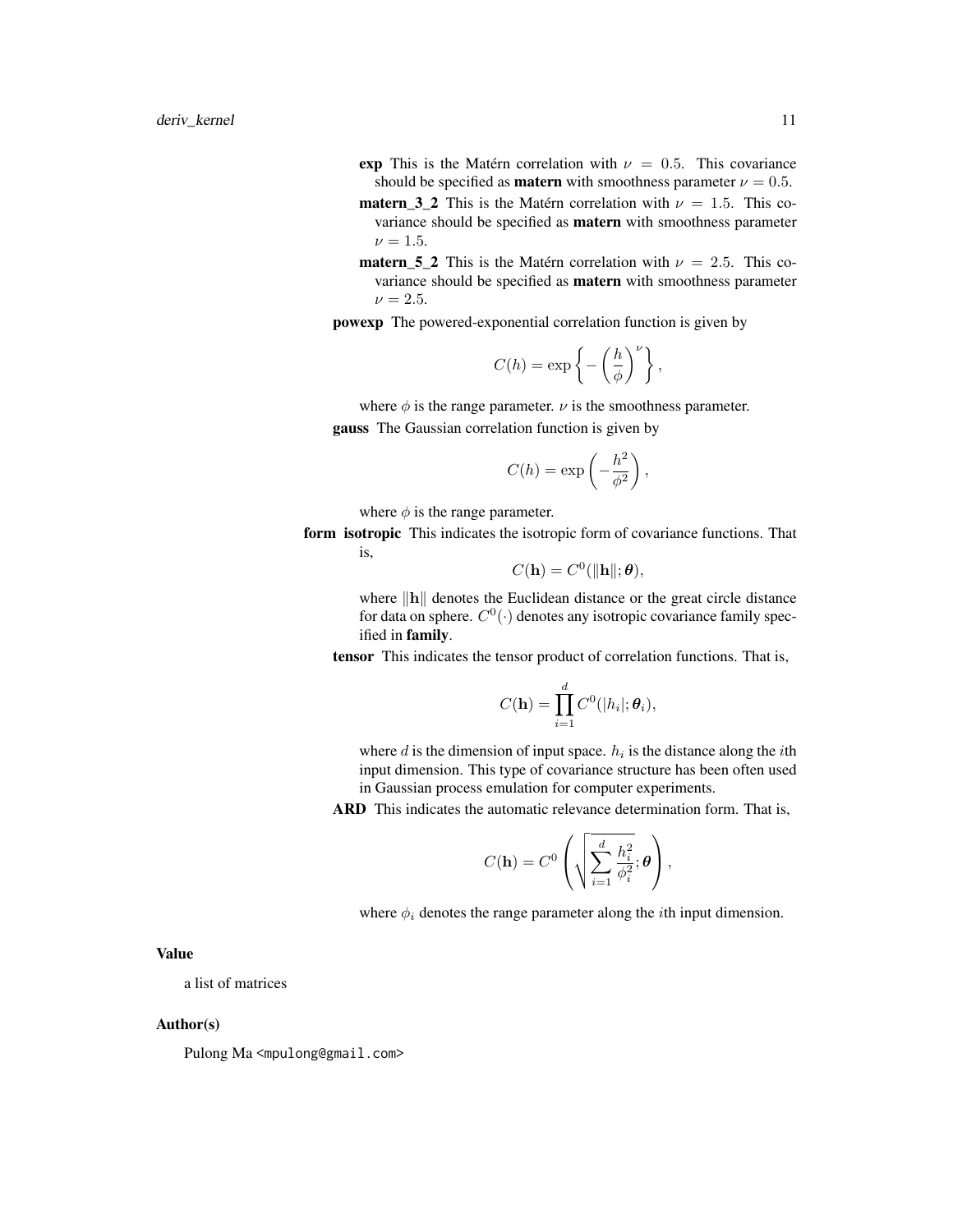#### <span id="page-11-0"></span>12 distance and the state of the state of the state of the state of the state of the state of the state of the state of the state of the state of the state of the state of the state of the state of the state of the state o

# See Also

[CH](#page-6-1), [matern](#page-44-1), [kernel](#page-39-1), [GPBayes-package,](#page-1-1) [GaSP](#page-12-1)

#### Examples

```
input = seq(0, 1, length=10)d = distance(input,input,type="isotropic",dtype="Euclidean")
dR = deriv\_kernel(d, range=0.5, tail=0.2, nu=2.5,covmodel=list(family="CH",form="isotropic"))
```
<span id="page-11-1"></span>distance *Compute distances for two sets of inputs*

# Description

This function computes distances for two sets of inputs and returns a R object.

#### Usage

```
distance(input1, input2, type = "isotropic", dtype = "Euclidean")
```
#### Arguments

| input1 | a matrix of inputs                                                                                              |
|--------|-----------------------------------------------------------------------------------------------------------------|
| input2 | a matrix of inputs                                                                                              |
| type   | a string indicating the form of distances with three froms supported currently:<br>isotropic, tensor, ARD.      |
| dtype  | a string indicating distance type: <b>Euclidean, GCD</b> , where the latter indicates<br>great circle distance. |

#### Value

a R object holding distances for two sets of inputs. If type is isotropic, a matrix of distances is returned; if type is tensor or ARD, a list of distance matrices along each input dimension is returned.

a numeric vector or matrix of distances

# Author(s)

Pulong Ma <mpulong@gmail.com>

## Examples

```
input = seq(0, 1, length=20)d = distance(input, input, type="isotropic", dtype="Euclidean")
```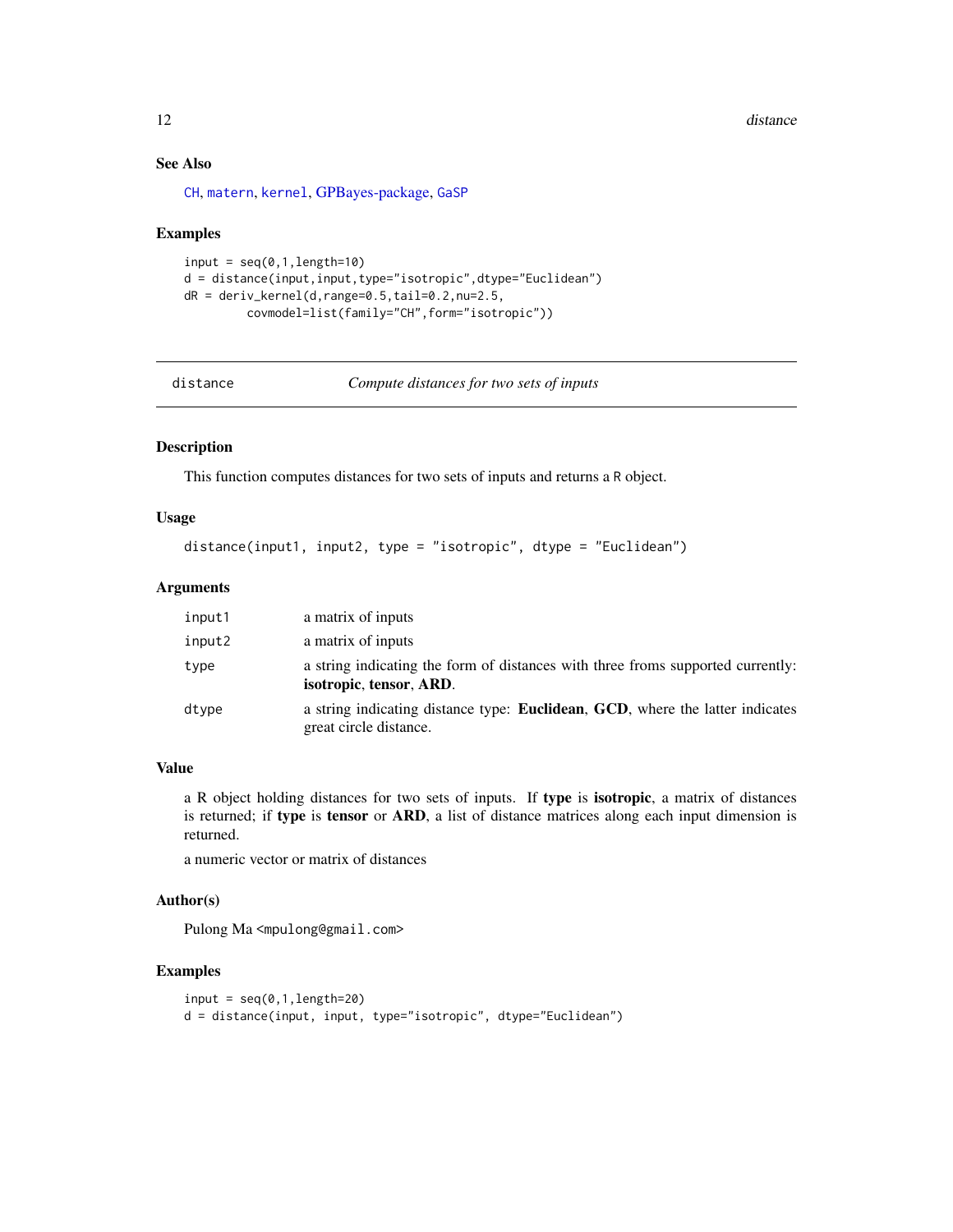<span id="page-12-1"></span><span id="page-12-0"></span>This function serves as a wrapper to build, fit, and make prediction for a Gaussian process model. It calls on functions [gp](#page-16-1), [gp.mcmc](#page-26-1), [gp.optim](#page-30-1), [gp.predict](#page-31-1).

# Usage

```
GaSP(
  formula = -1,
 output,
  input,
 param,
  smooth.est = FALSE,
  input.new = NULL,
 cov.model = list(family = "CH", form = "isotropic"),
 model.fit = "Cauchy_prior",
 prior = list(),proposal = list(range = 0.35, tail = 2, nugget = 0.8, nu = 0.8),
 nsample = 5000,burnin = 1000,
 opt = NULL,bound = NULL,
 dtype = "Euclidean",
  verbose = TRUE
)
```
#### Arguments

| formula | an object of formula class that specifies regressors; see formula for details.                                                                                                                                                                                            |
|---------|---------------------------------------------------------------------------------------------------------------------------------------------------------------------------------------------------------------------------------------------------------------------------|
| output  | a numerical vector including observations or outputs in a GaSP                                                                                                                                                                                                            |
| input   | a matrix including inputs in a GaSP                                                                                                                                                                                                                                       |
| param   | a list including values for regression parameters, covariance parameters, and<br>nugget variance parameter. The specification of <b>param</b> should depend on the<br>covariance model.                                                                                   |
|         | • The regression parameters are denoted by coeff. Default value is 0.<br>• The marginal variance or partial sill is denoted by sig2. Default value is 1.<br>• The nugget variance parameter is denoted by <b>nugget</b> for all covariance<br>models. Default value is 0. |
|         | • For the Confluent Hypergeometric class, <b>range</b> is used to denote the range<br>parameter $\beta$ . <b>tail</b> is used to denote the tail decay parameter $\alpha$ . <b>nu</b> is used<br>to denote the smoothness parameter $\nu$ .                               |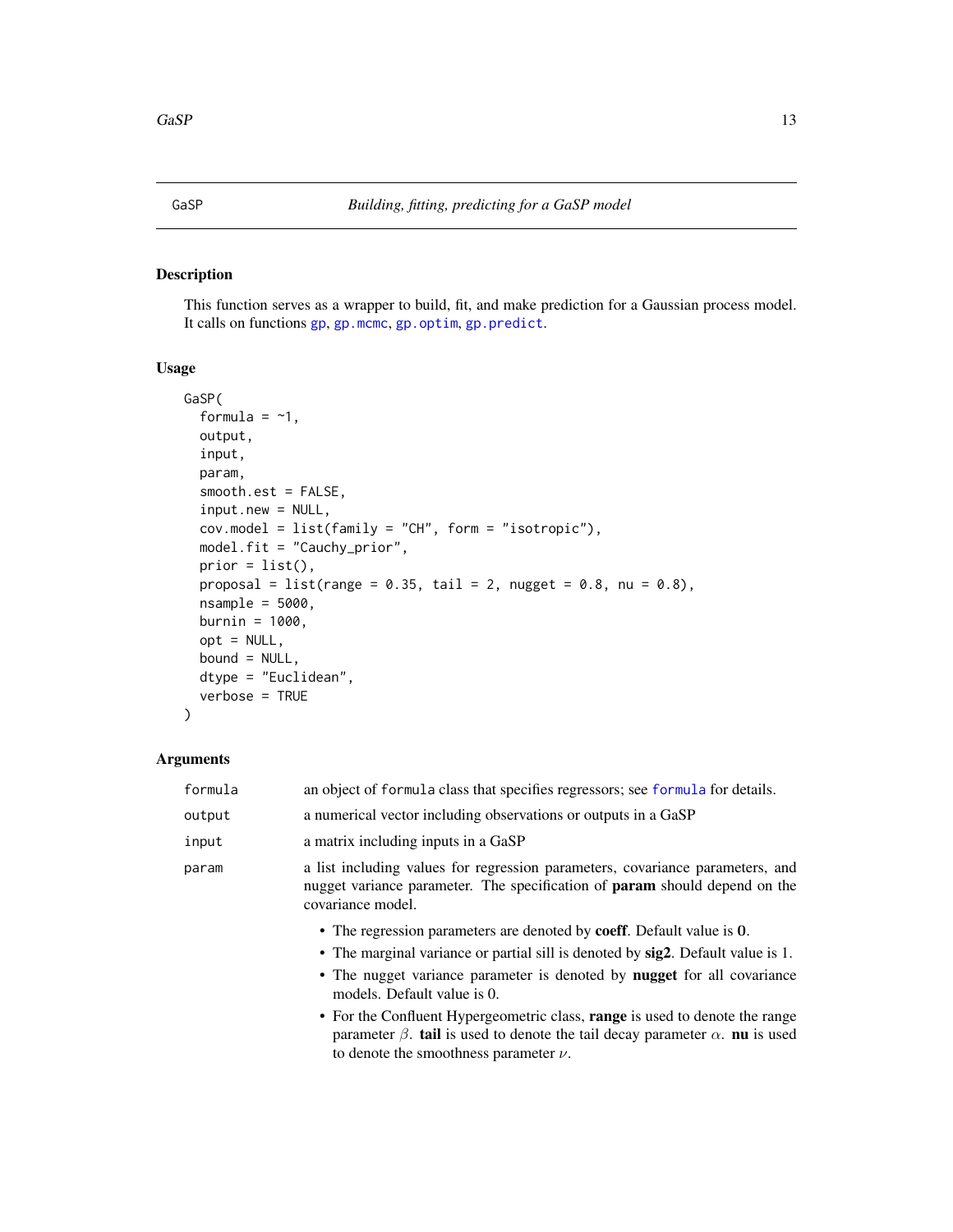|            | • For the generalized Cauchy class, range is used to denote the range pa-<br>rameter $\phi$ . <b>tail</b> is used to denote the tail decay parameter $\alpha$ . <b>nu</b> is used to<br>denote the smoothness parameter $\nu$ .                       |
|------------|-------------------------------------------------------------------------------------------------------------------------------------------------------------------------------------------------------------------------------------------------------|
|            | • For the Matérn class, range is used to denote the range parameter $\phi$ . nu<br>is used to denote the smoothness parameter $\nu$ . When $\nu = 0.5$ , the Matérn<br>class corresponds to the exponential covariance.                               |
|            | • For the powered-exponential class, <b>range</b> is used to denote the range pa-<br>rameter $\phi$ . <b>nu</b> is used to denote the smoothness parameter. When $\nu = 2$ ,<br>the powered-exponential class corresponds to the Gaussian covariance. |
| smooth.est | a logical value indicating whether smoothness parameter will be estimated.                                                                                                                                                                            |
| input.new  | a matrix of new input locations                                                                                                                                                                                                                       |
| cov.model  | a list of two strings: <b>family</b> , <b>form</b> , where <b>family</b> indicates the family of covari-<br>ance functions including the Confluent Hypergeometric class, the Matérn class,                                                            |

the Cauchy class, the powered-exponential class. form indicates the specific form of covariance structures including the isotropic form, tensor form, automatic relevance determination form.

family CH The Confluent Hypergeometric correlation function is given by

$$
C(h) = \frac{\Gamma(\nu + \alpha)}{\Gamma(\nu)} \mathcal{U}\left(\alpha, 1 - \nu, \left(\frac{h}{\beta}\right)^2\right),\,
$$

where  $\alpha$  is the tail decay parameter.  $\beta$  is the range parameter.  $\nu$  is the smoothness parameter.  $\mathcal{U}(\cdot)$  is the confluent hypergeometric function of the second kind. For details about this covariance, see Ma and Bhadra (2019) at <https://arxiv.org/abs/1911.05865>.

cauchy The generalized Cauchy covariance is given by

$$
C(h)=\left\{1+\left(\frac{h}{\phi}\right)^{\nu}\right\}^{-\alpha/\nu},
$$

where  $\phi$  is the range parameter.  $\alpha$  is the tail decay parameter.  $\nu$  is the smoothness parameter with default value at 2.

matern The Matérn correlation function is given by

$$
C(h) = \frac{2^{1-\nu}}{\Gamma(\nu)} \left(\frac{h}{\phi}\right)^{\nu} K_{\nu}\left(\frac{h}{\phi}\right),\,
$$

where  $\phi$  is the range parameter.  $\nu$  is the smoothness parameter.  $\mathcal{K}_{\nu}(\cdot)$ is the modified Bessel function of the second kind of order  $\nu$ .

exp The exponential correlation function is given by

$$
C(h) = \exp(-h/\phi),
$$

where  $\phi$  is the range parameter. This is the Matérn correlation with  $\nu = 0.5$ .

**matern\_3\_2** The Matérn correlation with  $\nu = 1.5$ . **matern\_5\_2** The Matérn correlation with  $\nu = 2.5$ .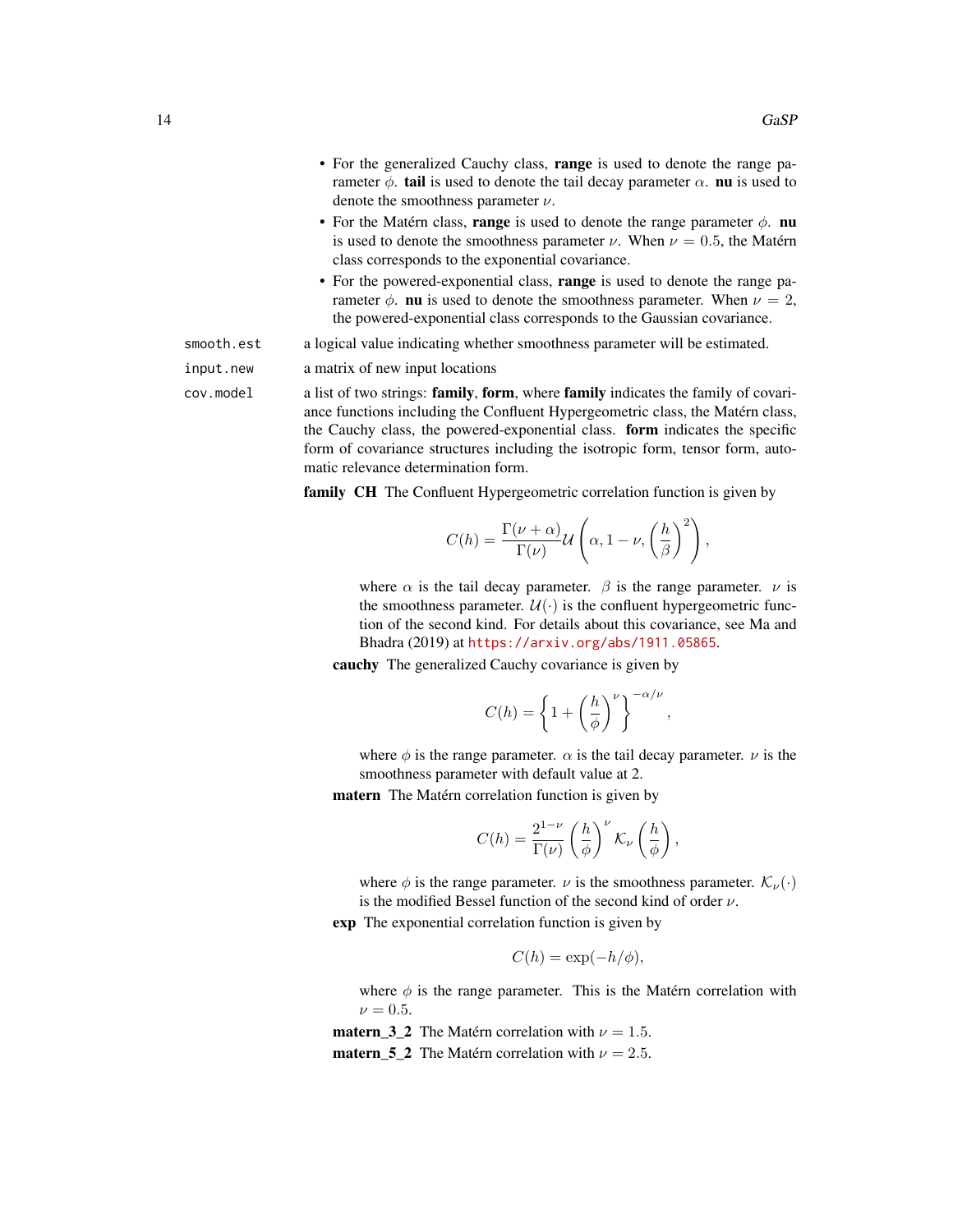<span id="page-14-0"></span>powexp The powered-exponential correlation function is given by

$$
C(h) = \exp\left\{-\left(\frac{h}{\phi}\right)^{\nu}\right\},\,
$$

where  $\phi$  is the range parameter.  $\nu$  is the smoothness parameter. gauss The Gaussian correlation function is given by

$$
C(h) = \exp\left(-\frac{h^2}{\phi^2}\right),\,
$$

where  $\phi$  is the range parameter.

form isotropic This indicates the isotropic form of covariance functions. That is,

$$
C(\mathbf{h}) = C^0(||\mathbf{h}||; \boldsymbol{\theta}),
$$

where  $\|\mathbf{h}\|$  denotes the Euclidean distance or the great circle distance for data on sphere.  $C^0(\cdot)$  denotes any isotropic covariance family specified in family.

tensor This indicates the tensor product of correlation functions. That is,

$$
C(\mathbf{h}) = \prod_{i=1}^d C^0(|h_i|; \theta_i),
$$

where  $d$  is the dimension of input space.  $h_i$  is the distance along the *i*th input dimension. This type of covariance structure has been often used in Gaussian process emulation for computer experiments.

ARD This indicates the automatic relevance determination form. That is,

$$
C(\mathbf{h}) = C^0 \left( \sqrt{\sum_{i=1}^d \frac{h_i^2}{\phi_i^2}}; \boldsymbol{\theta} \right),
$$

where  $\phi_i$  denotes the range parameter along the *i*th input dimension.

model.fit a string indicating the choice of priors on correlation parameters:

- Cauchy\_prior This indicates that a fully Bayesian approach with objective priors is used for parameter estimation, where location-scale parameters are assigned with constant priors and correlation parameters are assigned with half-Cauchy priors (default).
- Ref\_prior This indicates that a fully Bayesian approach with objective priors is used for parameter estimation, where location-scale parameters are assigned with constant priors and correlation parameters are assigned with reference priors. This is only supported for isotropic covariance functions. For details, see [gp.mcmc](#page-26-1).
- Beta\_prior This indicates that a fully Bayesian approach with subjective priors is used for parameter estimation, where location-scale parameters are assigned with constant priors and correlation parameters are assigned with [beta](#page-0-0) priors parameterized as  $Beta(a, b, lb, ub)$ . In the beta distribution, **lb** and ub are the support for correlation parameters, and they should be determined based on domain knowledge. a and b are two shape parameters with default values at 1, corresponding to the uniform prior over the support  $(lb, ub).$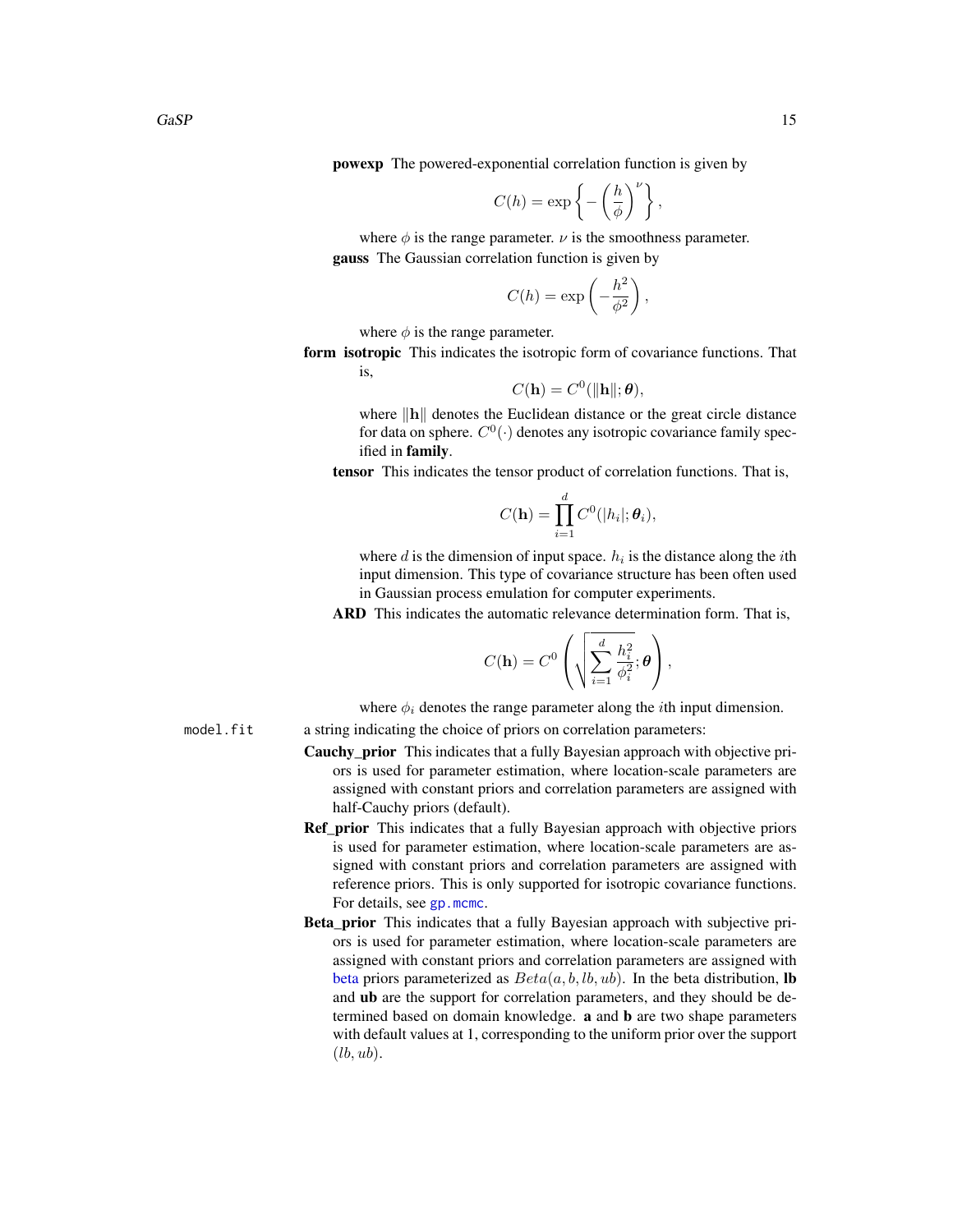<span id="page-15-0"></span>

|          | <b>MPLE</b> This indicates that the <i>maximum profile likelihood estimation</i> (MPLE)<br>is used.                                                                                                                                                                                                                                                |
|----------|----------------------------------------------------------------------------------------------------------------------------------------------------------------------------------------------------------------------------------------------------------------------------------------------------------------------------------------------------|
|          | <b>MMLE</b> This indicates that the maximum marginal likelihood estimation (MMLE)<br>is used.                                                                                                                                                                                                                                                      |
|          | MAP This indicates that the marginal/integrated posterior is maximized.                                                                                                                                                                                                                                                                            |
| prior    | a list containing tuning parameters in prior distribution. This is used only if a<br>subjective Bayes estimation method with informative priors is used.                                                                                                                                                                                           |
| proposal | a list containing tuning parameters in proposal distribution. This is used only if<br>a Bayes estimation method is used.                                                                                                                                                                                                                           |
| nsample  | an integer indicating the number of MCMC samples.                                                                                                                                                                                                                                                                                                  |
| burnin   | an integer indicating the burn-in period.                                                                                                                                                                                                                                                                                                          |
| opt      | a list of arguments to setup the optim routine. Current implementation uses<br>three arguments:                                                                                                                                                                                                                                                    |
|          | method The optimization method: Nelder-Mead or L-BFGS-B.                                                                                                                                                                                                                                                                                           |
|          | lower The lower bound for parameters.                                                                                                                                                                                                                                                                                                              |
|          | <b>upper</b> The upper bound for parameters.                                                                                                                                                                                                                                                                                                       |
| bound    | Default value is NULL. Otherwise, it should be a list containing the following<br>elements depending on the covariance class:                                                                                                                                                                                                                      |
|          | nugget a list of bounds for the nugget parameter. It is a list containing lower<br>bound Ib and upper bound ub with default value list (lb=0, ub=Inf).                                                                                                                                                                                             |
|          | range a list of bounds for the range parameter. It has default value range=list(lb=0, ub=Inf)<br>for the Confluent Hypergeometric covariance, the Matérn covariance, expo-<br>nential covariance, Gaussian covariance, powered-exponential covariance,<br>and Cauchy covariance. The log of range parameterization is used: $log(\phi)$ .          |
|          | tail a list of bounds for the tail decay parameter. It has default value list (lb=0, ub=Inf) for<br>the Confluent Hypergeometric covariance and the Cauchy covariance.                                                                                                                                                                             |
|          | nu a list of bounds for the smoothness parameter. It has default value list (1b=0, ub=1nf)<br>for the Confluent Hypergeometric covariance and the Matérn covariance.<br>when the powered-exponential or Cauchy class is used, it has default value<br>$nu=list(lb=0, ub=2)$ . This can be achieved by specifying the <b>lower</b> bound<br>in opt. |
| dtype    | a string indicating the type of distance:                                                                                                                                                                                                                                                                                                          |
|          | Euclidean Euclidean distance is used. This is the default choice.                                                                                                                                                                                                                                                                                  |
|          | GCD Great circle distance is used for data on sphere.                                                                                                                                                                                                                                                                                              |
| verbose  | a logical value. If it is TRUE, the MCMC progress bar is shown.                                                                                                                                                                                                                                                                                    |

# Value

a list containing the S4 object [gp](#page-19-1) and prediction results

# Author(s)

Pulong Ma <mpulong@gmail.com>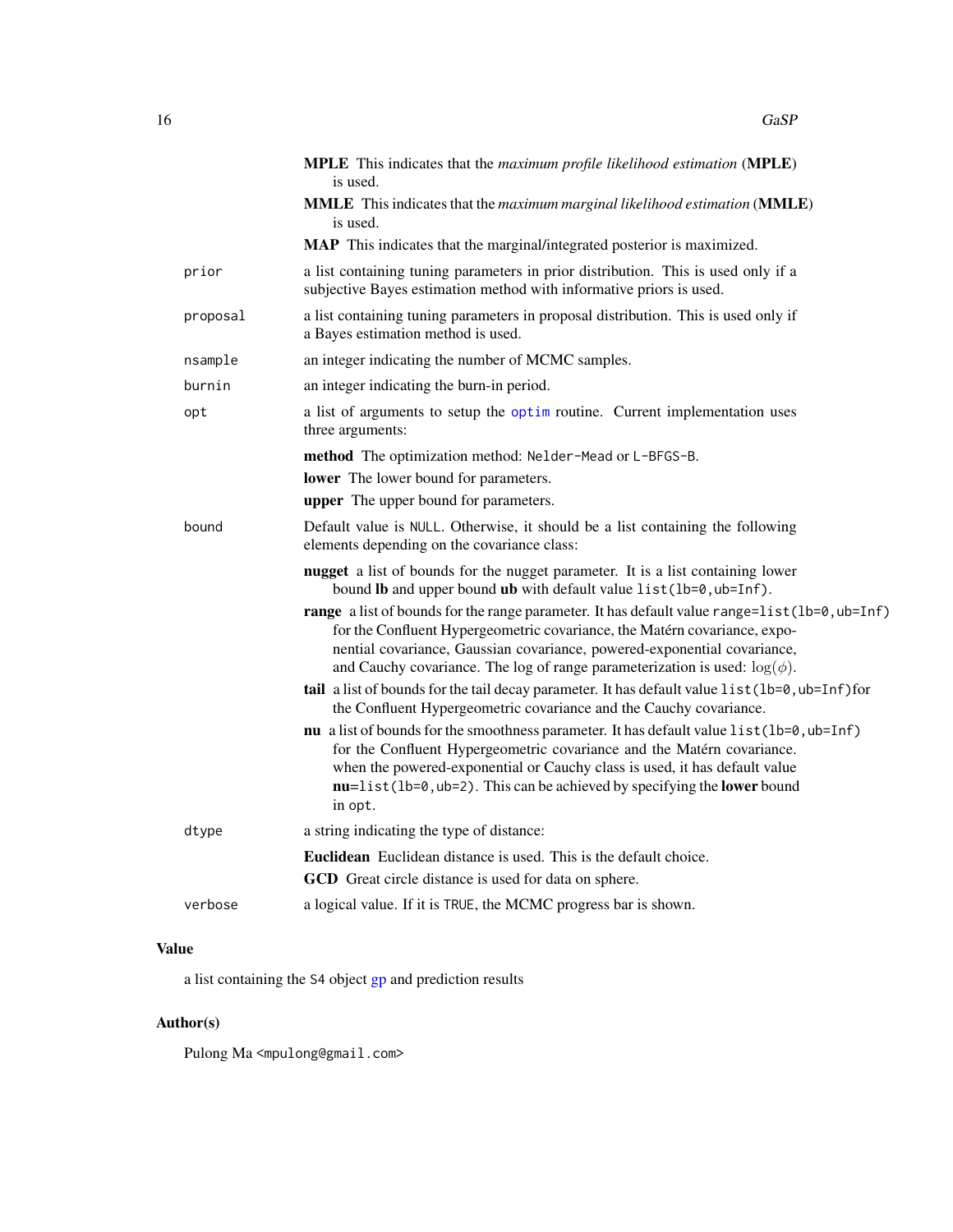# <span id="page-16-0"></span>See Also

[GPBayes-package](#page-1-1), [gp](#page-16-1), [gp.mcmc](#page-26-1), [gp.optim](#page-30-1), [gp.predict](#page-31-1)

# Examples

```
code = function(x){
y = (sin(pixx/5) + 0.2xcos(4*pi*x/5))*(x<=9.6) + (x/10-1)*(x>9.6)return(y)
}
n=100
input = seq(0, 20, length=n)XX = seq(0, 20, length=99)Ztrue = code(input)
set.seed(1234)
output = Ztrue + rnorm(length(Ztrue), sd=0.1)
# fitting a GaSP model with the objective Bayes approach
fit = GaSP(formula=~1, output, input,
         param=list(range=3, nugget=0.1, nu=2.5),
          smooth.est=FALSE, input.new=XX,
          cov.model=list(family="matern", form="isotropic"),
          proposal=list(range=.35, nugget=.8, nu=0.8),
          dtype="Euclidean", model.fit="Cauchy_prior", nsample=50,
          burnin=10, verbose=TRUE)
```
#### <span id="page-16-1"></span>gp *Construct the* S4 *object [gp](#page-19-1)*

#### Description

This function constructs the S4 object [gp](#page-19-1) that is used for Gaussian process model fitting and prediction.

## Usage

```
gp(
  formula = -1,
  output,
  input,
 param,
  smooth.est = FALSE,
  cov.model = list(family = "CH", form = "isotropic"),
  dtype = "Euclidean"
)
```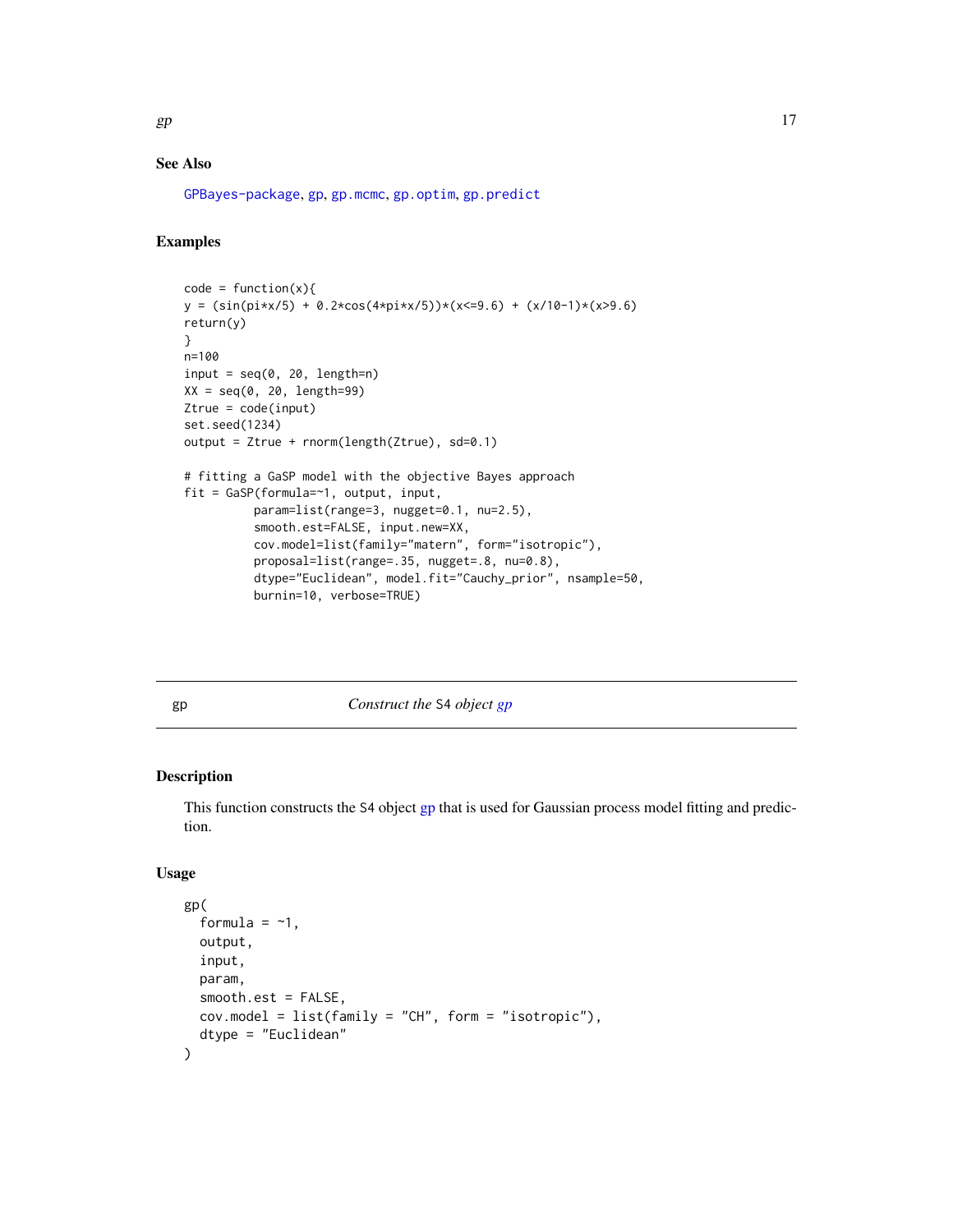# <span id="page-17-0"></span>Arguments

| formula    | an object of formula class that specifies regressors; see formula for details.                                                                                                                                                                                                                                                                                                                                                                                                                                                                                                                                                                                                                                                                                                                                                                                                                                                                                                                                                                                                                                                                                                                 |
|------------|------------------------------------------------------------------------------------------------------------------------------------------------------------------------------------------------------------------------------------------------------------------------------------------------------------------------------------------------------------------------------------------------------------------------------------------------------------------------------------------------------------------------------------------------------------------------------------------------------------------------------------------------------------------------------------------------------------------------------------------------------------------------------------------------------------------------------------------------------------------------------------------------------------------------------------------------------------------------------------------------------------------------------------------------------------------------------------------------------------------------------------------------------------------------------------------------|
| output     | a numerical vector including observations or outputs in a GaSP                                                                                                                                                                                                                                                                                                                                                                                                                                                                                                                                                                                                                                                                                                                                                                                                                                                                                                                                                                                                                                                                                                                                 |
| input      | a matrix including inputs in a GaSP                                                                                                                                                                                                                                                                                                                                                                                                                                                                                                                                                                                                                                                                                                                                                                                                                                                                                                                                                                                                                                                                                                                                                            |
| param      | a list including values for regression parameters, covariance parameters, and<br>nugget variance parameter. The specification of <b>param</b> should depend on the<br>covariance model.                                                                                                                                                                                                                                                                                                                                                                                                                                                                                                                                                                                                                                                                                                                                                                                                                                                                                                                                                                                                        |
|            | • The regression parameters are denoted by coeff. Default value is 0.<br>• The marginal variance or partial sill is denoted by sig2. Default value is 1.<br>• The nugget variance parameter is denoted by nugget for all covariance<br>models. Default value is 0.<br>• For the Confluent Hypergeometric class, range is used to denote the range<br>parameter $\beta$ . tail is used to denote the tail decay parameter $\alpha$ . nu is used<br>to denote the smoothness parameter $\nu$ .<br>• For the generalized Cauchy class, range is used to denote the range pa-<br>rameter $\phi$ . tail is used to denote the tail decay parameter $\alpha$ . nu is used to<br>denote the smoothness parameter $\nu$ .<br>• For the Matérn class, range is used to denote the range parameter $\phi$ . nu<br>is used to denote the smoothness parameter $\nu$ . When $\nu = 0.5$ , the Matérn<br>class corresponds to the exponential covariance.<br>• For the powered-exponential class, range is used to denote the range pa-<br>rameter $\phi$ . <b>nu</b> is used to denote the smoothness parameter. When $\nu = 2$ ,<br>the powered-exponential class corresponds to the Gaussian covariance. |
| smooth.est | a logical value indicating whether smoothness parameter will be estimated.                                                                                                                                                                                                                                                                                                                                                                                                                                                                                                                                                                                                                                                                                                                                                                                                                                                                                                                                                                                                                                                                                                                     |
| cov.model  | a list of two strings: family, form, where family indicates the family of covari-<br>ance functions including the Confluent Hypergeometric class, the Matérn class,<br>the Cauchy class, the powered-exponential class. form indicates the specific<br>form of covariance structures including the isotropic form, tensor form, auto-<br>matic relevance determination form.                                                                                                                                                                                                                                                                                                                                                                                                                                                                                                                                                                                                                                                                                                                                                                                                                   |
|            | family CH The Confluent Hypergeometric correlation function is given by                                                                                                                                                                                                                                                                                                                                                                                                                                                                                                                                                                                                                                                                                                                                                                                                                                                                                                                                                                                                                                                                                                                        |
|            | $\Gamma(\nu+\alpha)$ $(h\lambda^2)$                                                                                                                                                                                                                                                                                                                                                                                                                                                                                                                                                                                                                                                                                                                                                                                                                                                                                                                                                                                                                                                                                                                                                            |

$$
C(h) = \frac{\Gamma(\nu + \alpha)}{\Gamma(\nu)} \mathcal{U}\left(\alpha, 1 - \nu, \left(\frac{h}{\beta}\right)^2\right),
$$

where  $\alpha$  is the tail decay parameter.  $\beta$  is the range parameter.  $\nu$  is the smoothness parameter.  $U(\cdot)$  is the confluent hypergeometric function of the second kind. For details about this covariance, see Ma and Bhadra (2019) at <https://arxiv.org/abs/1911.05865>.

cauchy The generalized Cauchy covariance is given by

$$
C(h) = \left\{1 + \left(\frac{h}{\phi}\right)^{\nu}\right\}^{-\alpha/\nu},
$$

where  $\phi$  is the range parameter.  $\alpha$  is the tail decay parameter.  $\nu$  is the smoothness parameter with default value at 2.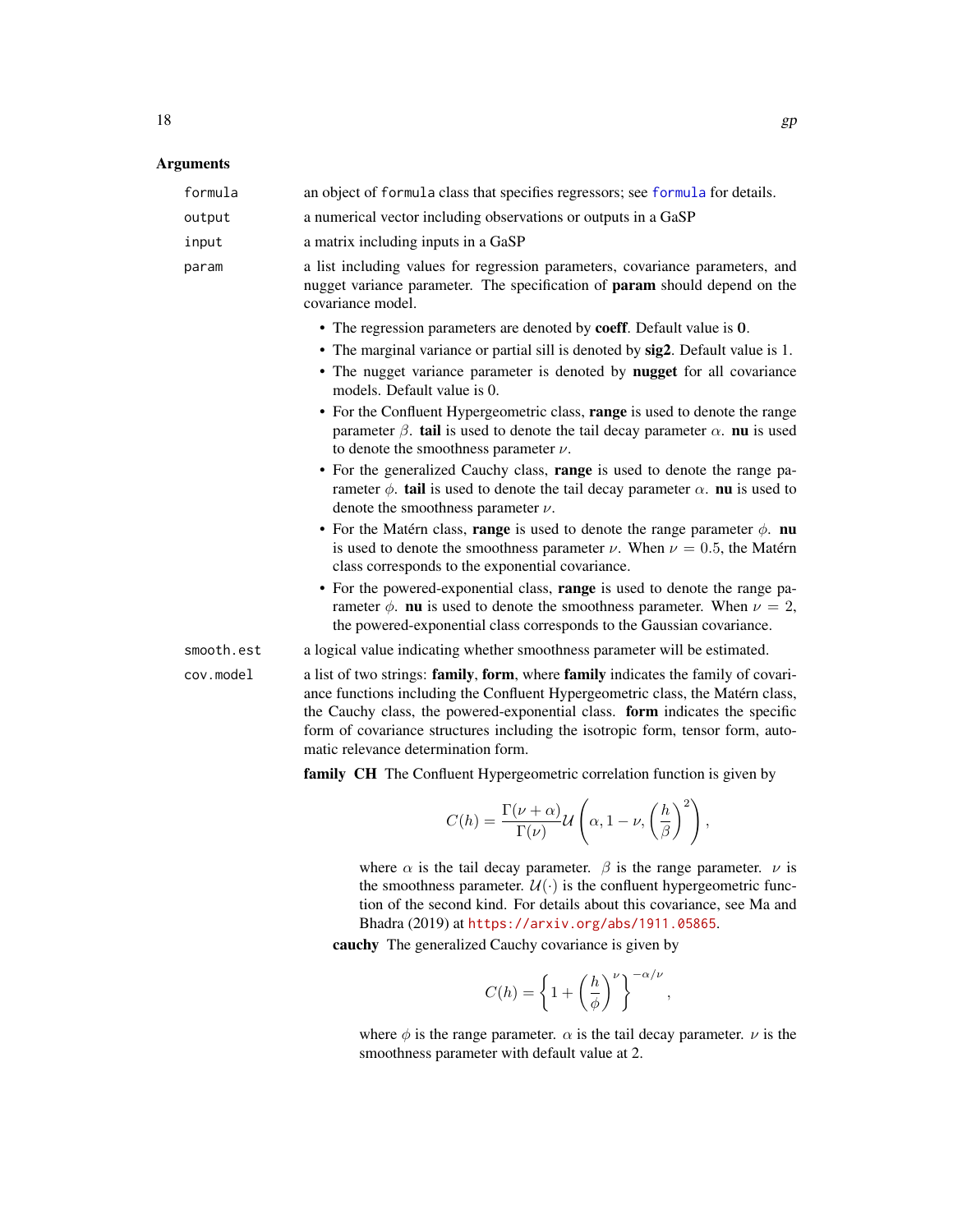matern The Matérn correlation function is given by

$$
C(h) = \frac{2^{1-\nu}}{\Gamma(\nu)}\left(\frac{h}{\phi}\right)^{\nu}\mathcal{K}_{\nu}\left(\frac{h}{\phi}\right),
$$

where  $\phi$  is the range parameter.  $\nu$  is the smoothness parameter.  $\mathcal{K}_{\nu}(\cdot)$ is the modified Bessel function of the second kind of order  $\nu$ .

exp The exponential correlation function is given by

$$
C(h) = \exp(-h/\phi),
$$

where  $\phi$  is the range parameter. This is the Matérn correlation with  $\nu = 0.5$ .

**matern** 3 2 The Matérn correlation with  $\nu = 1.5$ .

**matern 5 2** The Matérn correlation with  $\nu = 2.5$ .

powexp The powered-exponential correlation function is given by

$$
C(h) = \exp\left\{-\left(\frac{h}{\phi}\right)^{\nu}\right\},\,
$$

where  $\phi$  is the range parameter.  $\nu$  is the smoothness parameter.

gauss The Gaussian correlation function is given by

$$
C(h) = \exp\left(-\frac{h^2}{\phi^2}\right),\,
$$

where  $\phi$  is the range parameter.

form isotropic This indicates the isotropic form of covariance functions. That is,

$$
C(\mathbf{h}) = C^0(||\mathbf{h}||; \boldsymbol{\theta}),
$$

where  $\|\mathbf{h}\|$  denotes the Euclidean distance or the great circle distance for data on sphere.  $C^0(\cdot)$  denotes any isotropic covariance family specified in family.

tensor This indicates the tensor product of correlation functions. That is,

$$
C(\mathbf{h}) = \prod_{i=1}^d C^0(|h_i|; \theta_i),
$$

where  $d$  is the dimension of input space.  $h_i$  is the distance along the *i*th input dimension. This type of covariance structure has been often used in Gaussian process emulation for computer experiments.

ARD This indicates the automatic relevance determination form. That is,

$$
C(\mathbf{h}) = C^0 \left( \sqrt{\sum_{i=1}^d \frac{h_i^2}{\phi_i^2}}; \boldsymbol{\theta} \right),
$$

where  $\phi_i$  denotes the range parameter along the *i*th input dimension.

dtype a string indicating the type of distance:

Euclidean Euclidean distance is used. This is the default choice. GCD Great circle distance is used for data on sphere.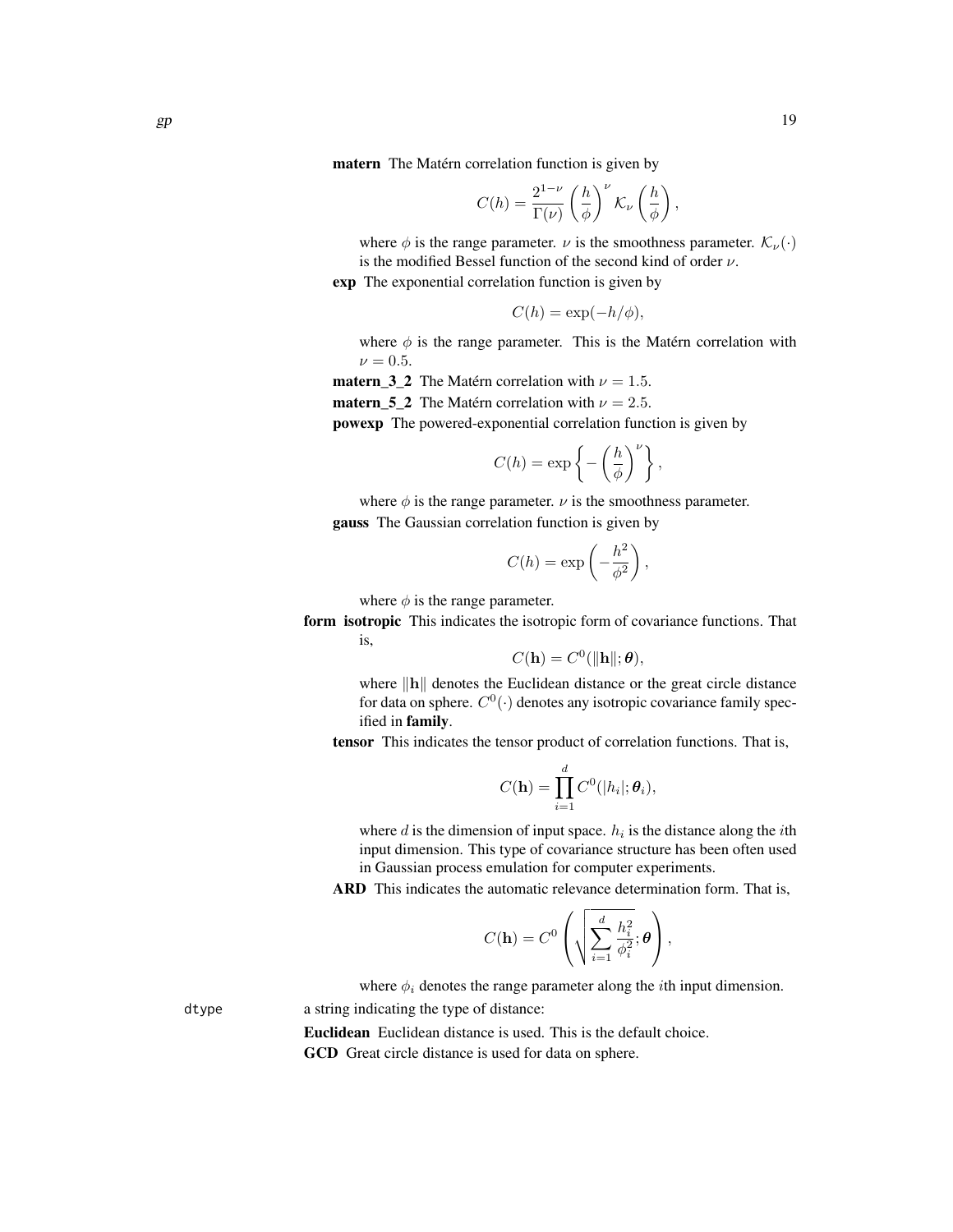# Value

an S4 object of [gp](#page-19-1) class

# Author(s)

Pulong Ma <mpulong@gmail.com>

# See Also

[GPBayes-package,](#page-1-1) [GaSP](#page-12-1)

# Examples

```
code = function(x){
y = (sin(pixx/5) + 0.2xcos(4*pi*x/5))*(x<=9.6) + (x/10-1)*(x>9.6)return(y)
}
n=100
input = seq(0, 20, length=n)XX = seq(0, 20, length=99)Ztrue = code(input)
set.seed(1234)
output = Ztrue + rnorm(length(Ztrue), sd=0.1)
obj = gp(formula=~1, output, input,
       param=list(range=4, nugget=0.1,nu=2.5),
        smooth.est=FALSE,
        cov.model=list(family="matern", form="isotropic"))
```
<span id="page-19-1"></span>gp-class *The* [gp](#page-16-1) *class*

#### Description

This is an S4 class definition for [gp](#page-16-1) in the [GaSP](#page-12-1) package.

#### Slots

formula an object of formula class that specifies regressors; see [formula](#page-0-0) for details.

output a numerical vector including observations or outputs in a GaSP

input a matrix including inputs in a GaSP

param a list including values for regression parameters, correlation parameters, and nugget variance parameter. The specification of param should depend on the covariance model.

- The regression parameters are denoted by coeff. Default value is 0.
- The marginal variance or partial sill is denoted by sig2. Default value is 1.

<span id="page-19-0"></span>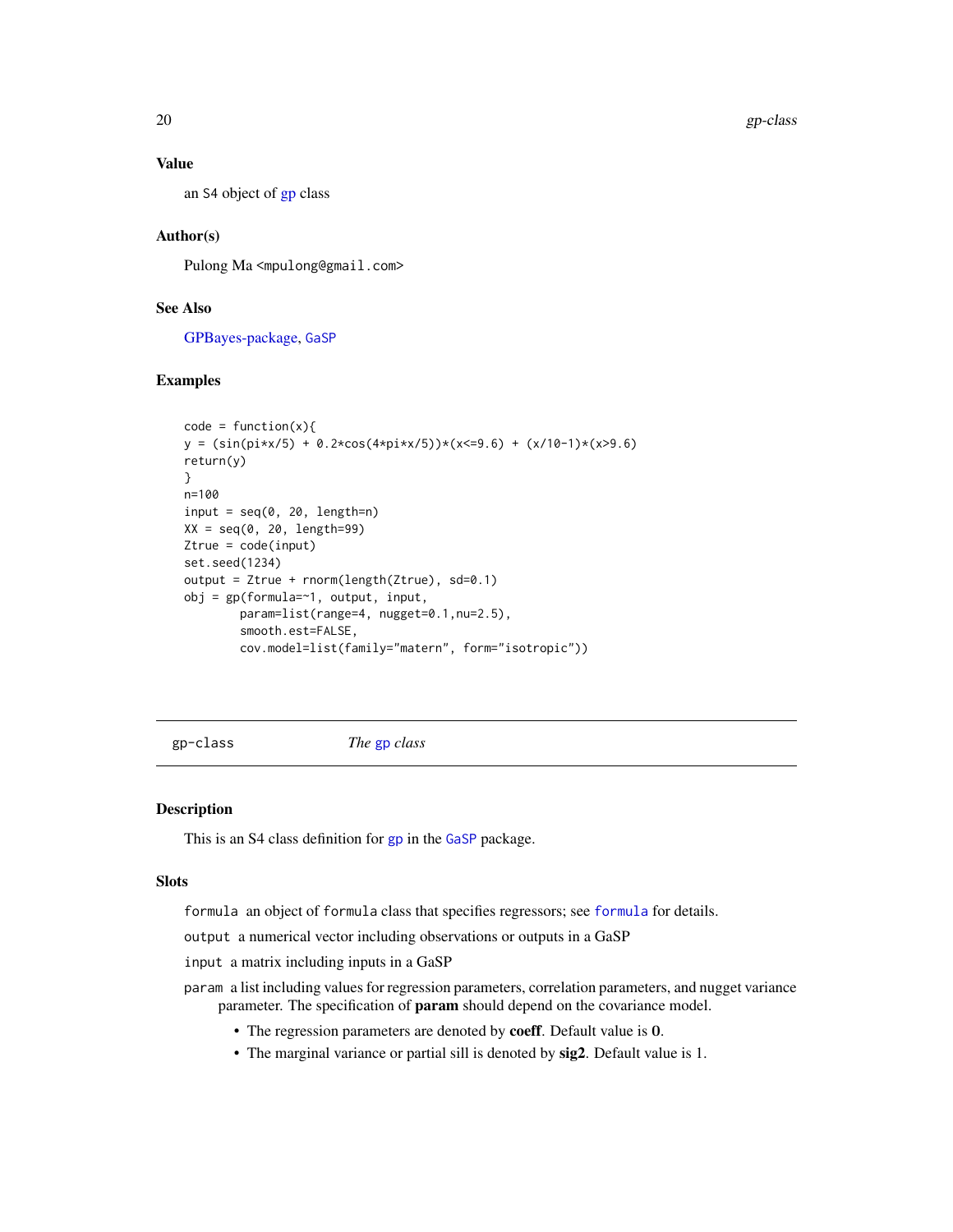- The nugget variance parameter is denoted by **nugget** for all covariance models. Default value is 0.
- For the Confluent Hypergeometric class, range is used to denote the range parameter  $\beta$ . tail is used to denote the tail decay parameter  $\alpha$ . nu is used to denote the smoothness parameter ν.
- For the generalized Cauchy class, **range** is used to denote the range parameter  $\phi$ . tail is used to denote the tail decay parameter  $\alpha$ . nu is used to denote the smoothness parameter  $\nu$ .
- For the Matérn class, **range** is used to denote the range parameter  $\phi$ . **nu** is used to denote the smoothness parameter  $\nu$ . When  $\nu = 0.5$ , the Matérn class corresponds to the exponential covariance.
- For the powered-exponential class, **range** is used to denote the range parameter  $\phi$ . **nu** is used to denote the smoothness parameter. When  $\nu = 2$ , the powered-exponential class corresponds to the Gaussian covariance.
- cov. model a list of two strings: family, form, where family indicates the family of covariance functions including the Confluent Hypergeometric class, the Matérn class, the Cauchy class, the powered-exponential class. form indicates the specific form of covariance structures including the isotropic form, tensor form, automatic relevance determination form.

family CH The Confluent Hypergeometric correlation function is given by

$$
C(h) = \frac{\Gamma(\nu + \alpha)}{\Gamma(\nu)} \mathcal{U}\left(\alpha, 1 - \nu, \left(\frac{h}{\beta}\right)^2\right),\,
$$

where  $\alpha$  is the tail decay parameter.  $\beta$  is the range parameter.  $\nu$  is the smoothness parameter.  $\mathcal{U}(\cdot)$  is the confluent hypergeometric function of the second kind. For details about this covariance, see Ma and Bhadra (2019) at [https://arxiv.org/](https://arxiv.org/abs/1911.05865) [abs/1911.05865](https://arxiv.org/abs/1911.05865).

cauchy The generalized Cauchy covariance is given by

$$
C(h) = \left\{1 + \left(\frac{h}{\phi}\right)^{\nu}\right\}^{-\alpha/\nu},
$$

where  $\phi$  is the range parameter.  $\alpha$  is the tail decay parameter.  $\nu$  is the smoothness parameter with default value at 2.

matern The Matérn correlation function is given by

$$
C(h) = \frac{2^{1-\nu}}{\Gamma(\nu)} \left(\frac{h}{\phi}\right)^{\nu} {\mathcal K}_{\nu}\left(\frac{h}{\phi}\right),
$$

where  $\phi$  is the range parameter.  $\nu$  is the smoothness parameter.  $\mathcal{K}_{\nu}(\cdot)$  is the modified Bessel function of the second kind of order  $\nu$ .

exp The exponential correlation function is given by

$$
C(h) = \exp(-h/\phi),
$$

where  $\phi$  is the range parameter. This is the Matérn correlation with  $\nu = 0.5$ .

**matern\_3\_2** The Matérn correlation with  $\nu = 1.5$ .

**matern\_5\_2** The Matérn correlation with  $\nu = 2.5$ .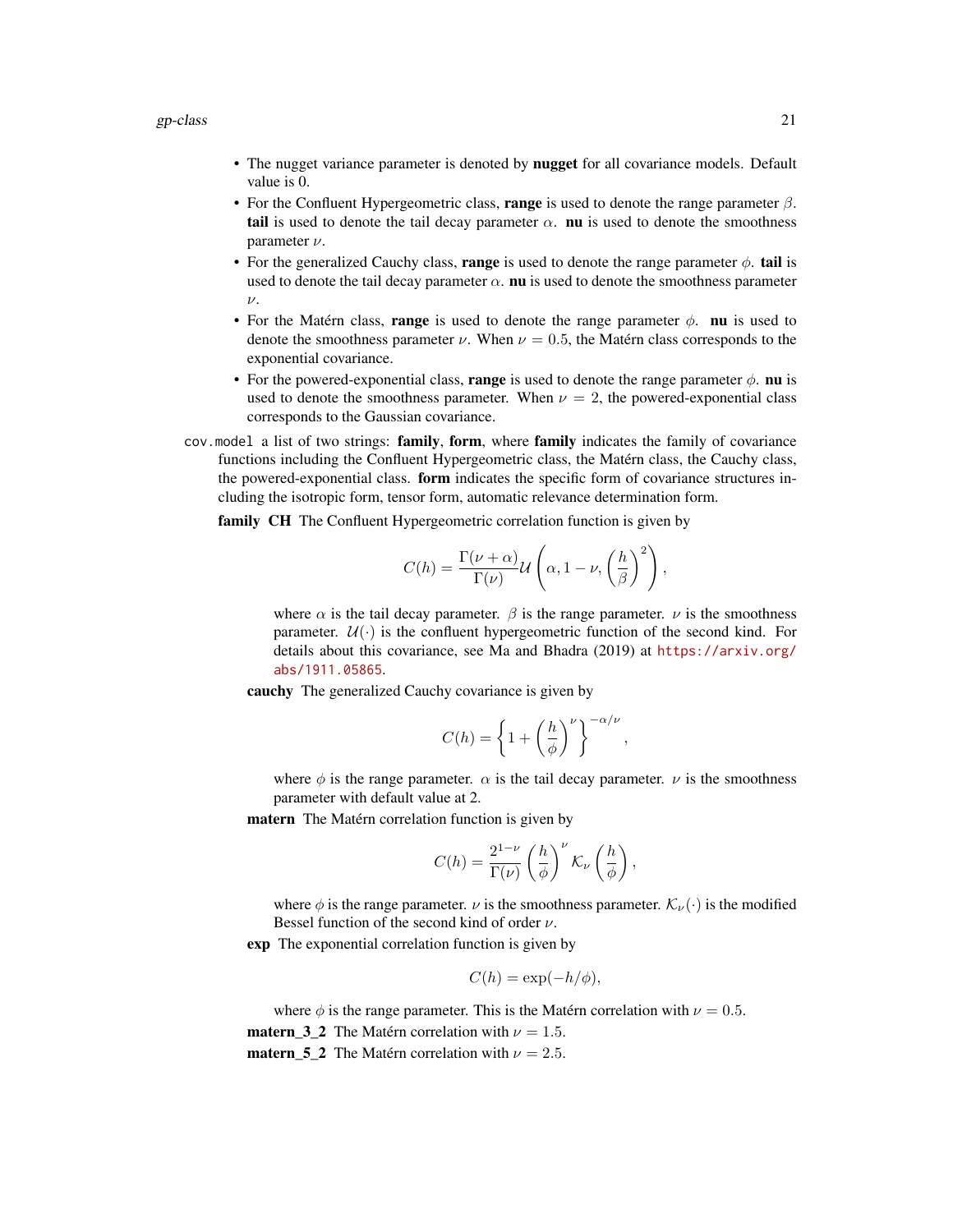<span id="page-21-0"></span>powexp The powered-exponential correlation function is given by

$$
C(h) = \exp\left\{-\left(\frac{h}{\phi}\right)^{\nu}\right\},\,
$$

where  $\phi$  is the range parameter.  $\nu$  is the smoothness parameter. gauss The Gaussian correlation function is given by

$$
C(h) = \exp\left(-\frac{h^2}{\phi^2}\right),\,
$$

where  $\phi$  is the range parameter.

form isotropic This indicates the isotropic form of covariance functions. That is,

$$
C(\mathbf{h}) = C^0(||\mathbf{h}||; \boldsymbol{\theta}),
$$

where  $\|\mathbf{h}\|$  denotes the Euclidean distance or the great circle distance for data on sphere.  $C^0(\cdot)$  denotes any isotropic covariance family specified in family. tensor This indicates the tensor product of correlation functions. That is,

$$
C(\mathbf{h}) = \prod_{i=1}^d C^0(|h_i|; \boldsymbol{\theta}_i),
$$

where  $d$  is the dimension of input space.  $h_i$  is the distance along the *i*th input dimension. This type of covariance structure has been often used in Gaussian process emulation for computer experiments.

ARD This indicates the automatic relevance determination form. That is,

$$
C(\mathbf{h}) = C^0 \left( \sqrt{\sum_{i=1}^d \frac{h_i^2}{\phi_i^2}}; \boldsymbol{\theta} \right),
$$

where  $\phi_i$  denotes the range parameter along the *i*th input dimension.

- smooth.est a logical value. If it is TRUE, the smoothness parameter will be estimated; otherwise the smoothness is not estimated.
- dtype a string indicating the type of distance:

Euclidean Euclidean distance is used. This is the default choice.

GCD Great circle distance is used for data on sphere.

loglik a numerical value containing the log-likelihood with current [gp](#page-16-1) object.

- mcmc a list containing MCMC samples if available.
- prior a list containing tuning parameters in prior distribution. This is used only if a Bayes estimation method with informative priors is used.
- proposal a list containing tuning parameters in proposal distribution. This is used only if a Bayes estimation method is used.
- info a list containing the maximum distance in the input space. It should be a vector if **isotropic** covariance is used, otherwise it is vector of maximum distances along each input dimension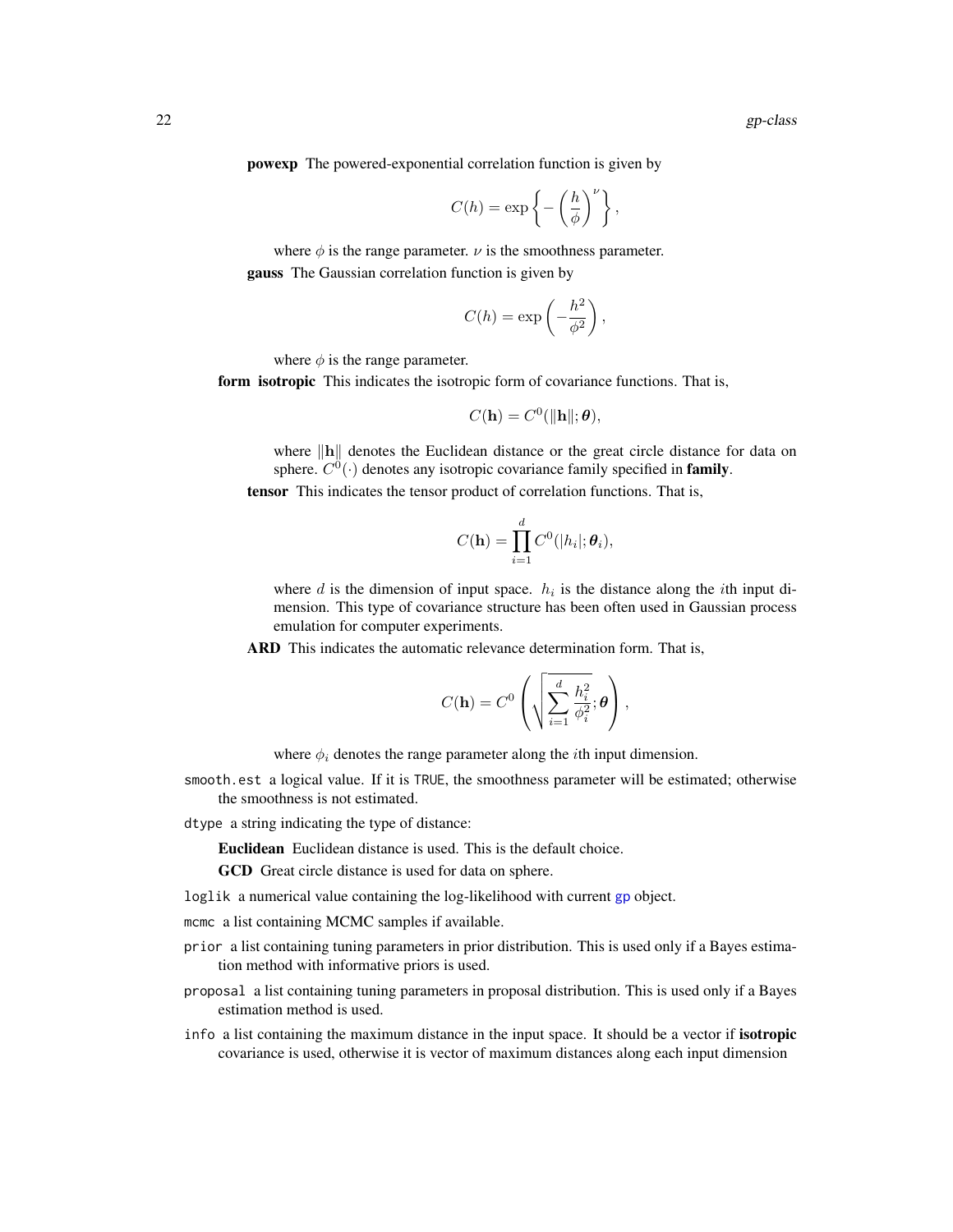#### <span id="page-22-0"></span>gp.fisher  $23$

### Author(s)

Pulong Ma <mpulong@gmail.com>

#### See Also

[GPBayes-package,](#page-1-1) [GaSP](#page-12-1)

gp.fisher *Fisher information matrix*

# **Description**

This function computes the Fisher information matrix  $I(\sigma^2, \theta)$  for a Gaussian process model. The standard likelihood is defined as

$$
L(\sigma^2, \theta; \mathbf{y}) = \mathcal{N}_n(\mathbf{Hb}, \sigma^2 \mathbf{R}),
$$

where  $\mathbf{y} := (y(\mathbf{x}_1), \dots, y(\mathbf{x}_n))^\top$  is a vector of n observations. H is a matrix of covariates, b is a vector of regression coefficients,  $\sigma^2$  is the variance parameter,  $\theta$  contains correlation parameters and nugget parameter, R denotes the correlation matrix plus nugget variance on the main diagonal.

The integrated likelihood is defined as

$$
L^{I}(\sigma^2, \theta; \mathbf{y}) = \int L(\mathbf{b}, \sigma^2, \theta; \mathbf{y}) \pi^R(\mathbf{b} | \sigma^2, \theta) d\mathbf{b},
$$

where  $\pi^R(\mathbf{b} \mid \sigma^2, \theta) = 1$  is the conditional Jeffreys-rule (or reference prior) in the model with the above standard likelihood when  $(\sigma^2, \theta)$  is assumed to be known.

- For the Matérn class, current implementation only computes Fisher information matrix for variance parameter  $\sigma^2$ , range parameter  $\phi$ , and nugget variance parameter  $\tau^2$ . That is,  $I(\sigma^2, \theta) =$  $I(\sigma^2, \phi, \tau^2)$ .
- For the Confluent Hypergeometric class, current implementation computes Fisher information matrix for variance parameter  $\sigma^2$ , range parameter  $\beta$ , tail decay parameter  $\alpha$ , smoothness parameter  $\nu$  and nugget variance parameter  $\tau^2$ . That is,  $I(\sigma^2, \theta) = I(\sigma^2, \beta, \alpha, \nu, \tau^2)$ .

#### Usage

```
gp.fisher(
  obj = NULL,intloglik = FALSE,
  formula = -1,
  input = NULL,param = NULL,
 cov.model = NULL,dtype = "Euclidean"
)
```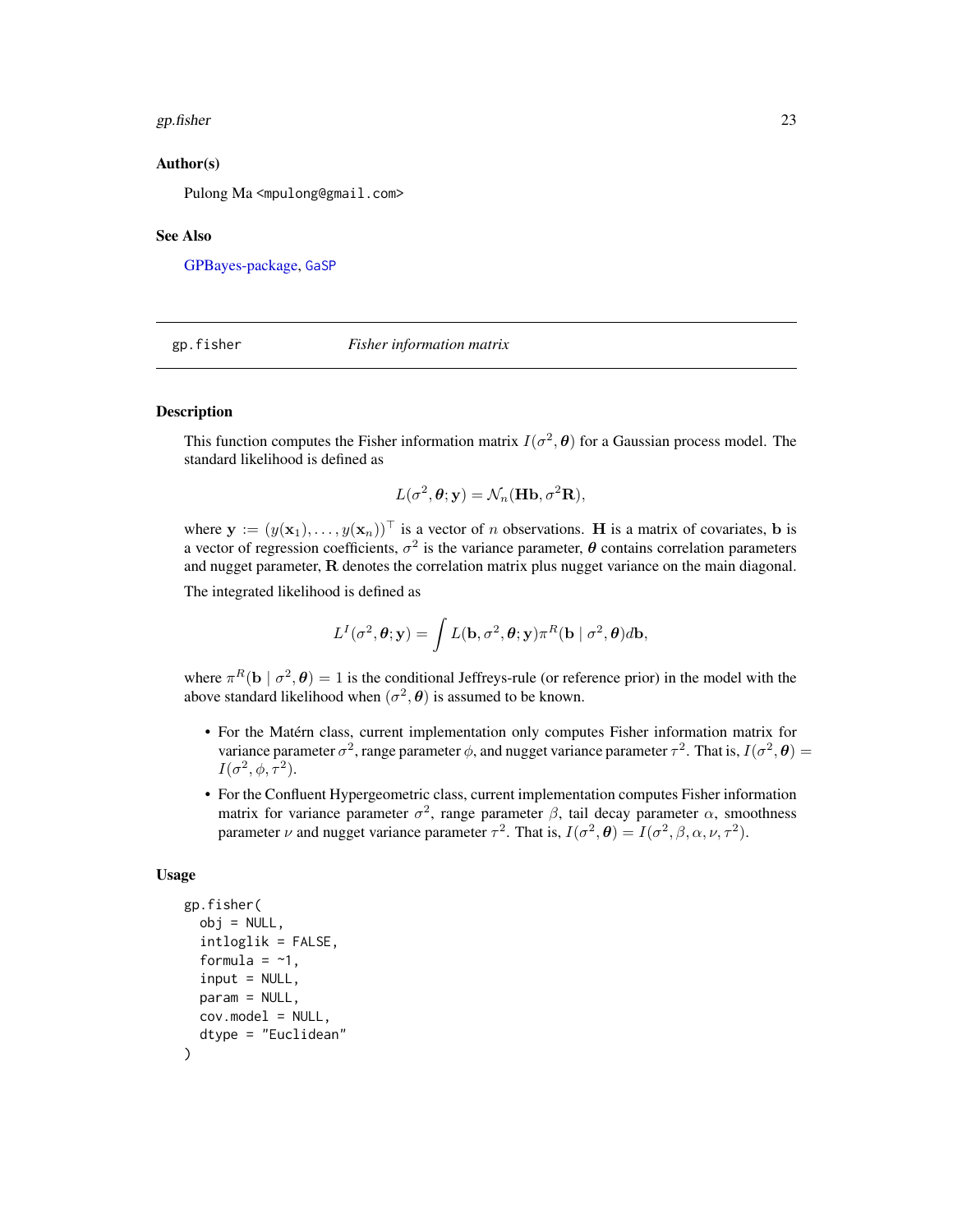# <span id="page-23-0"></span>Arguments

| obj       | a gp object. It is optional with default value NULL.                                                                                                                                                                                                                                                                                                                         |
|-----------|------------------------------------------------------------------------------------------------------------------------------------------------------------------------------------------------------------------------------------------------------------------------------------------------------------------------------------------------------------------------------|
| intloglik | a logical value with default value FALSE. If it is FALSE, Fisher information matrix<br>$I(\sigma^2, \theta)$ is derived based on the standard likelihood; otherwise, Fisher informa-<br>tion matrix $I(\sigma^2, \theta)$ is derived based on the integrated likelihood.                                                                                                     |
| formula   | an object of formula class that specifies regressors; see formula for details.                                                                                                                                                                                                                                                                                               |
| input     | a matrix including inputs in a GaSP                                                                                                                                                                                                                                                                                                                                          |
| param     | a list including values for regression parameters, covariance parameters, and<br>nugget variance parameter. The specification of param should depend on the<br>covariance model.                                                                                                                                                                                             |
|           | • The regression parameters are denoted by coeff. Default value is 0.                                                                                                                                                                                                                                                                                                        |
|           | • The marginal variance or partial sill is denoted by sig2. Default value is 1.                                                                                                                                                                                                                                                                                              |
|           | • The nugget variance parameter is denoted by nugget for all covariance<br>models. Default value is 0.                                                                                                                                                                                                                                                                       |
|           | • For the Confluent Hypergeometric class, range is used to denote the range<br>parameter $\beta$ . tail is used to denote the tail decay parameter $\alpha$ . nu is used<br>to denote the smoothness parameter $\nu$ .                                                                                                                                                       |
|           | • For the generalized Cauchy class, range is used to denote the range pa-<br>rameter $\phi$ . tail is used to denote the tail decay parameter $\alpha$ . nu is used to<br>denote the smoothness parameter $\nu$ .                                                                                                                                                            |
|           | • For the Matérn class, range is used to denote the range parameter $\phi$ . nu<br>is used to denote the smoothness parameter $\nu$ . When $\nu = 0.5$ , the Matérn<br>class corresponds to the exponential covariance.                                                                                                                                                      |
|           | • For the powered-exponential class, range is used to denote the range pa-<br>rameter $\phi$ . <b>nu</b> is used to denote the smoothness parameter. When $\nu = 2$ ,<br>the powered-exponential class corresponds to the Gaussian covariance.                                                                                                                               |
| cov.model | a list of two strings: family, form, where family indicates the family of covari-<br>ance functions including the Confluent Hypergeometric class, the Matérn class,<br>the Cauchy class, the powered-exponential class. form indicates the specific<br>form of covariance structures including the isotropic form, tensor form, auto-<br>matic relevance determination form. |
|           | family CH The Confluent Hypergeometric correlation function is given by                                                                                                                                                                                                                                                                                                      |
|           | $C(h) = \frac{\Gamma(\nu + \alpha)}{\Gamma(\nu)} \mathcal{U}\left(\alpha, 1 - \nu, \left(\frac{h}{\beta}\right)^2\right),$                                                                                                                                                                                                                                                   |
|           | where $\alpha$ is the tail decay parameter. $\beta$ is the range parameter. $\nu$ is<br>the smoothness parameter. $\mathcal{U}(\cdot)$ is the confluent hypergeometric func-<br>tion of the second kind. For details about this covariance, see Ma and<br>Bhadra (2019) at https://arxiv.org/abs/1911.05865.<br>cauchy The generalized Cauchy covariance is given by         |
|           |                                                                                                                                                                                                                                                                                                                                                                              |

$$
C(h) = \left\{1 + \left(\frac{h}{\phi}\right)^{\nu}\right\}^{-\alpha/\nu},
$$

where  $\phi$  is the range parameter.  $\alpha$  is the tail decay parameter.  $\nu$  is the smoothness parameter with default value at 2.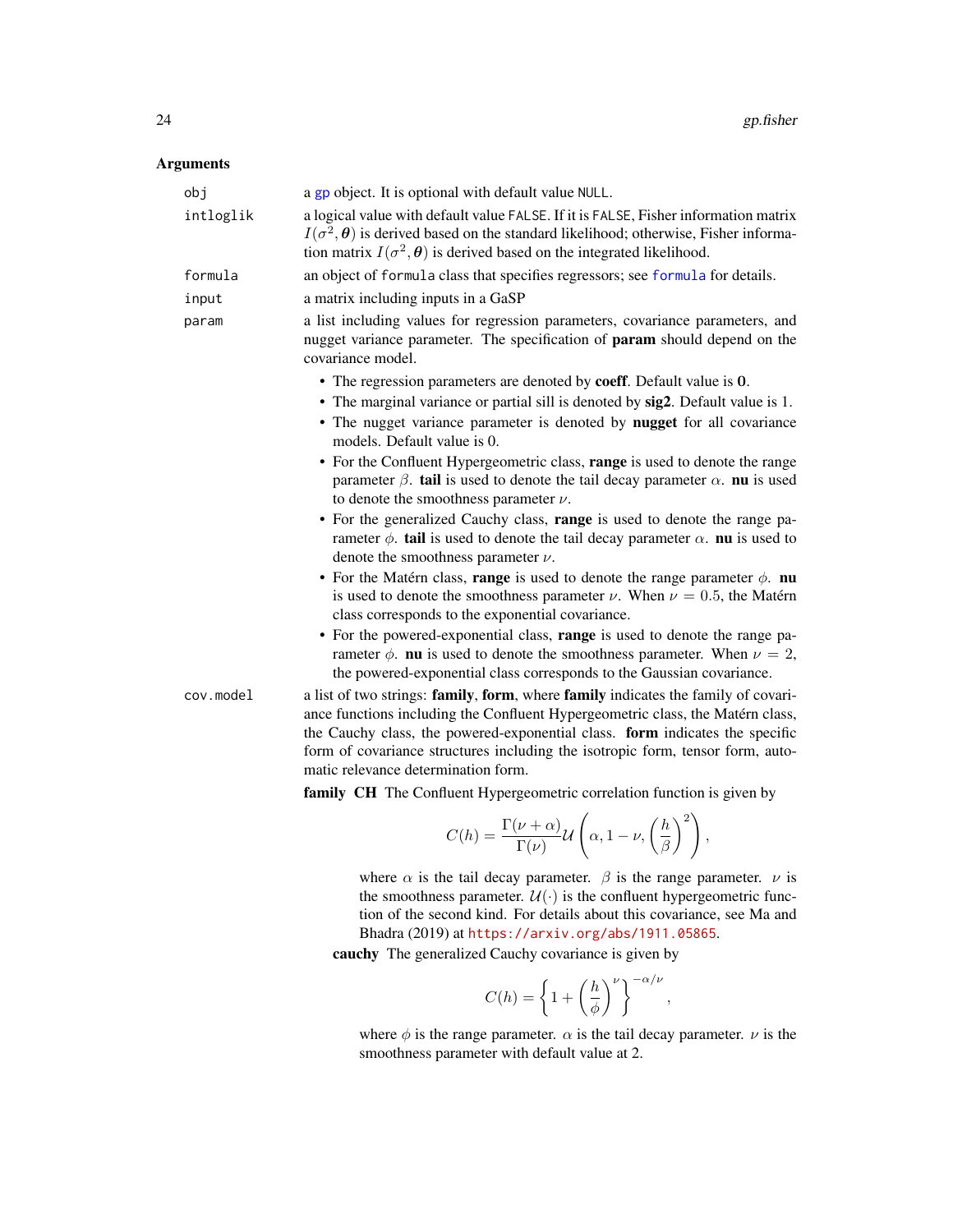matern The Matérn correlation function is given by

$$
C(h) = \frac{2^{1-\nu}}{\Gamma(\nu)}\left(\frac{h}{\phi}\right)^{\nu} {\cal K}_{\nu}\left(\frac{h}{\phi}\right),
$$

where  $\phi$  is the range parameter.  $\nu$  is the smoothness parameter.  $\mathcal{K}_{\nu}(\cdot)$ is the modified Bessel function of the second kind of order  $\nu$ .

exp The exponential correlation function is given by

$$
C(h) = \exp(-h/\phi),
$$

where  $\phi$  is the range parameter. This is the Matérn correlation with  $\nu = 0.5$ .

**matern** 3 2 The Matérn correlation with  $\nu = 1.5$ .

**matern\_5\_2** The Matérn correlation with  $\nu = 2.5$ .

powexp The powered-exponential correlation function is given by

$$
C(h) = \exp\left\{-\left(\frac{h}{\phi}\right)^{\nu}\right\},\,
$$

where  $\phi$  is the range parameter.  $\nu$  is the smoothness parameter.

gauss The Gaussian correlation function is given by

$$
C(h) = \exp\left(-\frac{h^2}{\phi^2}\right),\,
$$

where  $\phi$  is the range parameter.

form isotropic This indicates the isotropic form of covariance functions. That is,

$$
C(\mathbf{h}) = C^0(||\mathbf{h}||; \boldsymbol{\theta}),
$$

where  $\Vert \mathbf{h} \Vert$  denotes the Euclidean distance or the great circle distance for data on sphere.  $C^0(\cdot)$  denotes any isotropic covariance family specified in family.

tensor This indicates the tensor product of correlation functions. That is,

$$
C(\mathbf{h}) = \prod_{i=1}^d C^0(|h_i|; \theta_i),
$$

where  $d$  is the dimension of input space.  $h_i$  is the distance along the *i*th input dimension. This type of covariance structure has been often used in Gaussian process emulation for computer experiments.

ARD This indicates the automatic relevance determination form. That is,

$$
C(\mathbf{h}) = C^0 \left( \sqrt{\sum_{i=1}^d \frac{h_i^2}{\phi_i^2}}; \boldsymbol{\theta} \right),
$$

where  $\phi_i$  denotes the range parameter along the *i*th input dimension.

dtype a string indicating the type of distance: Euclidean Euclidean distance is used. This is the default choice.

GCD Great circle distance is used for data on sphere.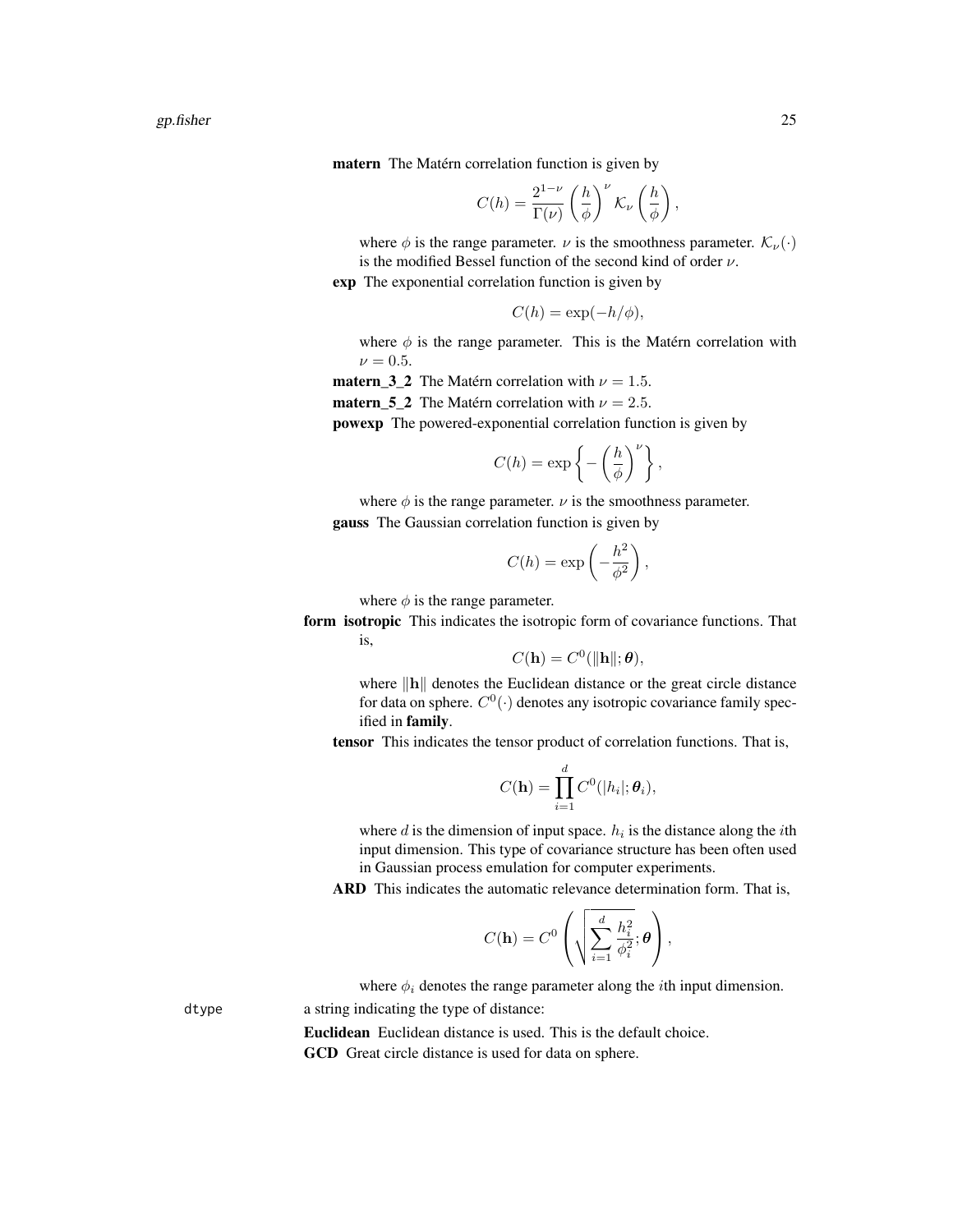#### <span id="page-25-0"></span>Value

a numerical matrix of Fisher information

### Author(s)

Pulong Ma <mpulong@gmail.com>

# See Also

[GPBayes-package,](#page-1-1) [GaSP](#page-12-1), [gp](#page-16-1), [kernel](#page-39-1), [ikernel](#page-37-1),

#### Examples

```
n=100
input = seq(0, 20, length=n)range = 1
tail = .5
nu = 1.5sig2 = 1nugget = 0.01coeff = 0par = list(range=range, tail=tail, nu=nu, sig2=sig2, nugget=nugget, coeff=coeff)
I = gp.fisher(formula=~1, input=input,
        param=list(range=4, nugget=0.1,nu=2.5),
        cov.model=list(family="CH", form="isotropic"))
```
gp.get.mcmc *get posterior summary for MCMC samples*

# Description

This function processes posterior samples in the [gp](#page-16-1) object.

#### Usage

gp.get.mcmc(obj, burnin = 500)

#### Arguments

| obi    | a gp object                                                                               |
|--------|-------------------------------------------------------------------------------------------|
| burnin | a numerical value specifying the burn-in period for calculating posterior sum-<br>maries. |

# Value

a list of posterior summaries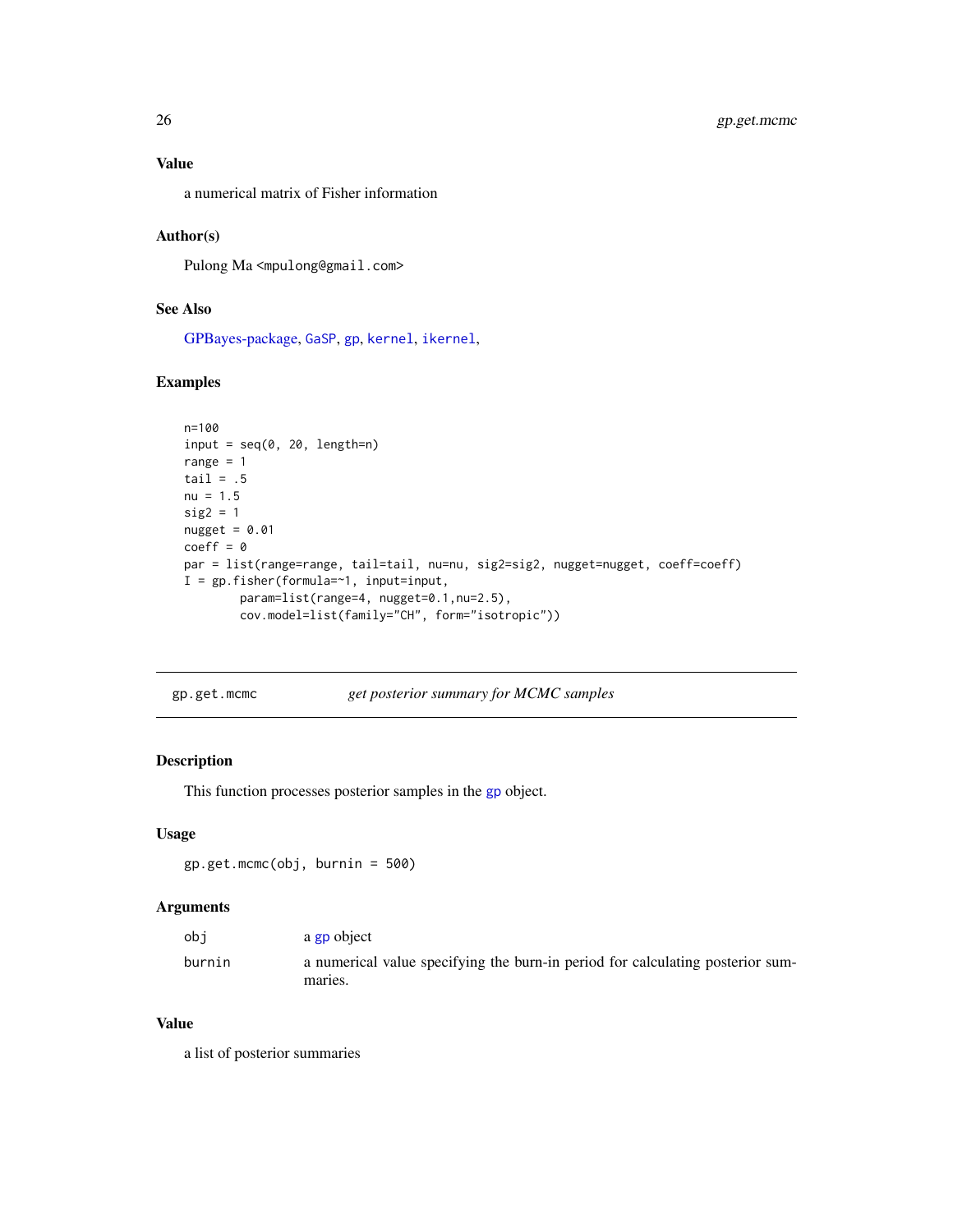#### <span id="page-26-0"></span>gp.mcmc  $27$

# See Also

[GPBayes-package,](#page-1-1) [GaSP](#page-12-1), [gp](#page-16-1), [gp.mcmc](#page-26-1)

<span id="page-26-1"></span>gp.mcmc *A wraper to fit a Gaussian stochastic process model with MCMC algorithms*

# Description

This function is a wraper to estimate parameters via MCMC algorithms in the GaSP model with different choices of priors.

# Usage

```
gp.mcmc(
 obj,
  input.new = NULL,
 method = "Cauchy_prior",
 prior = list(),proposal = list(),
 nsample = 10000,
  verbose = TRUE
)
```
# Arguments

| obj       | an S4 object gp                                                                                                                                                                                                                                                                                                                                                                                                                                                                                                                                                                                                                                                                                                                                                          |
|-----------|--------------------------------------------------------------------------------------------------------------------------------------------------------------------------------------------------------------------------------------------------------------------------------------------------------------------------------------------------------------------------------------------------------------------------------------------------------------------------------------------------------------------------------------------------------------------------------------------------------------------------------------------------------------------------------------------------------------------------------------------------------------------------|
| input.new | a matrix of prediction locations. Default value is NULL, indicating that prediction<br>is not carried out along with parameter estimation in the MCMC algorithm.                                                                                                                                                                                                                                                                                                                                                                                                                                                                                                                                                                                                         |
| method    | a string indicating the Bayes estimation approaches with different choices of<br>priors on correlation parameters:                                                                                                                                                                                                                                                                                                                                                                                                                                                                                                                                                                                                                                                       |
|           | <b>Cauchy prior</b> This indicates that a fully Bayesian approach with objective<br>priors is used for parameter estimation, where location-scale parameters<br>are assigned with constant priors and correlation parameters are assigned<br>with half-Cauchy priors (default). If the smoothness parameter is estimated<br>for isotropic covariance functions, the smoothness parameter is assigned<br>with a uniform prior on $(0, 4)$ , indicating that the corresponding GP is at<br>most four times mean-square differentiable. This is a reasonable prior belief<br>for modeling spatial processes; If the smoothness parameter is estimated for<br>tensor or ARD covariance functions, the smoothness parameter is assigned<br>with a uniform prior on $(0, 6)$ . |
|           | <b>Ref_prior</b> This indicates that a fully Bayesian approach with objective priors<br>is used for parameter estimation, where location-scale parameters are as-<br>signed with constant priors and correlation parameters are assigned with<br>reference priors. If the smoothness parameter is estimated for isotropic                                                                                                                                                                                                                                                                                                                                                                                                                                                |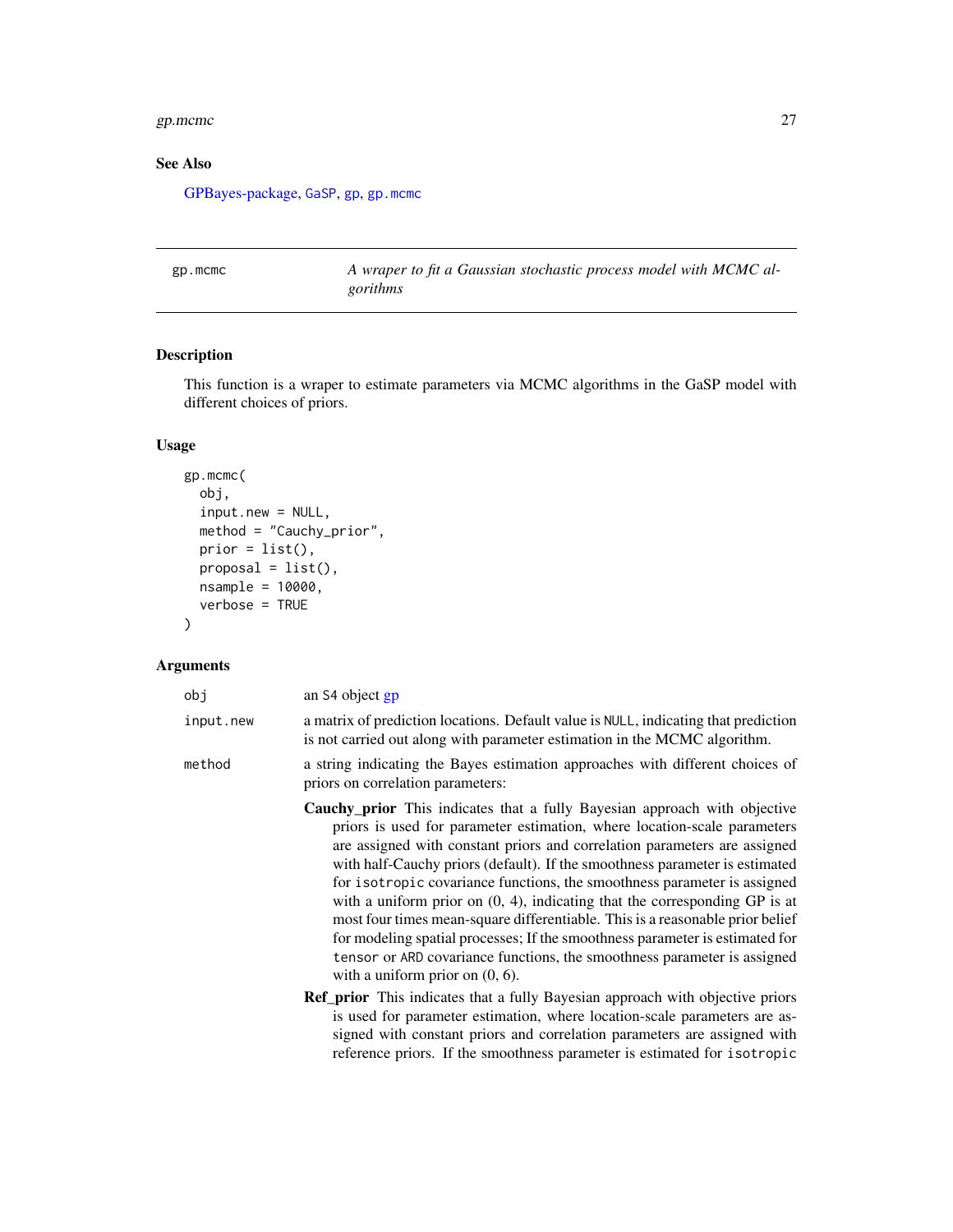<span id="page-27-0"></span>

|          | covariance functions, the smoothness parameter is assigned with a uniform<br>prior on $(0, 4)$ , indicating that the corresponding GP is at most four times<br>mean-square differentiable. This is a reasonable prior belief for modeling<br>spatial processes; If the smoothness parameter is estimated for tensor or<br>ARD covariance functions, the smoothness parameter is assigned with a uni-<br>form prior on $(0, 6)$ .                                                                                                                                                                            |
|----------|-------------------------------------------------------------------------------------------------------------------------------------------------------------------------------------------------------------------------------------------------------------------------------------------------------------------------------------------------------------------------------------------------------------------------------------------------------------------------------------------------------------------------------------------------------------------------------------------------------------|
|          | <b>Beta_prior</b> This indicates that a fully Bayesian approach with subjective pri-<br>ors is used for parameter estimation, where location-scale parameters are<br>assigned with constant priors and correlation parameters are assigned with<br>beta priors parameterized as $Beta(a, b, lb, ub)$ . In the beta distribution, <b>lb</b><br>and <b>ub</b> are the support for correlation parameters, and they should be de-<br>termined based on domain knowledge. a and <b>b</b> are two shape parameters<br>with default values at 1, corresponding to the uniform prior over the support<br>(lb, ub). |
| prior    | a list containing tuning parameters in prior distributions. This is used only if a<br>Bayes estimation method with subjective priors is used.                                                                                                                                                                                                                                                                                                                                                                                                                                                               |
| proposal | a list containing tuning parameters in proposal distributions. This is used only if<br>a Bayes estimation method is used.                                                                                                                                                                                                                                                                                                                                                                                                                                                                                   |
| nsample  | an integer indicating the number of MCMC samples.                                                                                                                                                                                                                                                                                                                                                                                                                                                                                                                                                           |
| verbose  | a logical value. If it is TRUE, the MCMC progress bar is shown.                                                                                                                                                                                                                                                                                                                                                                                                                                                                                                                                             |

#### Value

a [gp](#page-16-1) object with prior, proposal, MCMC samples included.

# Author(s)

Pulong Ma <mpulong@gmail.com>

# See Also

[GPBayes-package,](#page-1-1) [GaSP](#page-12-1), [gp,](#page-19-1) [gp.optim](#page-30-1)

# Examples

```
code = function(x)y = (sin(pix/5) + 0.2xcos(4*pi*x/5))*(x<=9.6) + (x/10-1)*(x>9.6)return(y)
}
n=100
input = seq(0, 20, length=n)XX = seq(0, 20, length=99)Ztrue = code(input)
set.seed(1234)
output = Ztrue + rnorm(length(Ztrue), sd=0.1)
obj = gp(formula=~1, output, input,
        param=list(range=4, nugget=0.1,nu=2.5),
```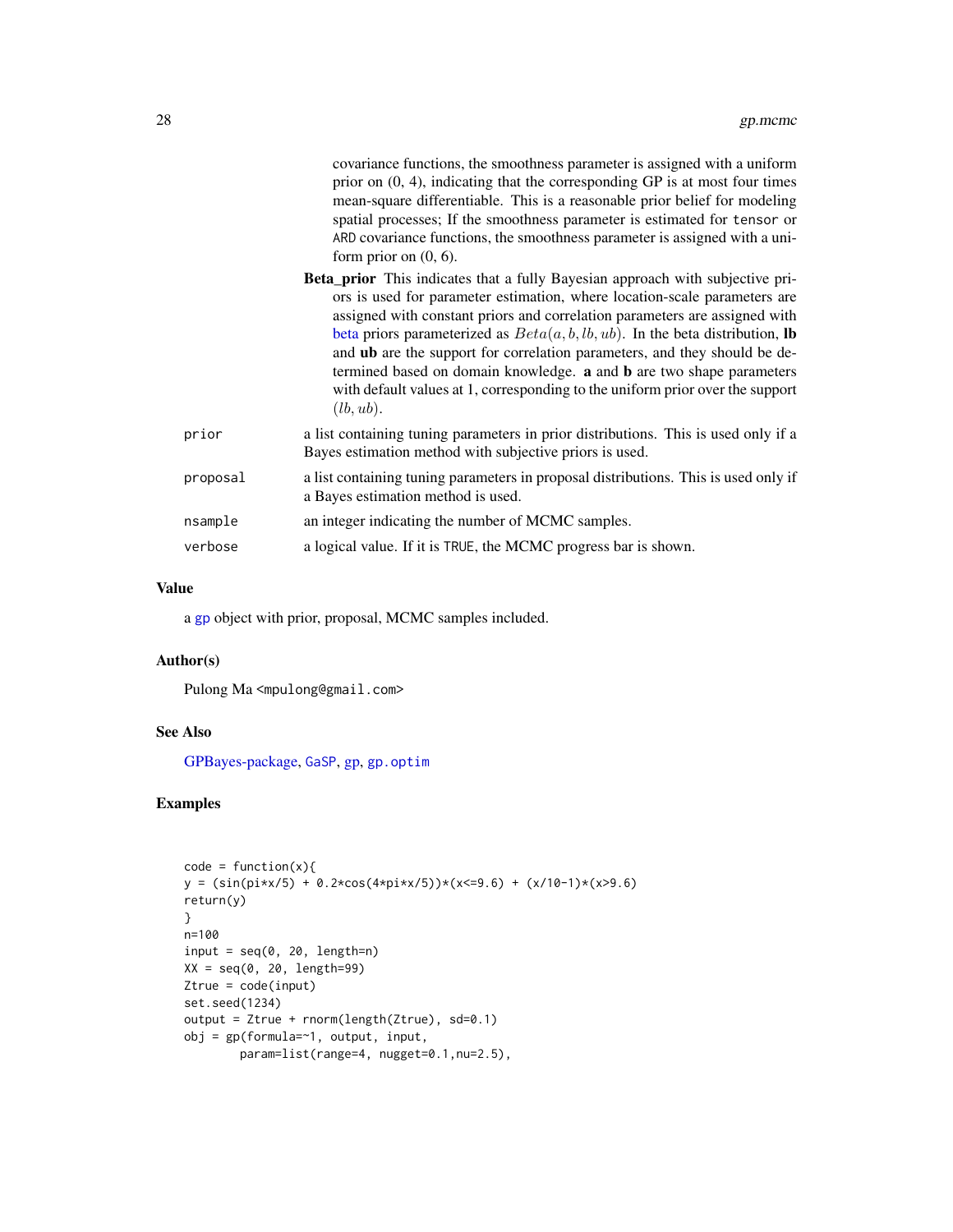```
smooth.est=FALSE,
       cov.model=list(family="matern", form="isotropic"))
fit.mcmc = gp.mcmc(obj, method="Cauchy_prior",
                  proposal=list(range=0.3, nugget=0.8),
                   nsample=100, verbose=TRUE)
```
<span id="page-28-1"></span>

| gp.model.adequacy | Model assessment based on Deviance information criterion (DIC),        |
|-------------------|------------------------------------------------------------------------|
|                   | logarithmic pointwise predictive density (lppd), and logarithmic joint |
|                   | <i>predictive density (lipd).</i>                                      |

This function computes effective number of parameters (pD), deviance information criterion (DIC), logarithmic pointwise predictive density (lppd), and logarithmic joint predictive density (ljpd). For detailed introduction of these metrics, see Chapter 7 of Gelman et al. (2013).

The deviance function for a model with a vector of parameters  $\theta$  is defined as

$$
D(\boldsymbol{\theta}) = -2\log p(\mathbf{y} \mid \boldsymbol{\theta}),
$$

where  $\mathbf{y} := (y(\mathbf{x}_1), \dots, y(\mathbf{x}_n))^{\top}$  is a vector of *n* observations.

• The effective number of parameters (see p.172 of Gelman et al. 2013) is defined as

$$
pD = E_{\boldsymbol{\theta}|\mathbf{y}}[D(\boldsymbol{\theta})] - D(\hat{\theta}),
$$

where  $\hat{\theta} = E_{\theta | y}[\theta]$ . The interpretation is that the effective number of parameters is the "expected" deviance minus the "fitted" deviance. Higher  $pD$  implies more over-fitting with estimate  $\hat{\theta}$ .

• The Deviance information criteria (DIC) (see pp. 172-173 of Gelman et al. 2013) is

$$
DIC = E_{\theta|\mathbf{y}}[D(\theta)] + pD.
$$

DIC approximates Akaike information criterion (AIC) and is more appropriate for hierarchical models than AIC and BIC.

• The log predictive density (lpd) is defined as

$$
p(y(\mathbf{x}_0) | \mathbf{y}) = \int p(y(\mathbf{x}_0) | \boldsymbol{\theta}, \mathbf{y}) p(\boldsymbol{\theta} | \mathbf{y}) d\boldsymbol{\theta},
$$

where  $\mathbf{y} := (y(\mathbf{x}_1), \dots, y(\mathbf{x}_n))^{\top}$  is a vector of *n* observations.  $\boldsymbol{\theta}$  contains correlation parameters and nugget parameter. This predictive density should be understood as an update of the likelihood since data is treated as prior information now. With a set of prediction locations  $\mathcal{X} := \{x_0^i : i = 1, \dots, m\}$ . The log pointwise predictive density (**lppd**) is defined as

$$
lppd = \sum_{i=1}^{m} \log p(y(\mathbf{x}_0^i) \mid \mathbf{y}).
$$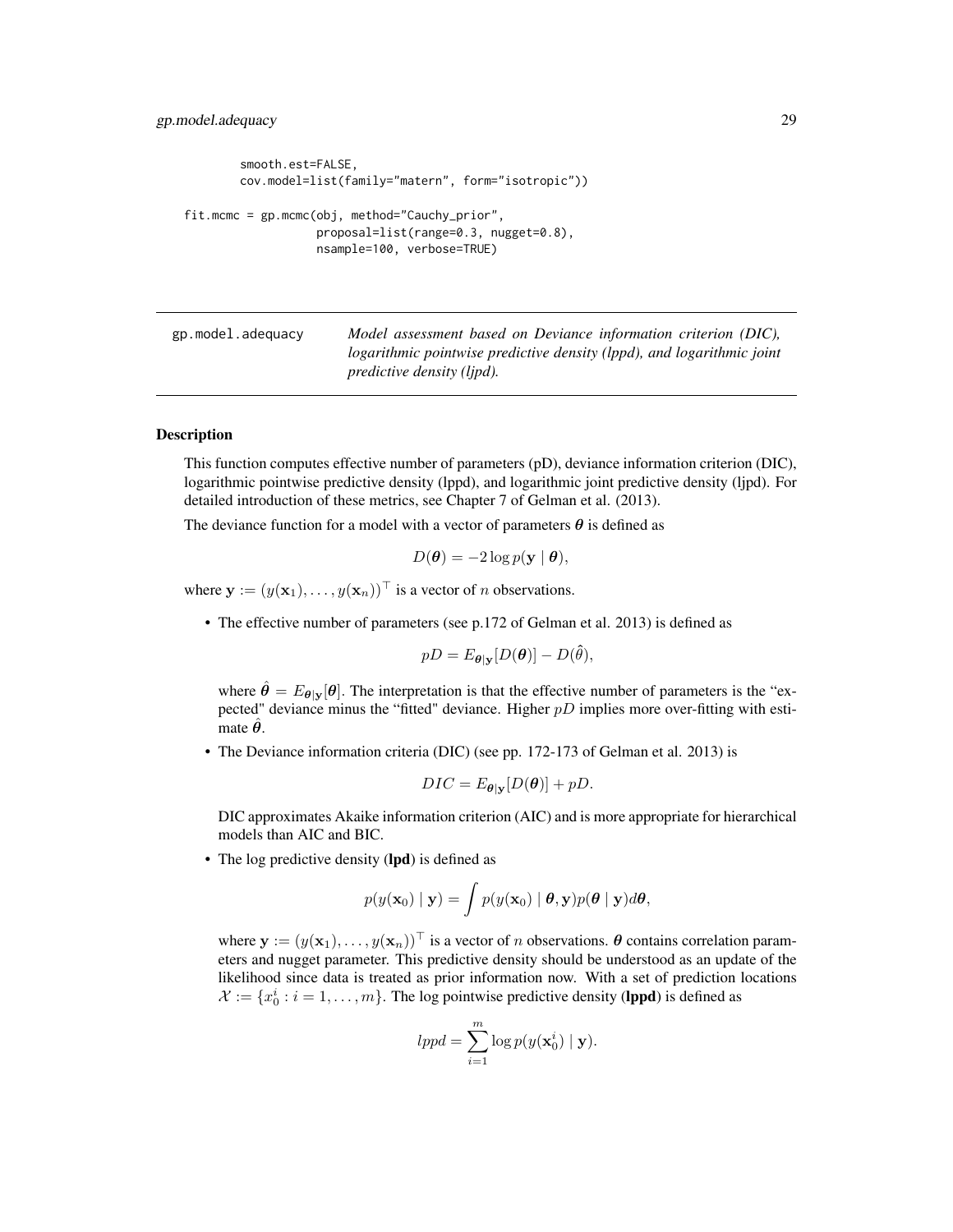<span id="page-29-0"></span>The log joint predictive density (ljpd) is defined as

$$
ljpd = \log p(y(\mathcal{X})).
$$

The lppd is connected to cross-validation, while the ljpd measures joint uncertainty across prediction locations.

# Usage

```
gp.model.adequacy(
  obj,
  testing.input,
  testing.output,
  pointwise = TRUE,
  joint = TRUE
\mathcal{L}
```
# Arguments

| obj       | a gp object.                                                                       |
|-----------|------------------------------------------------------------------------------------|
|           | testing.input a matrix of testing inputs                                           |
|           | testing output a vector of testing outputs                                         |
| pointwise | a logical value with default value TRUE. If it is TRUE, <b>lppd</b> is calculated. |
| joint     | a logical value with default value TRUE. If it is TRUE, lipd is calculated.        |

# Value

a list containingg pD, DIC, lppd, ljpd.

# Author(s)

Pulong Ma <mpulong@gmail.com>

# References

• Gelman, Andrew, John B. Carlin, Hal S. Stern, David B. Dunson, Aki Vehtari, and Donald B. Rubin (2013). Bayesian Data Analysis, Third Edition. CRC Press.

# See Also

[GPBayes-package,](#page-1-1) [GaSP](#page-12-1), [gp](#page-16-1),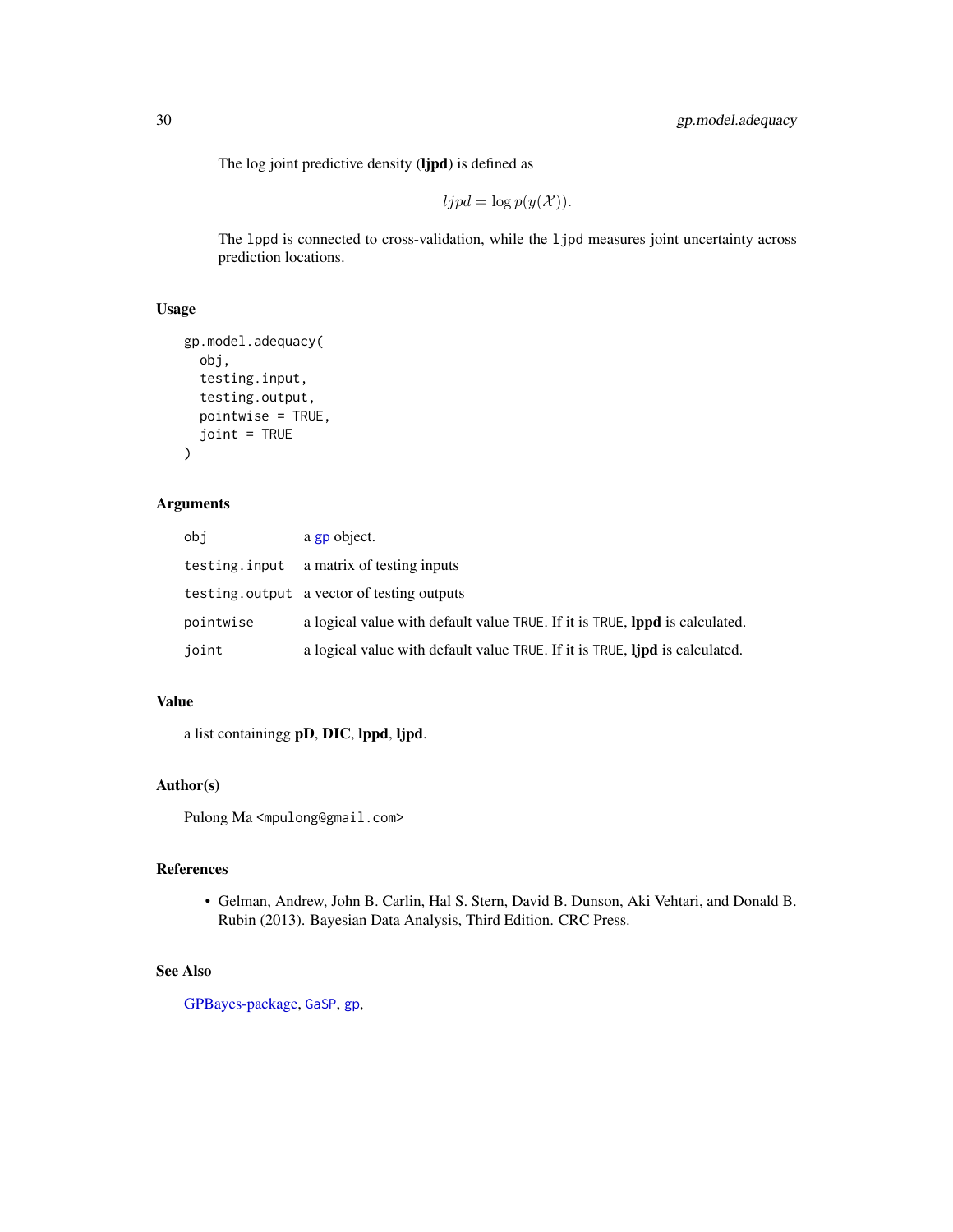<span id="page-30-1"></span><span id="page-30-0"></span>

This function is a wraper to estimate parameters in the GaSP model with different choices of estimation methods using numerical optimization methods.

# Usage

```
gp.optim(obj, method = "MMLE", opt = NULL, bound = NULL)
```
# Arguments

| obj    | an S4 object gp                                                                                                                                                                                                                                                                                                                                   |
|--------|---------------------------------------------------------------------------------------------------------------------------------------------------------------------------------------------------------------------------------------------------------------------------------------------------------------------------------------------------|
| method | a string indicating the parameter estimation method:                                                                                                                                                                                                                                                                                              |
|        | <b>MPLE</b> This indicates that the <i>maximum profile likelihood estimation</i> (MPLE)<br>is used.                                                                                                                                                                                                                                               |
|        | <b>MMLE</b> This indicates that the <i>maximum marginal likelihood estimation</i> (MMLE)<br>is used.                                                                                                                                                                                                                                              |
|        | MAP This indicates that the marginal/integrated posterior is maximized.                                                                                                                                                                                                                                                                           |
| opt    | a list of arguments to setup the optim routine. Current implementation uses<br>three arguments:                                                                                                                                                                                                                                                   |
|        | method The optimization method: Nelder-Mead or L-BFGS-B.                                                                                                                                                                                                                                                                                          |
|        | lower The lower bound for parameters.                                                                                                                                                                                                                                                                                                             |
|        | <b>upper</b> The upper bound for parameters.                                                                                                                                                                                                                                                                                                      |
| bound  | Default value is NULL. Otherwise, it should be a list containing the following<br>elements depending on the covariance class:                                                                                                                                                                                                                     |
|        | nugget a list of bounds for the nugget parameter. It is a list containing lower<br>bound <b>lb</b> and upper bound <b>ub</b> with default value list(lb=0, ub=Inf).                                                                                                                                                                               |
|        | range a list of bounds for the range parameter. Tt has default value range=list(lb=0, ub=Inf)<br>for the Confluent Hypergeometric covariance, the Matérn covariance, expo-<br>nential covariance, Gaussian covariance, powered-exponential covariance,<br>and Cauchy covariance. The log of range parameterization is used: $log(\phi)$ .         |
|        | tail a list of bounds for the tail decay parameter. It has default value list (lb=0, ub=Inf) for<br>the Confluent Hypergeometric covariance and the Cauchy covariance.                                                                                                                                                                            |
|        | nu a list of bounds for the smoothness parameter. It has default value list (1b=0, ub=Inf)<br>for the Confluent Hypergeometric covariance and the Matérn covariance.<br>when the powered-exponential or Cauchy class is used, it has default value<br>$nu=list(lb=0, ub=2)$ . This can be achived by specifying the <b>lower</b> bound<br>in opt. |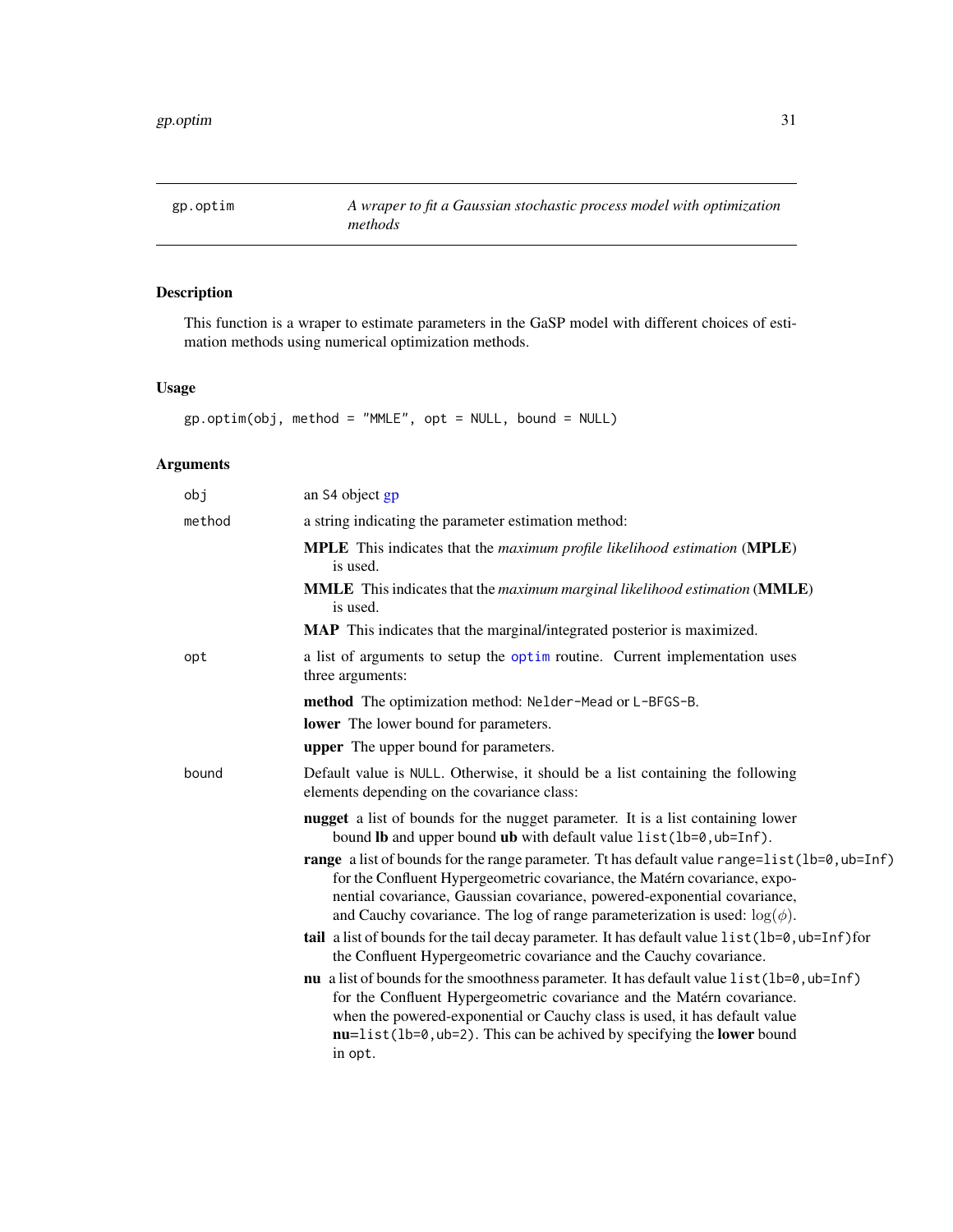# <span id="page-31-0"></span>32 gp.predict

# Value

a list of updated [gp](#page-16-1) object obj and fitted information fit

# Author(s)

Pulong Ma <mpulong@gmail.com>

# See Also

[GPBayes-package,](#page-1-1) [GaSP](#page-12-1), [gp,](#page-19-1) [gp.mcmc](#page-26-1)

# Examples

```
code = function(x){
y = (sin(pixx/5) + 0.2xcos(4*pi*x/5))*(x<=9.6) + (x/10-1)*(x>9.6)return(y)
}
n=100
input = seq(0, 20, length=n)XX = seq(0, 20, length=99)Ztrue = code(input)
set.seed(1234)
output = Ztrue + rnorm(length(Ztrue), sd=0.1)
obj = gp(formula==1, output, input,param=list(range=4, nugget=0.1,nu=2.5),
        smooth.est=FALSE,
        cov.model=list(family="matern", form="isotropic"))
fit.optim = gp.optim(obj, method="MPLE")
```
<span id="page-31-1"></span>

| gp.predict | Prediction at new inputs based on a Gaussian stochastic process |  |  |  |  |  |
|------------|-----------------------------------------------------------------|--|--|--|--|--|
|            | model                                                           |  |  |  |  |  |

# Description

This function provides the capability to make prediction based on a GaSP when different estimation methods are employed.

#### Usage

gp.predict(obj, input.new, method = "Bayes")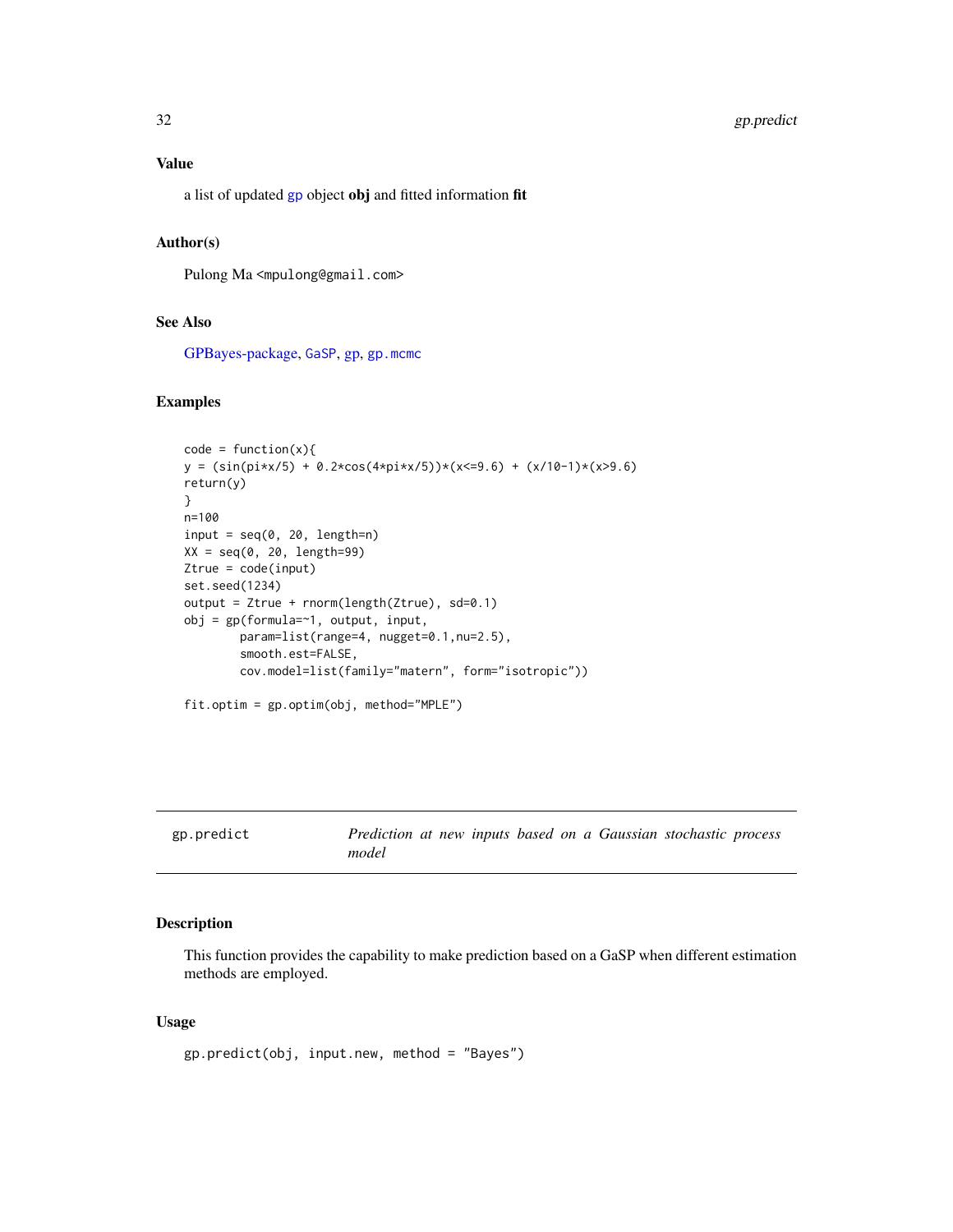# <span id="page-32-0"></span>gp.predict 33

#### Arguments

| obj       | an S4 object gp                                                                                                                                                                                                                                                                                                                                                                                                                                                                                                                                                                                        |
|-----------|--------------------------------------------------------------------------------------------------------------------------------------------------------------------------------------------------------------------------------------------------------------------------------------------------------------------------------------------------------------------------------------------------------------------------------------------------------------------------------------------------------------------------------------------------------------------------------------------------------|
| input.new | a matrix of new input lomessageions                                                                                                                                                                                                                                                                                                                                                                                                                                                                                                                                                                    |
| method    | a string indicating the parameter estimation method:                                                                                                                                                                                                                                                                                                                                                                                                                                                                                                                                                   |
|           | <b>MPLE</b> This indicates that the maximum profile likelihood estimation (MPLE)<br>is used. This correponds to simple kriging formulas<br>MMLE This indicates that the maximum marginal likelihood estimation (MMLE)<br>is used. This corresponds to universal kriging formulas when the vairance<br>parameter is not integrated out. If the variance parameter is integrated out,<br>the predictive variance differs from the universal kriging variance by the<br>factor $\frac{n-q}{n-q-2}$ , since the predictive distribution is a Student's t-distribution<br>with degrees of freedom $n - q$ . |
|           | <b>MAP</b> This indicates that the posterior estimates of model parameters are plugged<br>into the posterior predictive distribution. Thus this approach does not take<br>account into uncertainty in model parameters (range, tail, nu, nugget).<br><b>Bayes</b> This indicates that a fully Bayesian approach is used for parameter es-<br>timation (and hence prediction). This approach takes into account uncer-<br>tainty in all model parameters.                                                                                                                                               |

#### Value

a list of predictive mean, predictive standard deviation, 95

# Author(s)

Pulong Ma <mpulong@gmail.com>

# See Also

[GPBayes-package,](#page-1-1) [GaSP](#page-12-1), [gp,](#page-19-1) [gp.mcmc](#page-26-1), [gp.optim](#page-30-1)

# Examples

```
code = function(x){
y = (sin(pixx/5) + 0.2xcos(4*pi*x/5))*(x<=9.6) + (x/10-1)*(x>9.6)return(y)
}
n=100
input = seq(0, 20, length=n)XX = seq(0, 20, length=99)Ztrue = code(input)
set.seed(1234)
output = Ztrue + rnorm(length(Ztrue), sd=0.1)
obj = gp(formula=~1, output, input,
        param=list(range=4, nugget=0.1,nu=2.5),
        smooth.est=FALSE,
        cov.model=list(family="matern", form="isotropic"))
```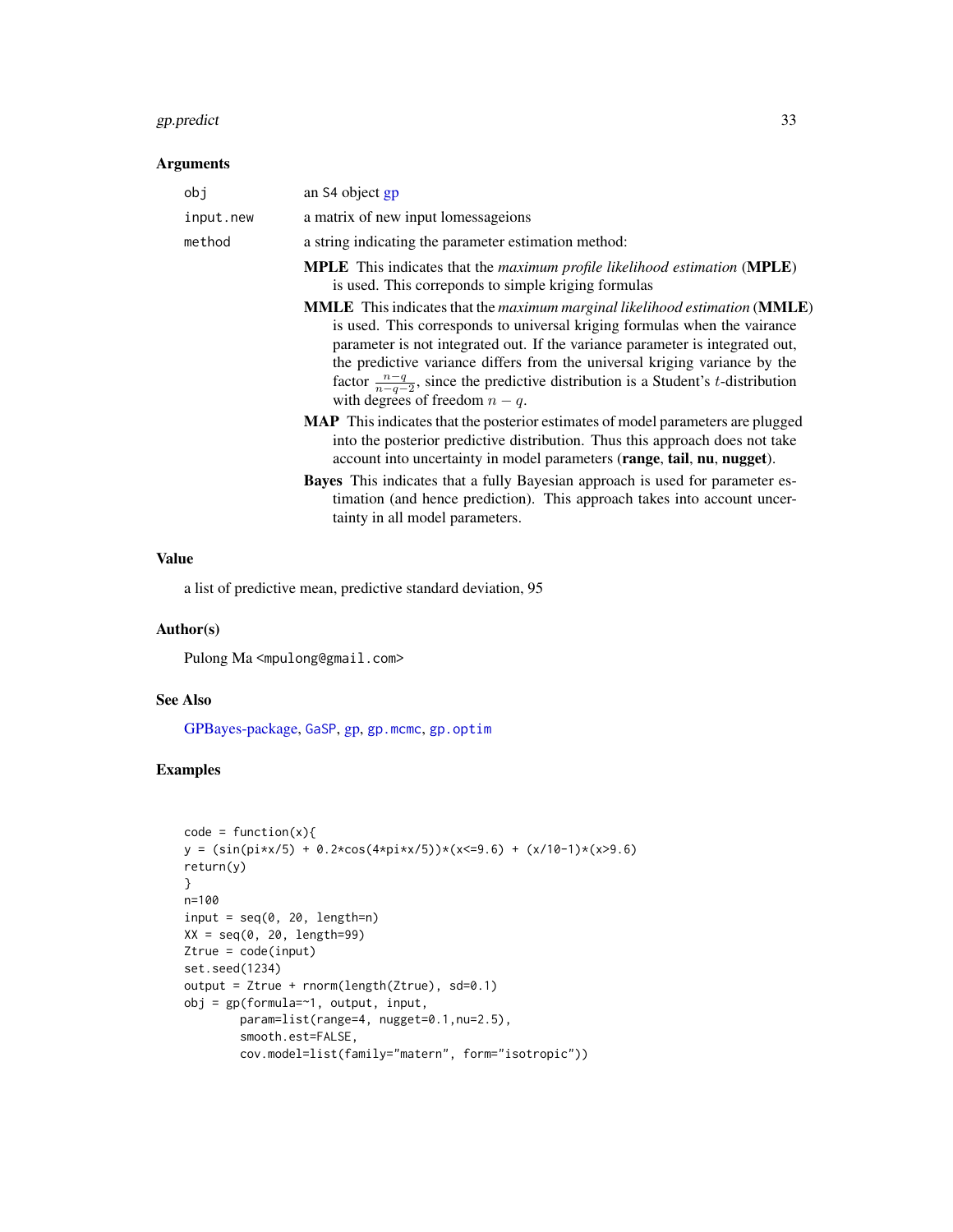```
fit.optim = gp.optim(obj, method="MMLE")
obj = fit.optim$obj
pred = gp.predict(obj, input.new=XX, method="MMLE")
```
# <span id="page-33-1"></span>gp.sim *Simulate from a Gaussian stochastic process model*

# Description

This function simulates realizations from Gaussian processes.

# Usage

```
gp.sim(
  formula = -1,
  input,
  param,
  cov.model = list(family = "CH", form = "isotropic"),
  dtype = "Euclidean",
  nsample = 1,
  seed = NULL
)
```
# Arguments

| formula | an object of formula class that specifies regressors; see formula for details.                                                                                                                                                         |  |
|---------|----------------------------------------------------------------------------------------------------------------------------------------------------------------------------------------------------------------------------------------|--|
| input   | a matrix including inputs in a GaSP                                                                                                                                                                                                    |  |
| param   | a list including values for regression parameters, covariance parameters, and<br>nugget variance parameter. The specification of <b>param</b> should depend on the<br>covariance model.                                                |  |
|         | • The regression parameters are denoted by coeff. Default value is 0.                                                                                                                                                                  |  |
|         | • The marginal variance or partial sill is denoted by sig2. Default value is 1.                                                                                                                                                        |  |
|         | • The nugget variance parameter is denoted by <b>nugget</b> for all covariance<br>models. Default value is 0.                                                                                                                          |  |
|         | • For the Confluent Hypergeometric class, <b>range</b> is used to denote the range<br>parameter $\beta$ . tail is used to denote the tail decay parameter $\alpha$ . nu is used<br>to denote the smoothness parameter $\nu$ .          |  |
|         | • For the generalized Cauchy class, <b>range</b> is used to denote the range pa-<br>rameter $\phi$ . <b>tail</b> is used to denote the tail decay parameter $\alpha$ . <b>nu</b> is used to<br>denote the smoothness parameter $\nu$ . |  |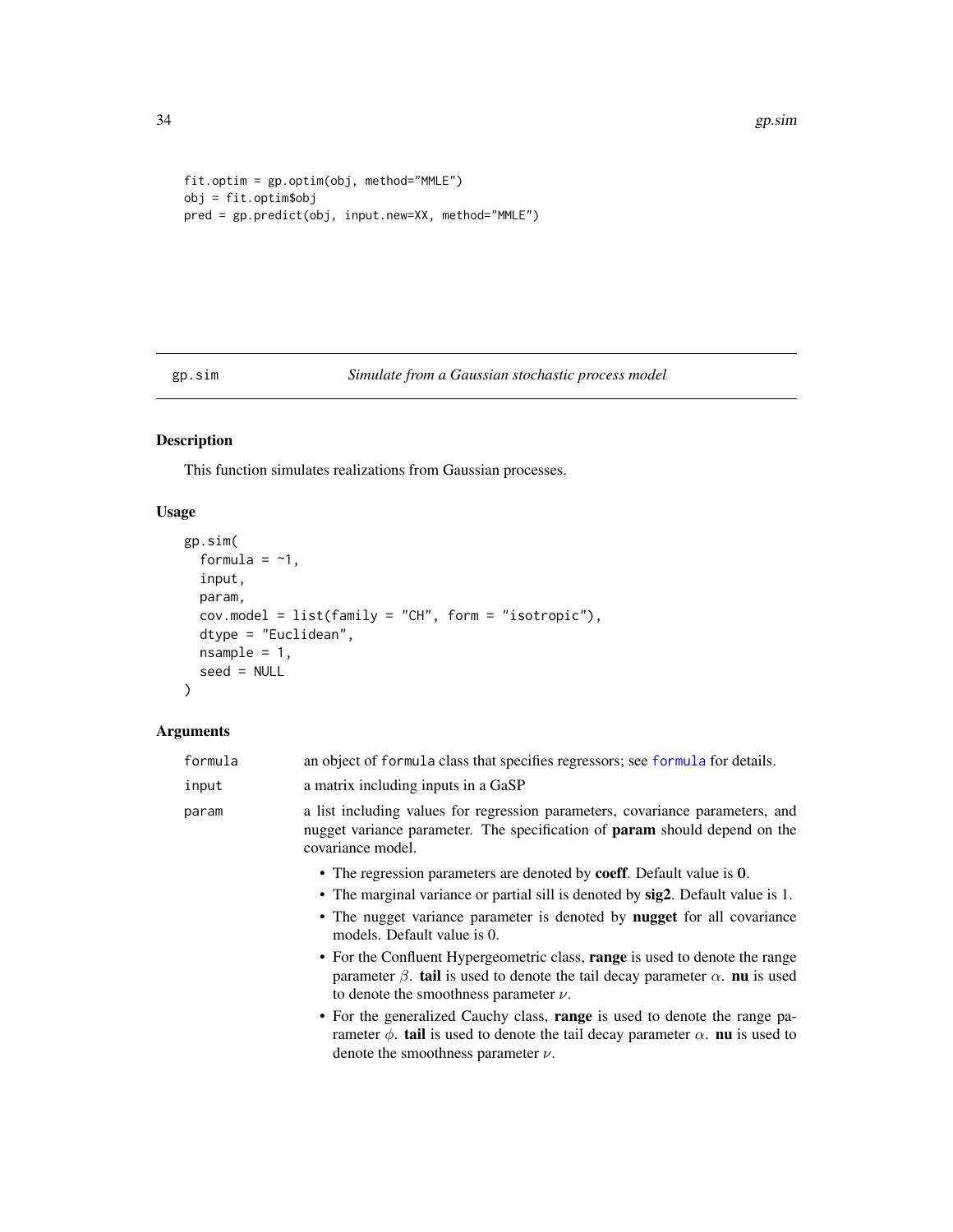- For the Matérn class, range is used to denote the range parameter  $\phi$ . nu is used to denote the smoothness parameter  $\nu$ . When  $\nu = 0.5$ , the Matérn class corresponds to the exponential covariance.
- For the powered-exponential class, range is used to denote the range parameter  $\phi$ . **nu** is used to denote the smoothness parameter. When  $\nu = 2$ , the powered-exponential class corresponds to the Gaussian covariance.

cov.model a list of two strings: family, form, where family indicates the family of covariance functions including the Confluent Hypergeometric class, the Matérn class, the Cauchy class, the powered-exponential class. form indicates the specific form of covariance structures including the isotropic form, tensor form, automatic relevance determination form.

family CH The Confluent Hypergeometric correlation function is given by

$$
C(h) = \frac{\Gamma(\nu + \alpha)}{\Gamma(\nu)} \mathcal{U}\left(\alpha, 1 - \nu, \left(\frac{h}{\beta}\right)^2\right),\,
$$

where  $\alpha$  is the tail decay parameter.  $\beta$  is the range parameter.  $\nu$  is the smoothness parameter.  $\mathcal{U}(\cdot)$  is the confluent hypergeometric function of the second kind. For details about this covariance, see Ma and Bhadra (2019) at <https://arxiv.org/abs/1911.05865>.

cauchy The generalized Cauchy covariance is given by

$$
C(h)=\left\{1+\left(\frac{h}{\phi}\right)^{\nu}\right\}^{-\alpha/\nu},
$$

where  $\phi$  is the range parameter.  $\alpha$  is the tail decay parameter.  $\nu$  is the smoothness parameter with default value at 2.

matern The Matérn correlation function is given by

$$
C(h) = \frac{2^{1-\nu}}{\Gamma(\nu)} \left(\frac{h}{\phi}\right)^{\nu} {\cal K}_{\nu}\left(\frac{h}{\phi}\right),
$$

where  $\phi$  is the range parameter.  $\nu$  is the smoothness parameter.  $\mathcal{K}_{\nu}(\cdot)$ is the modified Bessel function of the second kind of order  $\nu$ .

exp The exponential correlation function is given by

$$
C(h) = \exp(-h/\phi),
$$

where  $\phi$  is the range parameter. This is the Matérn correlation with  $\nu = 0.5$ .

**matern** 3 2 The Matérn correlation with  $\nu = 1.5$ .

**matern 5.2** The Matérn correlation with  $\nu = 2.5$ .

powexp The powered-exponential correlation function is given by

$$
C(h) = \exp\left\{-\left(\frac{h}{\phi}\right)^{\nu}\right\},\,
$$

where  $\phi$  is the range parameter.  $\nu$  is the smoothness parameter.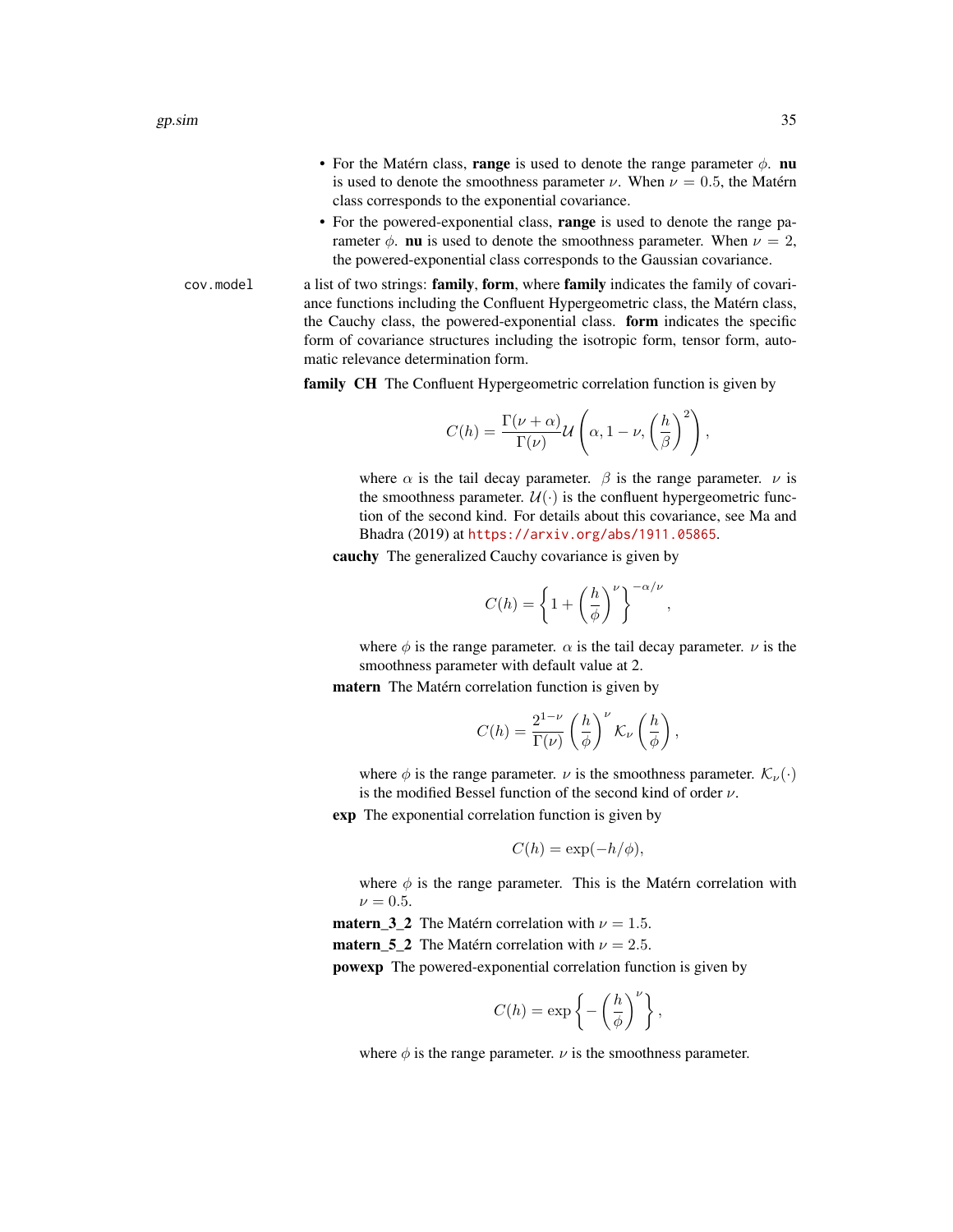<span id="page-35-0"></span>gauss The Gaussian correlation function is given by

$$
C(h) = \exp\left(-\frac{h^2}{\phi^2}\right),\,
$$

where  $\phi$  is the range parameter.

form isotropic This indicates the isotropic form of covariance functions. That is,

$$
C(\mathbf{h}) = C^0(||\mathbf{h}||; \boldsymbol{\theta}),
$$

where  $\|\mathbf{h}\|$  denotes the Euclidean distance or the great circle distance for data on sphere.  $C^0(\cdot)$  denotes any isotropic covariance family specified in family.

tensor This indicates the tensor product of correlation functions. That is,

$$
C(\mathbf{h}) = \prod_{i=1}^d C^0(|h_i|; \theta_i),
$$

where  $d$  is the dimension of input space.  $h_i$  is the distance along the *i*th input dimension. This type of covariance structure has been often used in Gaussian process emulation for computer experiments.

ARD This indicates the automatic relevance determination form. That is,

$$
C(\mathbf{h}) = C^0 \left( \sqrt{\sum_{i=1}^d \frac{h_i^2}{\phi_i^2}}; \boldsymbol{\theta} \right),
$$

where  $\phi_i$  denotes the range parameter along the *i*th input dimension.

| dtype   | a string indicating the type of distance:                                |
|---------|--------------------------------------------------------------------------|
|         | <b>Euclidean</b> Euclidean distance is used. This is the default choice. |
|         | <b>GCD</b> Great circle distance is used for data on sphere.             |
| nsample | an integer indicating the number of realizations from a Gaussian process |
| seed    | a number specifying random number seed                                   |

#### Value

a numerical vector or a matrix

# Author(s)

Pulong Ma <mpulong@gmail.com>

#### See Also

[GPBayes-package,](#page-1-1) [GaSP](#page-12-1), [gp](#page-19-1)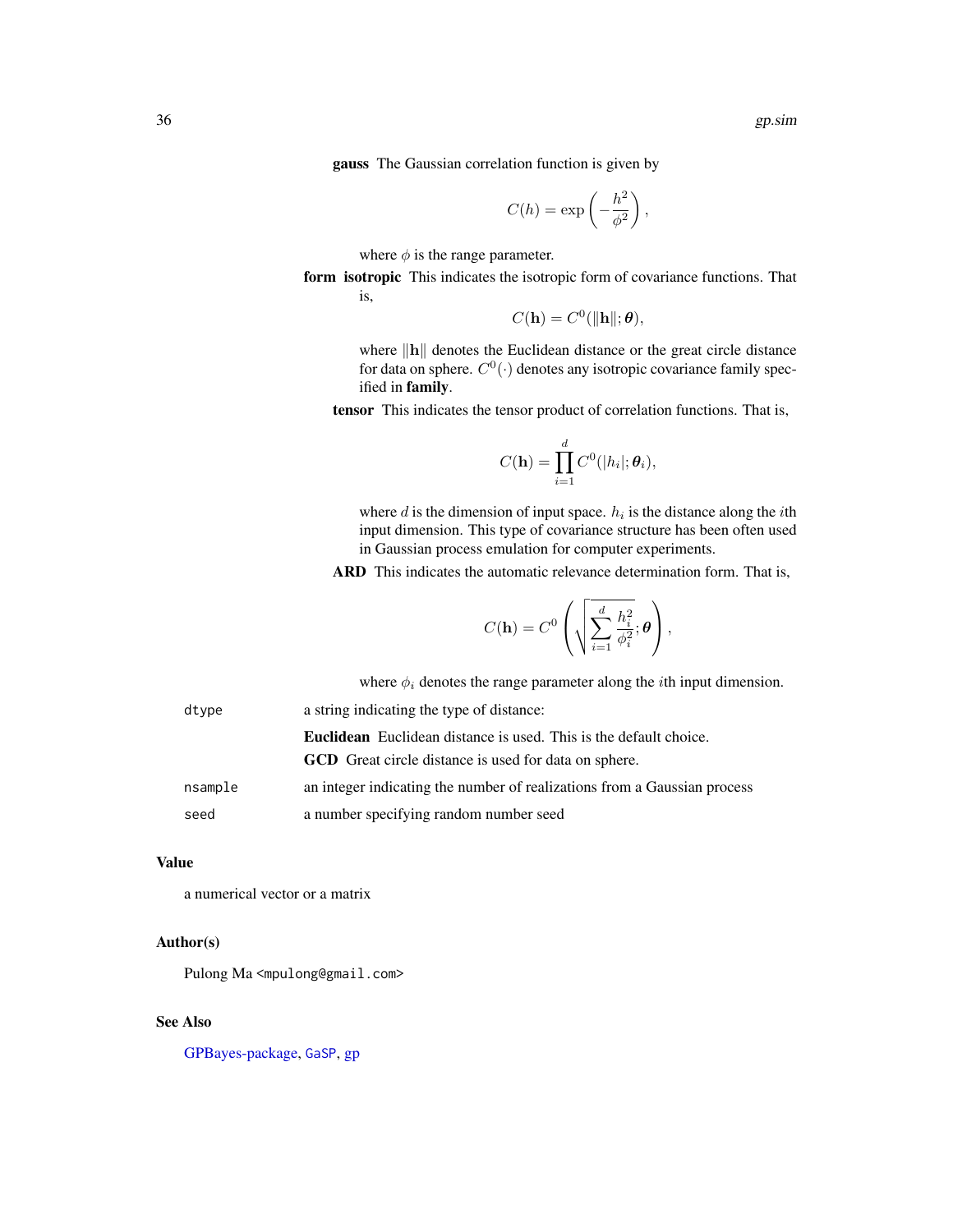#### <span id="page-36-0"></span>HypergU 37

# Examples

```
n=50
y.sim = gp.sim(input=seq(0,1,length=n),
               param=list(range=0.5,nugget=0.1,nu=2.5),
               cov.model=list(family="matern",form="isotropic"),
               seed=123)
```

```
HypergU Confluent hypergeometric function of the second kind
```
# Description

This function calls the GSL scientific library to evaluate the confluent hypergeometric function of the second kind; see Abramowitz and Stegun 1972, p.505.

# Usage

HypergU(a, b, x)

# Arguments

| a            | a real value |
|--------------|--------------|
| <sub>b</sub> | a real value |
| x            | a real value |

# Value

a numerical value

# Author(s)

Pulong Ma <mpulong@gmail.com>

# See Also

[CH](#page-6-1)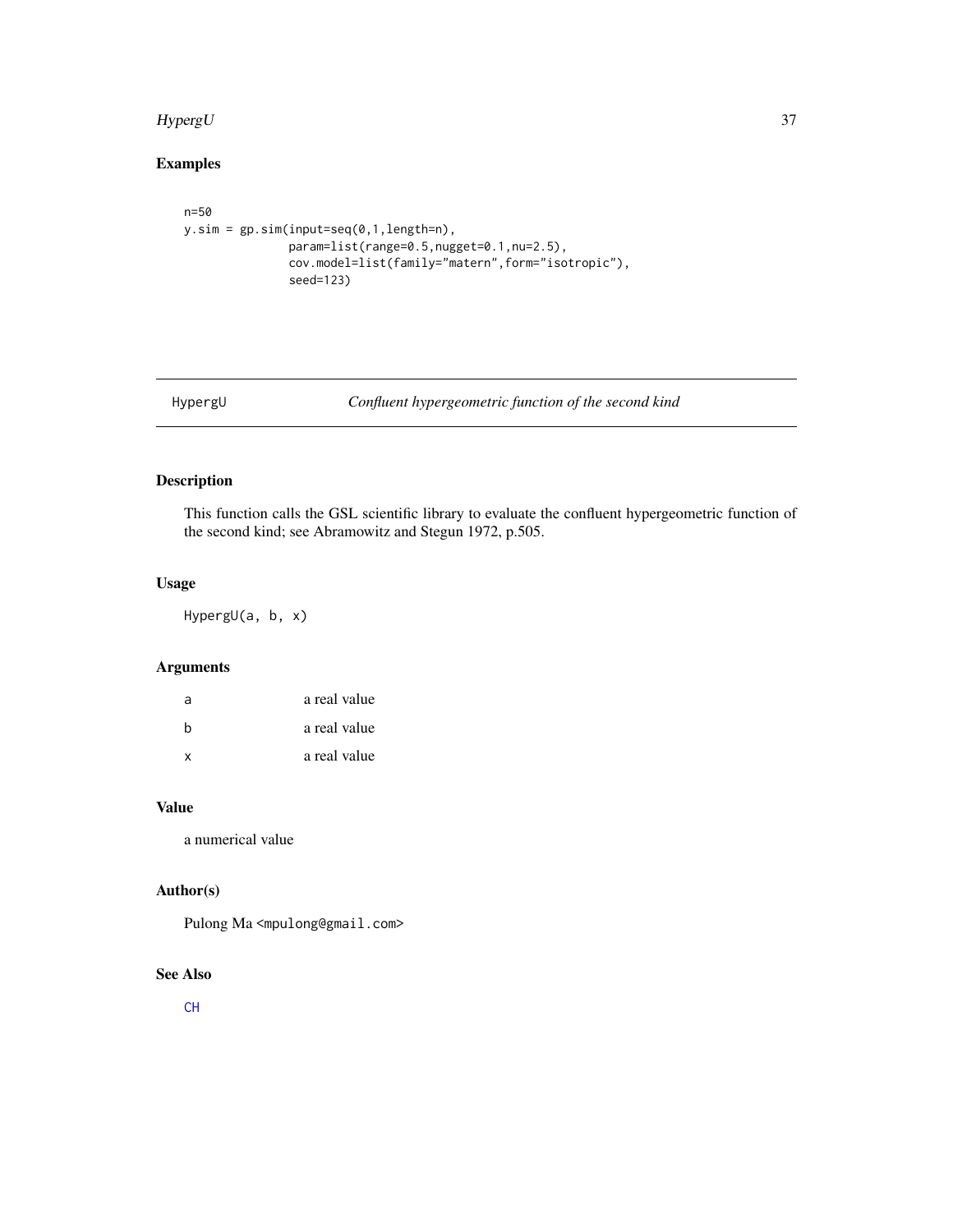<span id="page-37-1"></span><span id="page-37-0"></span>ikernel *A wraper to build different kinds of correlation matrices between two sets of inputs*

# **Description**

This function wraps existing built-in routines to construct a covariance matrix for two input matrices based on data type, covariance type, and distance type. The constructed covariance matrix can be directly used for GaSP fitting and and prediction for spatial data, spatio-temporal data, and computer experiments. This function explicitly takes inputs as arguments. The prefix "i" in [ikernel](#page-37-1) standards for "input".

### Usage

```
ikernel(input1, input2, range, tail, nu, covmodel, dtype = "Euclidean")
```
#### **Arguments**

| input1   | a matrix of input locations                                                                                                                                                                                                                                                                                                           |
|----------|---------------------------------------------------------------------------------------------------------------------------------------------------------------------------------------------------------------------------------------------------------------------------------------------------------------------------------------|
| input2   | a matrix of input locations                                                                                                                                                                                                                                                                                                           |
| range    | a vector of range parameters, which could be a scalar.                                                                                                                                                                                                                                                                                |
| tail     | a vector of tail decay parameters, which could be a scalar.                                                                                                                                                                                                                                                                           |
| nu       | a vector of smoothness parameters, which could be a scalar.                                                                                                                                                                                                                                                                           |
| covmodel | a list of two strings: family, form, where family indicates the family of covari-<br>ance functions including the Confluent Hypergeometric class, the Matérn class,<br>the Cauchy class, the powered-exponential class. form indicates the specific<br>form of covariance structures including the isotropic form, tensor form, auto- |

matic relevance determination form.

family CH The Confluent Hypergeometric correlation function is given by

$$
C(h) = \frac{\Gamma(\nu+\alpha)}{\Gamma(\nu)} \mathcal{U}\left(\alpha, 1-\nu, \left(\frac{h}{\beta}\right)^2\right),\,
$$

where  $\alpha$  is the tail decay parameter.  $\beta$  is the range parameter.  $\nu$  is the smoothness parameter.  $\mathcal{U}(\cdot)$  is the confluent hypergeometric function of the second kind. For details about this covariance, see Ma and Bhadra (2019) at <https://arxiv.org/abs/1911.05865>.

cauchy The generalized Cauchy covariance is given by

$$
C(h) = \left\{1 + \left(\frac{h}{\phi}\right)^{\nu}\right\}^{-\alpha/\nu}
$$

,

where  $\phi$  is the range parameter.  $\alpha$  is the tail decay parameter.  $\nu$  is the smoothness parameter with default value at 2.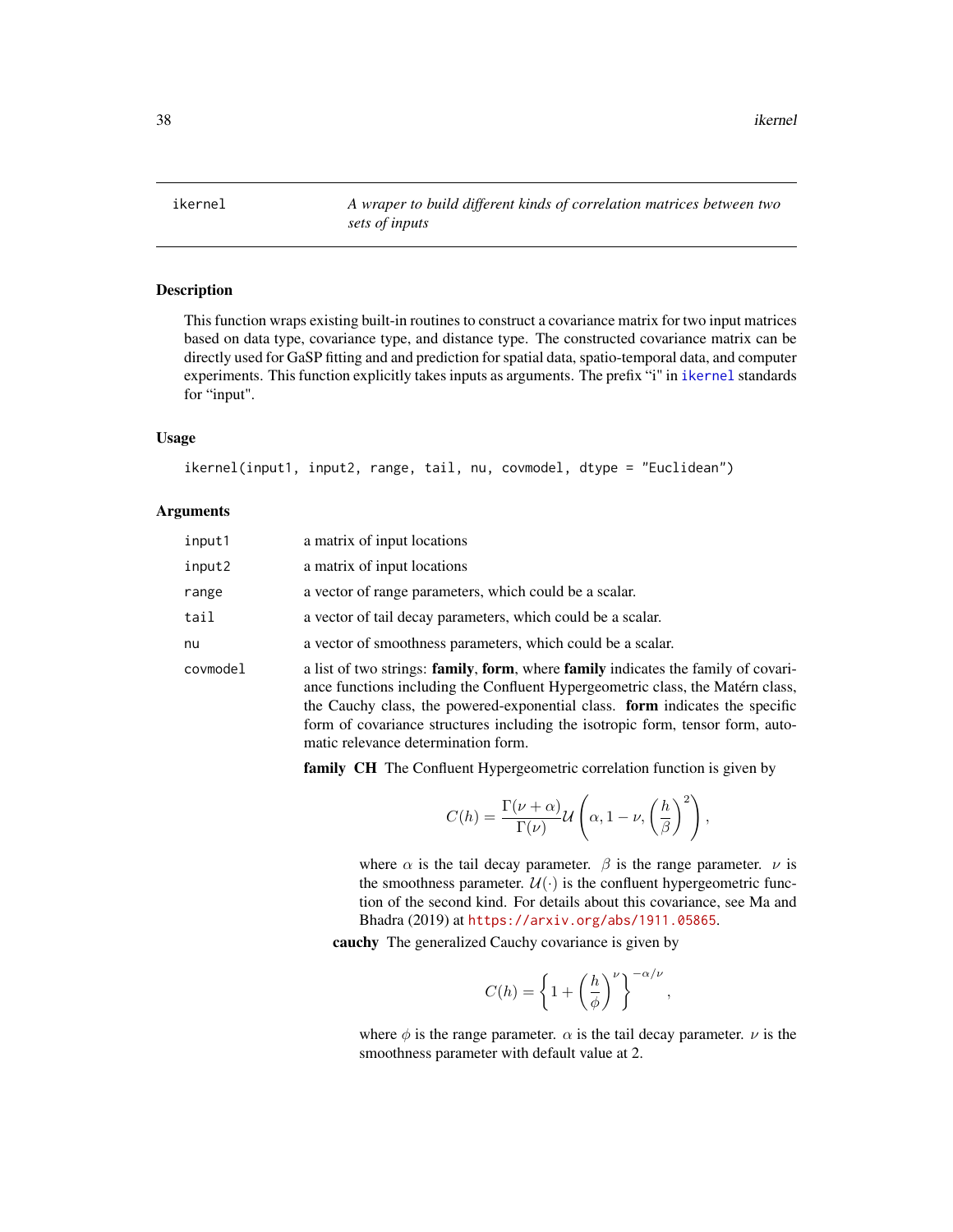ikernel 39

matern The Matérn correlation function is given by

$$
C(h) = \frac{2^{1-\nu}}{\Gamma(\nu)} \left(\frac{h}{\phi}\right)^{\nu} {\cal K}_{\nu}\left(\frac{h}{\phi}\right),
$$

where  $\phi$  is the range parameter.  $\nu$  is the smoothness parameter.  $\mathcal{K}_{\nu}(\cdot)$ is the modified Bessel function of the second kind of order  $\nu$ .

exp This is the Matérn correlation with  $\nu = 0.5$ . This covariance should be specified as **matern** with smoothness parameter  $\nu = 0.5$ .

- **matern** 3 2 This is the Matérn correlation with  $\nu = 1.5$ . This covariance should be specified as matern with smoothness parameter  $\nu = 1.5$ .
- **matern\_5\_2** This is the Matérn correlation with  $\nu = 2.5$ . This covariance should be specified as matern with smoothness parameter  $\nu = 2.5$ .

powexp The powered-exponential correlation function is given by

$$
C(h) = \exp\left\{-\left(\frac{h}{\phi}\right)^{\nu}\right\},\,
$$

where  $\phi$  is the range parameter.  $\nu$  is the smoothness parameter. gauss The Gaussian correlation function is given by

$$
C(h) = \exp\left(-\frac{h^2}{\phi^2}\right),\,
$$

where  $\phi$  is the range parameter.

form isotropic This indicates the isotropic form of covariance functions. That is,

$$
C(\mathbf{h}) = C^0(||\mathbf{h}||; \boldsymbol{\theta}),
$$

where  $\|\mathbf{h}\|$  denotes the Euclidean distance or the great circle distance for data on sphere.  $C^0(\cdot)$  denotes any isotropic covariance family specified in family.

tensor This indicates the tensor product of correlation functions. That is,

$$
C(\mathbf{h}) = \prod_{i=1}^d C^0(|h_i|; \theta_i),
$$

where  $d$  is the dimension of input space.  $h_i$  is the distance along the *i*th input dimension. This type of covariance structure has been often used in Gaussian process emulation for computer experiments.

ARD This indicates the automatic relevance determination form. That is,

$$
C(\mathbf{h}) = C^0 \left( \sqrt{\sum_{i=1}^d \frac{h_i^2}{\phi_i^2}}; \boldsymbol{\theta} \right),
$$

where  $\phi_i$  denotes the range parameter along the *i*th input dimension.

dtype a string indicating distance type: **Euclidean, GCD**, where the latter indicates great circle distance.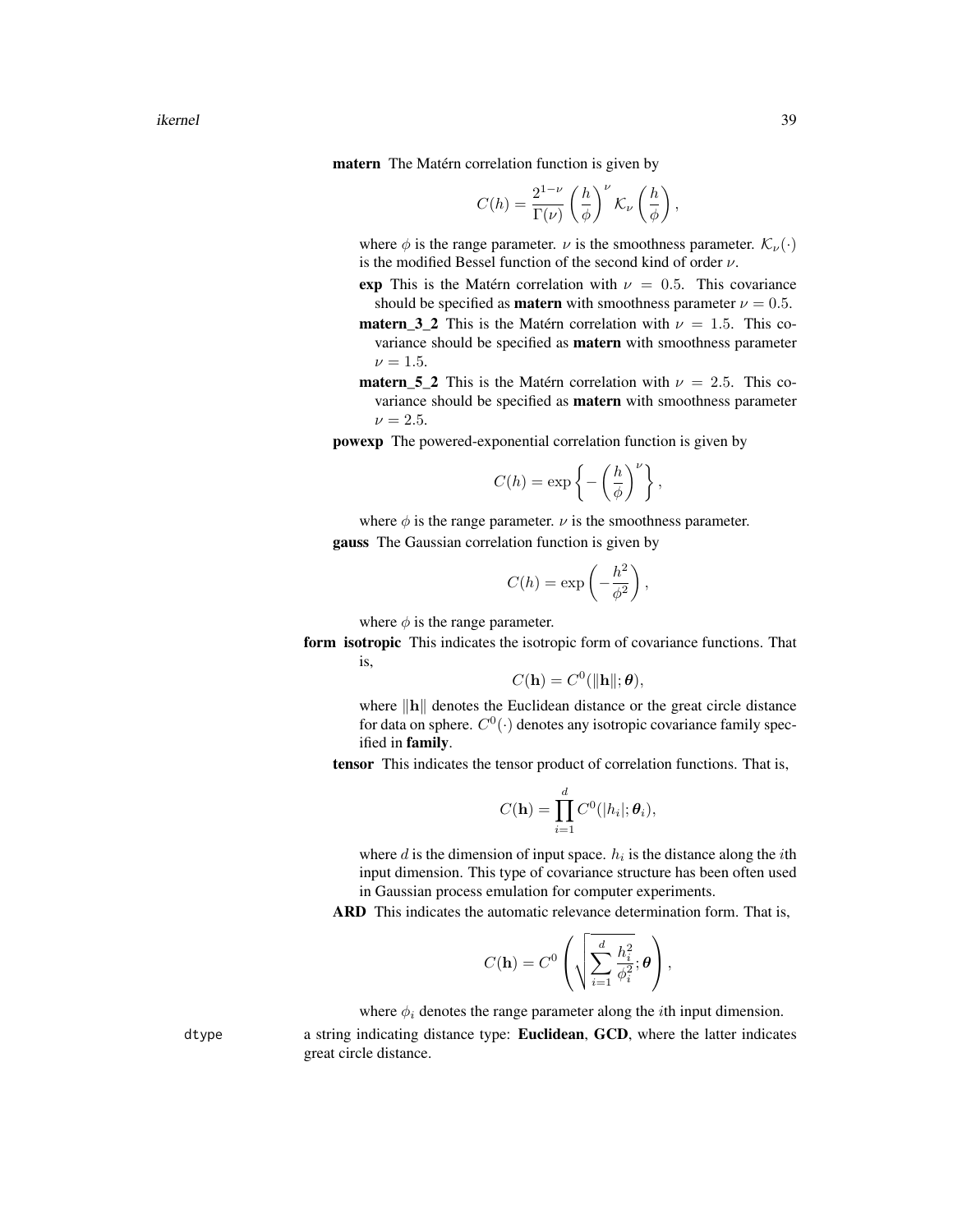40 kernel

# Value

a correlation matrix

# Author(s)

Pulong Ma <mpulong@gmail.com>

# See Also

[CH](#page-6-1), [matern](#page-44-1), [kernel](#page-39-1), [GPBayes-package,](#page-1-1) [GaSP](#page-12-1)

#### Examples

```
input = seq(0, 1, length=10)
```

```
cormat = ikernel(input,input,range=0.5,tail=0.2,nu=2.5,
        covmodel=list(family="CH",form="isotropic"))
```
<span id="page-39-1"></span>kernel *A wraper to build different kinds of correlation matrices with distance as arguments*

#### Description

This function wraps existing built-in routines to construct a covariance matrix based on data type, covariance type, and distance type with distances as inputs. The constructed covariance matrix can be directly used for GaSP fitting and and prediction for spatial data, spatio-temporal data, and computer experiments.

#### Usage

kernel(d, range, tail, nu, covmodel)

# Arguments

| d        | a matrix or a list of distances                                                                                                                                                                                                                                                                                                                                                     |
|----------|-------------------------------------------------------------------------------------------------------------------------------------------------------------------------------------------------------------------------------------------------------------------------------------------------------------------------------------------------------------------------------------|
| range    | a vector of range parameters, which could be a scalar.                                                                                                                                                                                                                                                                                                                              |
| tail     | a vector of tail decay parameters, which could be a scalar.                                                                                                                                                                                                                                                                                                                         |
| nu       | a vector of smoothness parameters, which could be a scalar.                                                                                                                                                                                                                                                                                                                         |
| covmodel | a list of two strings: family, form, where family indicates the family of covari-<br>ance functions including the Confluent Hypergeometric class, the Matérn class,<br>the Cauchy class, the powered-exponential class. <b>form</b> indicates the specific<br>form of covariance structures including the isotropic form, tensor form, auto-<br>matic relevance determination form. |

<span id="page-39-0"></span>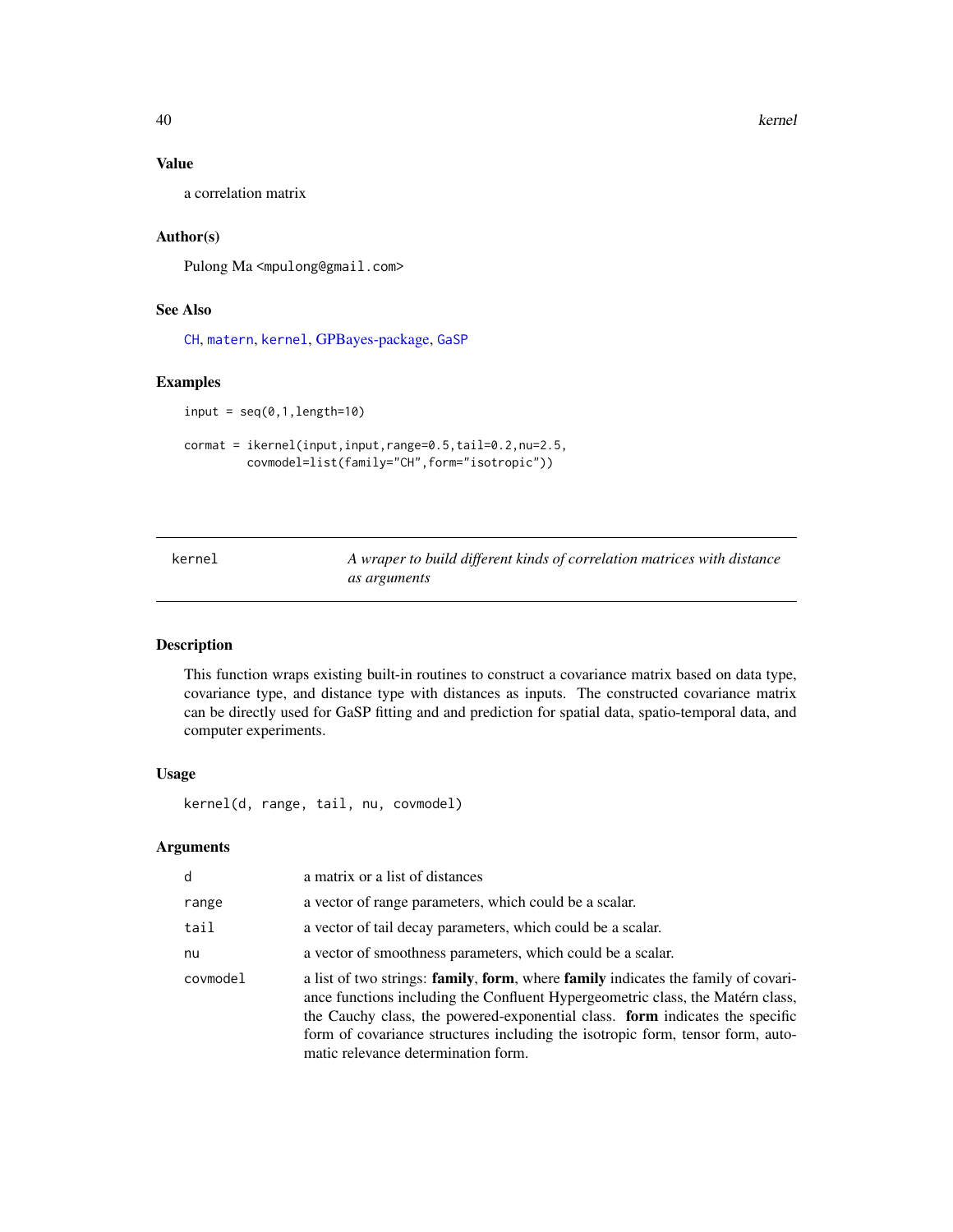family CH The Confluent Hypergeometric correlation function is given by

$$
C(h) = \frac{\Gamma(\nu + \alpha)}{\Gamma(\nu)} \mathcal{U}\left(\alpha, 1 - \nu, \left(\frac{h}{\beta}\right)^2\right)
$$

where  $\alpha$  is the tail decay parameter.  $\beta$  is the range parameter.  $\nu$  is the smoothness parameter.  $\mathcal{U}(\cdot)$  is the confluent hypergeometric function of the second kind. For details about this covariance, see Ma and Bhadra (2019) at <https://arxiv.org/abs/1911.05865>.

cauchy The generalized Cauchy covariance is given by

$$
C(h) = \left\{1 + \left(\frac{h}{\phi}\right)^{\nu}\right\}^{-\alpha/\nu}
$$

where  $\phi$  is the range parameter.  $\alpha$  is the tail decay parameter.  $\nu$  is the smoothness parameter with default value at 2.

matern The Matérn correlation function is given by

$$
C(h) = \frac{2^{1-\nu}}{\Gamma(\nu)}\left(\frac{h}{\phi}\right)^{\nu} {\cal K}_{\nu}\left(\frac{h}{\phi}\right),
$$

where  $\phi$  is the range parameter.  $\nu$  is the smoothness parameter.  $\mathcal{K}_{\nu}(\cdot)$ is the modified Bessel function of the second kind of order  $\nu$ .

- exp This is the Matérn correlation with  $\nu = 0.5$ . This covariance should be specified as **matern** with smoothness parameter  $\nu = 0.5$ .
- **matern\_3\_2** This is the Matérn correlation with  $\nu = 1.5$ . This covariance should be specified as matern with smoothness parameter  $\nu = 1.5$ .
- **matern\_5\_2** This is the Matérn correlation with  $\nu = 2.5$ . This covariance should be specified as matern with smoothness parameter  $\nu = 2.5$ .

powexp The powered-exponential correlation function is given by

$$
C(h) = \exp\left\{-\left(\frac{h}{\phi}\right)^{\nu}\right\},\,
$$

where  $\phi$  is the range parameter.  $\nu$  is the smoothness parameter. gauss The Gaussian correlation function is given by

$$
C(h) = \exp\left(-\frac{h^2}{\phi^2}\right),\,
$$

where  $\phi$  is the range parameter.

form isotropic This indicates the isotropic form of covariance functions. That is,

$$
C(\mathbf{h}) = C^0(||\mathbf{h}||; \boldsymbol{\theta}),
$$

where  $\|\mathbf{h}\|$  denotes the Euclidean distance or the great circle distance for data on sphere.  $C^0(\cdot)$  denotes any isotropic covariance family specified in family.

,

,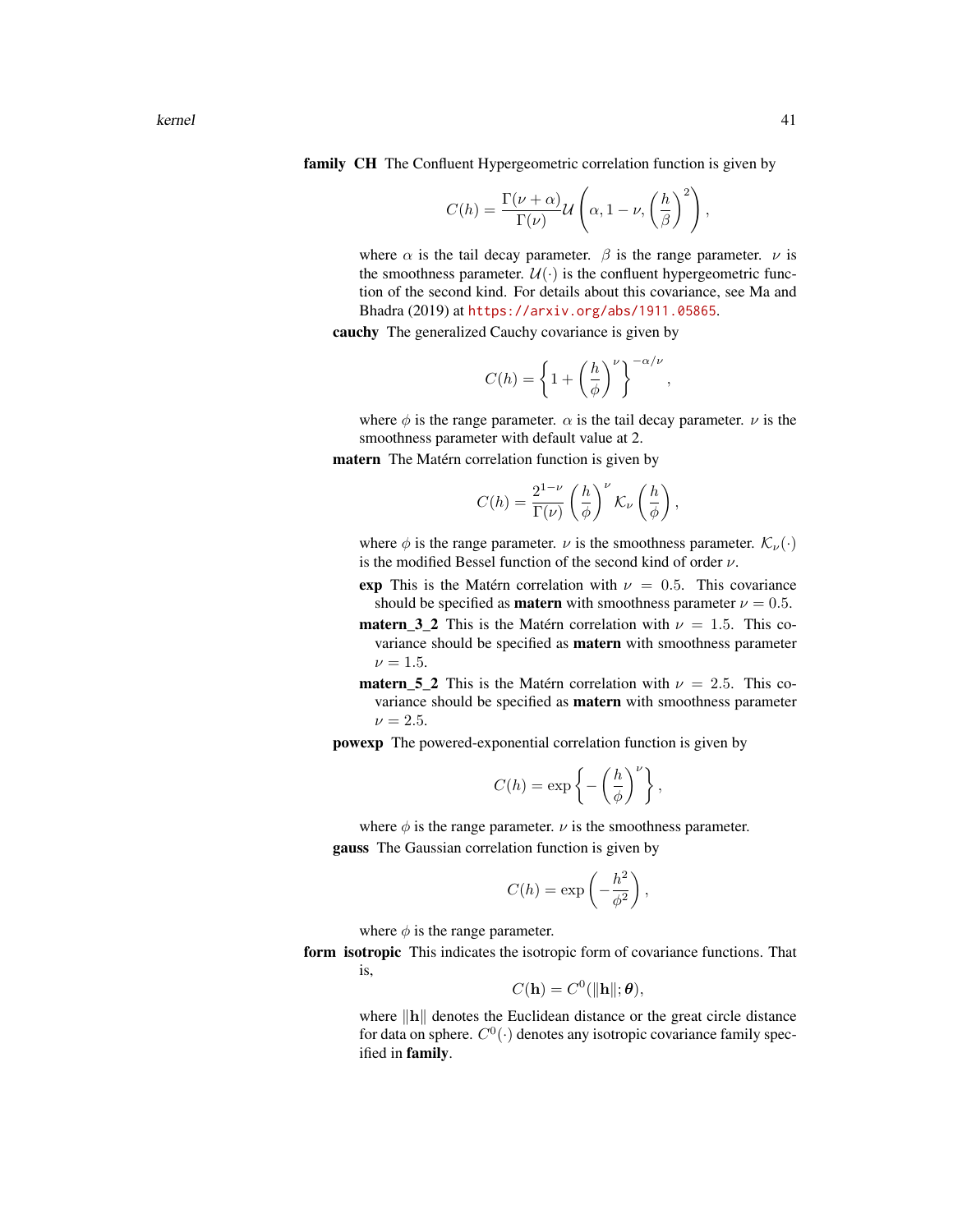<span id="page-41-0"></span>tensor This indicates the tensor product of correlation functions. That is,

$$
C(\mathbf{h}) = \prod_{i=1}^d C^0(|h_i|; \theta_i),
$$

where  $d$  is the dimension of input space.  $h_i$  is the distance along the *i*th input dimension. This type of covariance structure has been often used in Gaussian process emulation for computer experiments.

ARD This indicates the automatic relevance determination form. That is,

$$
C(\mathbf{h}) = C^0 \left( \sqrt{\sum_{i=1}^d \frac{h_i^2}{\phi_i^2}}; \boldsymbol{\theta} \right),
$$

where  $\phi_i$  denotes the range parameter along the *i*th input dimension.

#### Value

a correlation matrix

#### Author(s)

Pulong Ma <mpulong@gmail.com>

#### See Also

[CH](#page-6-1), [matern](#page-44-1), [ikernel](#page-37-1), [GPBayes-package,](#page-1-1) [GaSP](#page-12-1)

#### Examples

```
input = seq(0, 1, length=10)d = distance(input,input,type="isotropic",dtype="Euclidean")
\text{format} = \text{kernel}(d, \text{range=0.5}, \text{tail=0.2}, \text{nu=2.5},covmodel=list(family="CH",form="isotropic"))
```
loglik *A wraper to compute the natural logarithm of the integrated likelihood function*

#### Description

This function wraps existing built-in routines to construct the natural logarithm of the integrated likelihood function. The constructed loglikelihood can be directly used for numerical optimization

#### Usage

loglik(par, output, H, d, covmodel, smooth, smoothness\_est)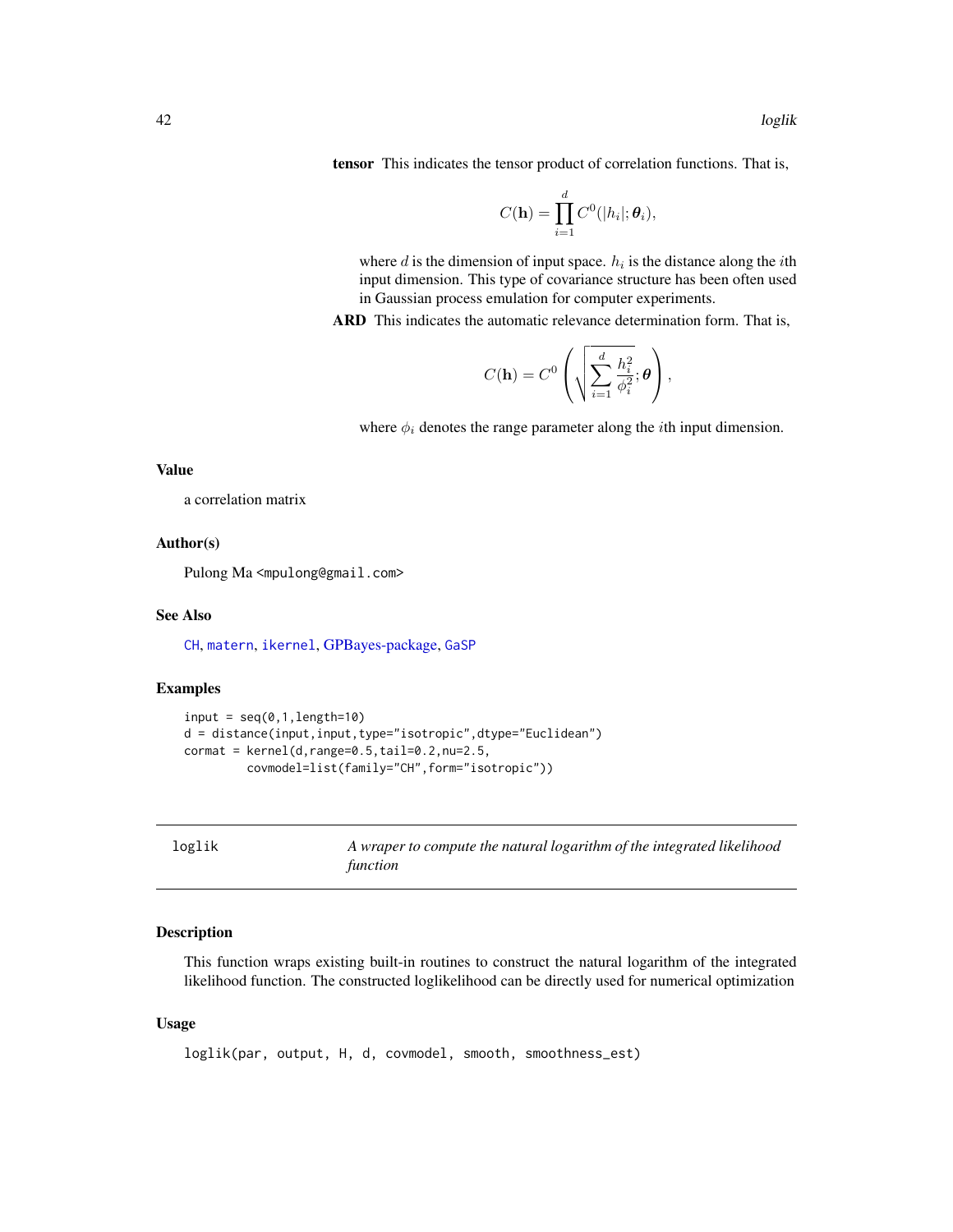#### <span id="page-42-0"></span>loglik 43

#### **Arguments**

| par      | a numerical vector, with which numerical optimization routine such as optim<br>can be carried out directly. When the confluent Hypergeometric class is used, it                                                                                                                                                                                                              |
|----------|------------------------------------------------------------------------------------------------------------------------------------------------------------------------------------------------------------------------------------------------------------------------------------------------------------------------------------------------------------------------------|
|          | is used to hold values for <b>range</b> , <b>tail</b> , <b>nugget</b> , and <b>nu</b> if the smoothness param-                                                                                                                                                                                                                                                               |
|          | eter is estimated. When the Matérn class or powered-exponential class is used,<br>it is used to hold values for <b>range</b> , <b>nugget</b> , and <b>nu</b> if the smoothness parameter                                                                                                                                                                                     |
|          | is estimated. The order of the parameter values in par cannot be changed. For<br>tensor or ARD form correlation functions, range and tail becomes a vector.                                                                                                                                                                                                                  |
| output   | a matrix of outputs                                                                                                                                                                                                                                                                                                                                                          |
| H        | a matrix of regressors in the mean function of a GaSP model.                                                                                                                                                                                                                                                                                                                 |
| d        | an R object holding the distances. It should be a distance matrix for construct-<br>ing isotropic correlation matrix, or a list of distance matrices along each input<br>dimension for constructing tensor or ARD types of correlation matrix.                                                                                                                               |
| covmodel | a list of two strings: family, form, where family indicates the family of covari-<br>ance functions including the Confluent Hypergeometric class, the Matérn class,<br>the Cauchy class, the powered-exponential class. form indicates the specific<br>form of covariance structures including the isotropic form, tensor form, auto-<br>matic relevance determination form. |
|          |                                                                                                                                                                                                                                                                                                                                                                              |

family CH The Confluent Hypergeometric correlation function is given by

$$
C(h) = \frac{\Gamma(\nu + \alpha)}{\Gamma(\nu)} \mathcal{U}\left(\alpha, 1 - \nu, \left(\frac{h}{\beta}\right)^2\right),\,
$$

where  $\alpha$  is the tail decay parameter.  $\beta$  is the range parameter.  $\nu$  is the smoothness parameter.  $\mathcal{U}(\cdot)$  is the confluent hypergeometric function of the second kind. For details about this covariance, see Ma and Bhadra (2019) at <https://arxiv.org/abs/1911.05865>.

cauchy The generalized Cauchy covariance is given by

$$
C(h) = \left\{1 + \left(\frac{h}{\phi}\right)^{\nu}\right\}^{-\alpha/\nu}
$$

,

where  $\phi$  is the range parameter.  $\alpha$  is the tail decay parameter.  $\nu$  is the smoothness parameter with default value at 2.

matern The Matérn correlation function is given by

$$
C(h) = \frac{2^{1-\nu}}{\Gamma(\nu)} \left(\frac{h}{\phi}\right)^{\nu} K_{\nu}\left(\frac{h}{\phi}\right),\,
$$

where  $\phi$  is the range parameter.  $\nu$  is the smoothness parameter.  $\mathcal{K}_{\nu}(\cdot)$ is the modified Bessel function of the second kind of order  $\nu$ .

- exp This is the Matérn correlation with  $\nu = 0.5$ . This covariance should be specified as **matern** with smoothness parameter  $\nu = 0.5$ .
- **matern\_3\_2** This is the Matérn correlation with  $\nu = 1.5$ . This covariance should be specified as matern with smoothness parameter  $\nu = 1.5$ .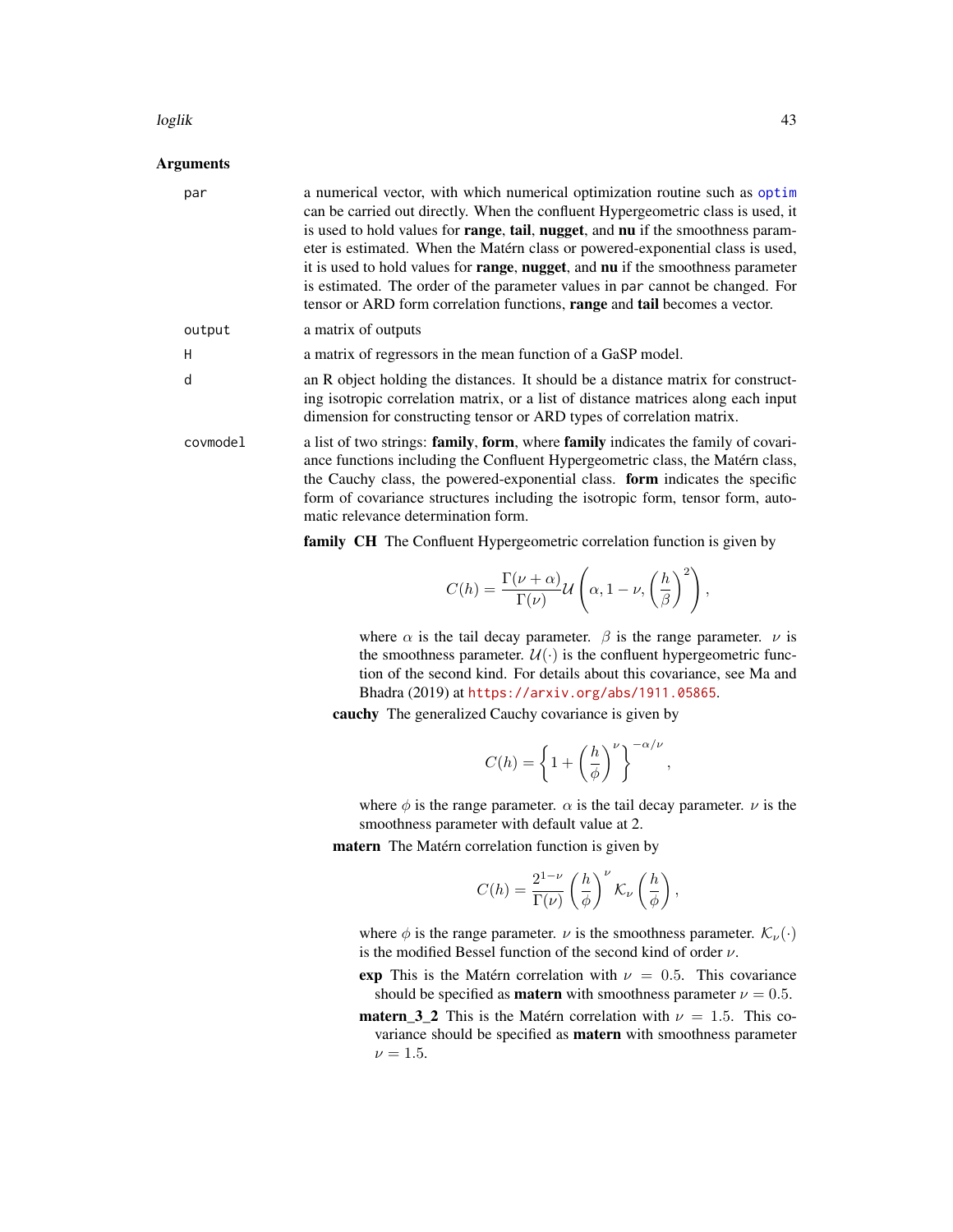**matern\_5\_2** This is the Matérn correlation with  $\nu = 2.5$ . This covariance should be specified as matern with smoothness parameter  $\nu = 2.5$ .

<span id="page-43-0"></span>powexp The powered-exponential correlation function is given by

$$
C(h) = \exp\left\{-\left(\frac{h}{\phi}\right)^{\nu}\right\},\,
$$

where  $\phi$  is the range parameter.  $\nu$  is the smoothness parameter. gauss The Gaussian correlation function is given by

$$
C(h) = \exp\left(-\frac{h^2}{\phi^2}\right)
$$

,

where  $\phi$  is the range parameter.

form isotropic This indicates the isotropic form of covariance functions. That is,

$$
C(\mathbf{h}) = C^0(||\mathbf{h}||; \boldsymbol{\theta}),
$$

where  $\Vert \mathbf{h} \Vert$  denotes the Euclidean distance or the great circle distance for data on sphere.  $C^0(\cdot)$  denotes any isotropic covariance family specified in family.

tensor This indicates the tensor product of correlation functions. That is,

$$
C(\mathbf{h}) = \prod_{i=1}^d C^0(|h_i|; \theta_i),
$$

where  $d$  is the dimension of input space.  $h_i$  is the distance along the *i*th input dimension. This type of covariance structure has been often used in Gaussian process emulation for computer experiments.

ARD This indicates the automatic relevance determination form. That is,

$$
C(\mathbf{h}) = C^0 \left( \sqrt{\sum_{i=1}^d \frac{h_i^2}{\phi_i^2}}; \boldsymbol{\theta} \right),
$$

where  $\phi_i$  denotes the range parameter along the *i*th input dimension.

smooth The smoothness parameter  $\nu$  in a correlation function.

smoothness\_est a logical value indicating whether the smoothness parameter is estimated.

#### Value

The natural logarithm of marginal or integrated likelihood

#### Author(s)

Pulong Ma <mpulong@gmail.com>

#### See Also

[CH](#page-6-1), [matern](#page-44-1), [gp.optim](#page-30-1), [GPBayes-package,](#page-1-1) [GaSP](#page-12-1)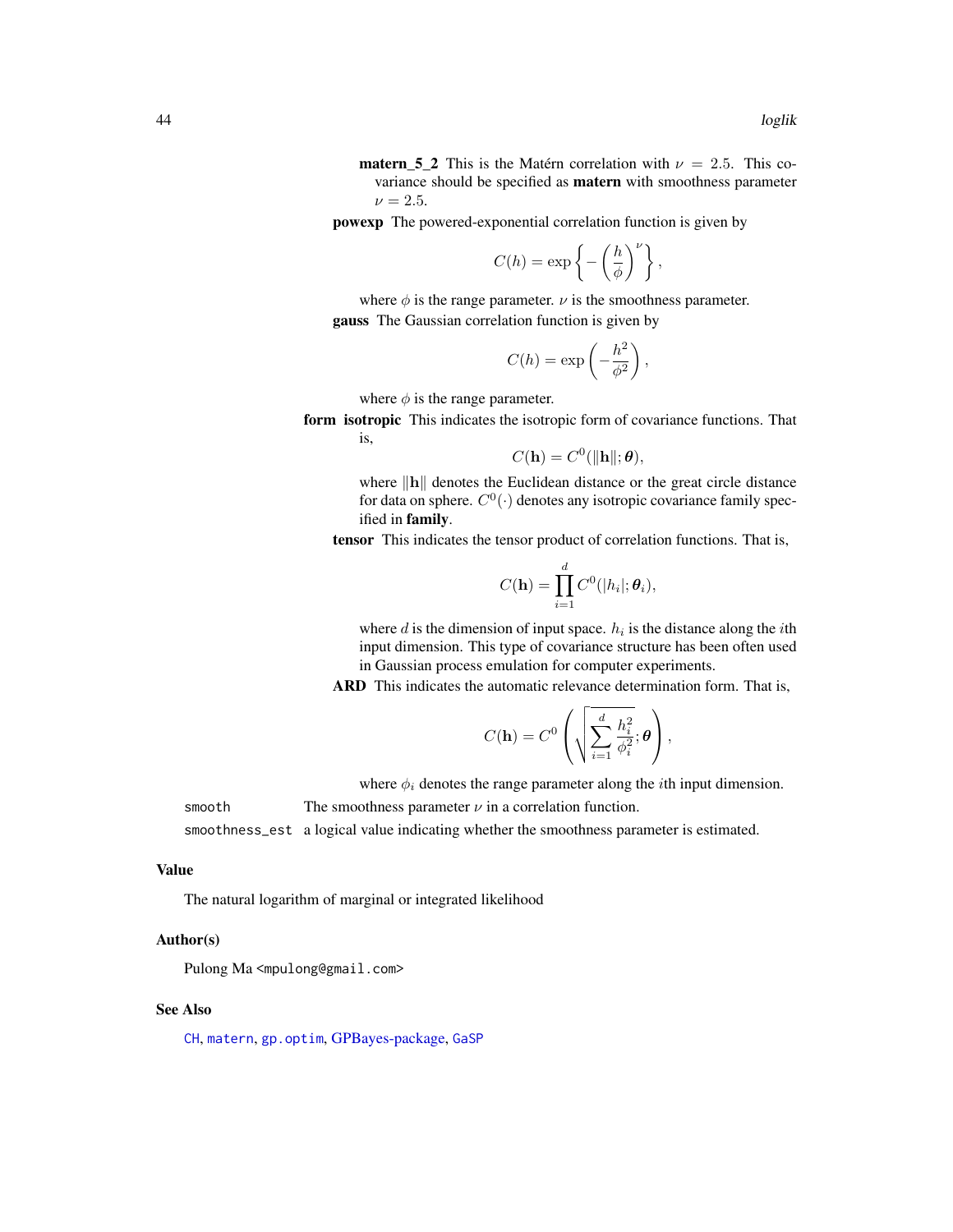This function computes the Matérn correlation function given a distance matrix. The Matérn correlation function is given by

$$
C(h) = \frac{2^{1-\nu}}{\Gamma(\nu)} \left(\frac{h}{\phi}\right)^{\nu} {\cal K}_{\nu}\left(\frac{h}{\phi}\right),
$$

where  $\phi$  is the range parameter.  $\nu$  is the smoothness parameter.  $\mathcal{K}_{\nu}(\cdot)$  is the modified Bessel function of the second kind of order  $\nu$ . The form of covariance includes the following special cases by specifying  $\nu$  to be 0.5, 1.5, 2.5.

•  $\nu = 0.5$  corresponds to the exponential correlation function (exp) of the form

$$
C(h) = \exp\left\{-\frac{h}{\phi}\right\}
$$

•  $\nu = 1.5$  corresponds to the Matérn correlation function with smoothness parameter 1.5 (matern\_3\_2) of the form

$$
C(h) = \left(1 + \frac{h}{\phi}\right) \exp\left\{-\frac{h}{\phi}\right\}
$$

•  $\nu$  = 2.5 corresponds to the Matérn correlation function with smoothness parameter 2.5 (matern\_5\_2) of the form

$$
C(h) = \left\{1 + \frac{h}{\phi} + \frac{1}{3} \left(\frac{h}{\phi}\right)^2\right\} \exp\left\{-\frac{h}{\phi}\right\}
$$

#### Usage

matern(d, range, nu)

#### Arguments

| - q   | a matrix of distances                                 |
|-------|-------------------------------------------------------|
| range | a numerical value containing the range parameter      |
| nu    | a numerical value containing the smoothness parameter |

# Value

a numerical matrix

#### Author(s)

Pulong Ma <mpulong@gmail.com>

<span id="page-44-1"></span><span id="page-44-0"></span>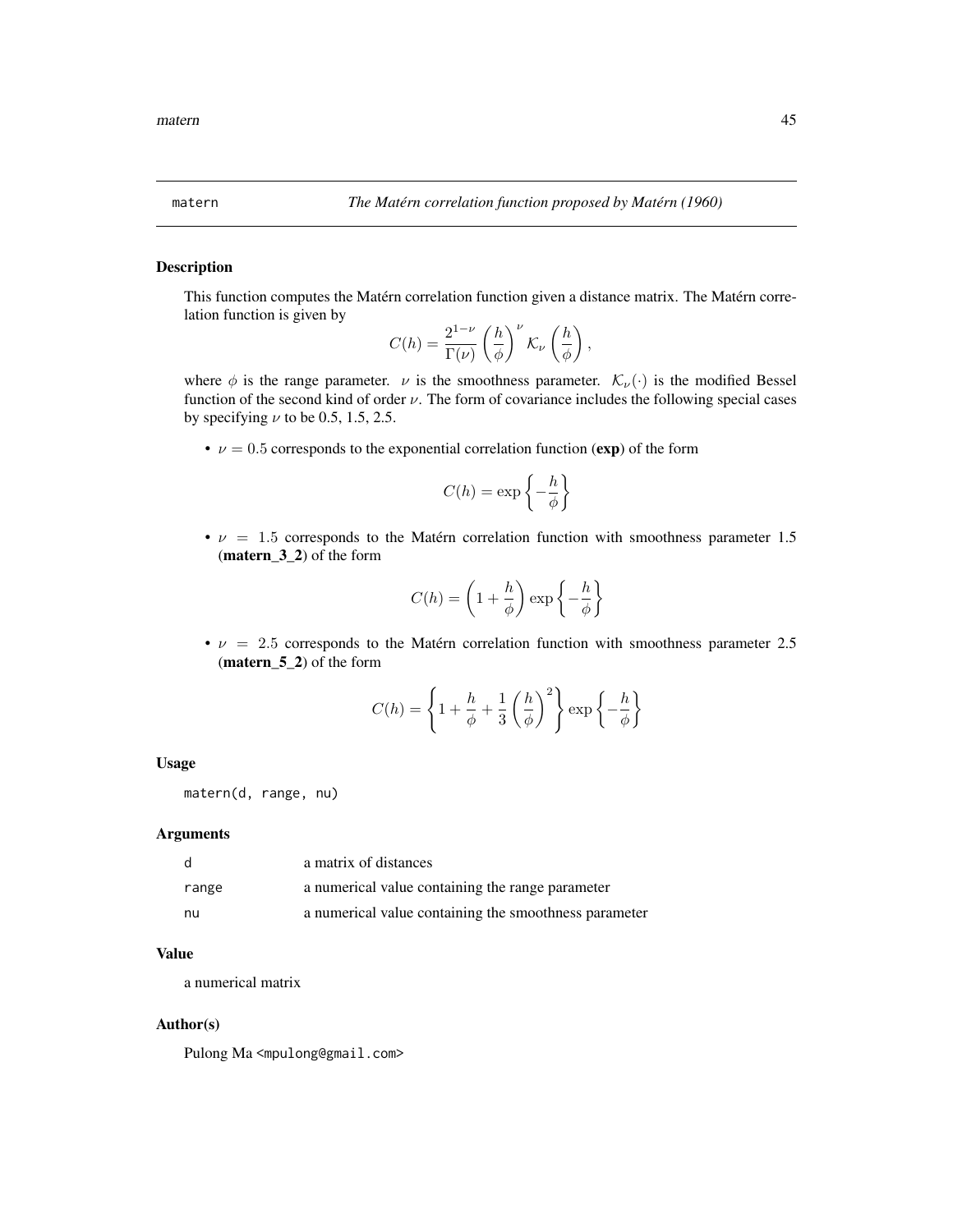# <span id="page-45-0"></span>See Also

[GPBayes-package,](#page-1-1) [GaSP](#page-12-1), [gp,](#page-19-1) [CH](#page-6-1), [kernel](#page-39-1), [ikernel](#page-37-1)

### powexp *The powered-exponential correlation function*

# Description

This function computes the powered-exponential correlation function given a distance matrix. The powered-exponential correlation function is given by

$$
C(h) = \exp\left\{-\left(\frac{h}{\phi}\right)^{\nu}\right\},\,
$$

where  $\phi$  is the range parameter.  $\nu$  is the smoothness parameter. The case  $\nu = 2$  corresponds to the well-known Gaussian correlation.

# Usage

powexp(d, range, nu)

# Arguments

| d     | a matrix of distances                                 |
|-------|-------------------------------------------------------|
| range | a numerical value containing the range parameter      |
| nu    | a numerical value containing the smoothness parameter |

#### Value

a numerical matrix

#### Author(s)

Pulong Ma <mpulong@gmail.com>

# See Also

[kernel](#page-39-1)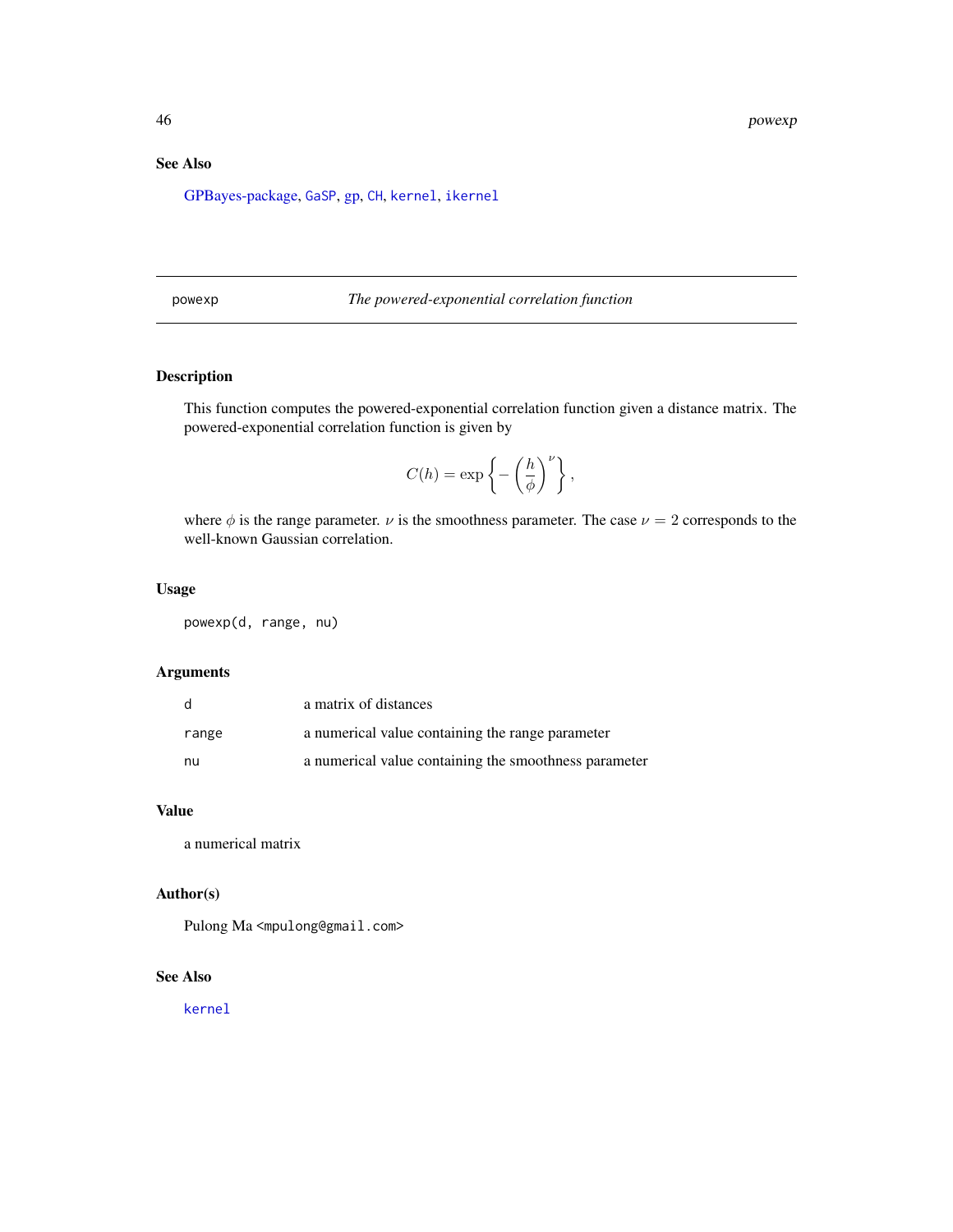<span id="page-46-0"></span>

Print the information an object of the [gp](#page-16-1) class

# Usage

## S4 method for signature 'gp' show(object)

# Arguments

object an object of [gp](#page-16-1) class